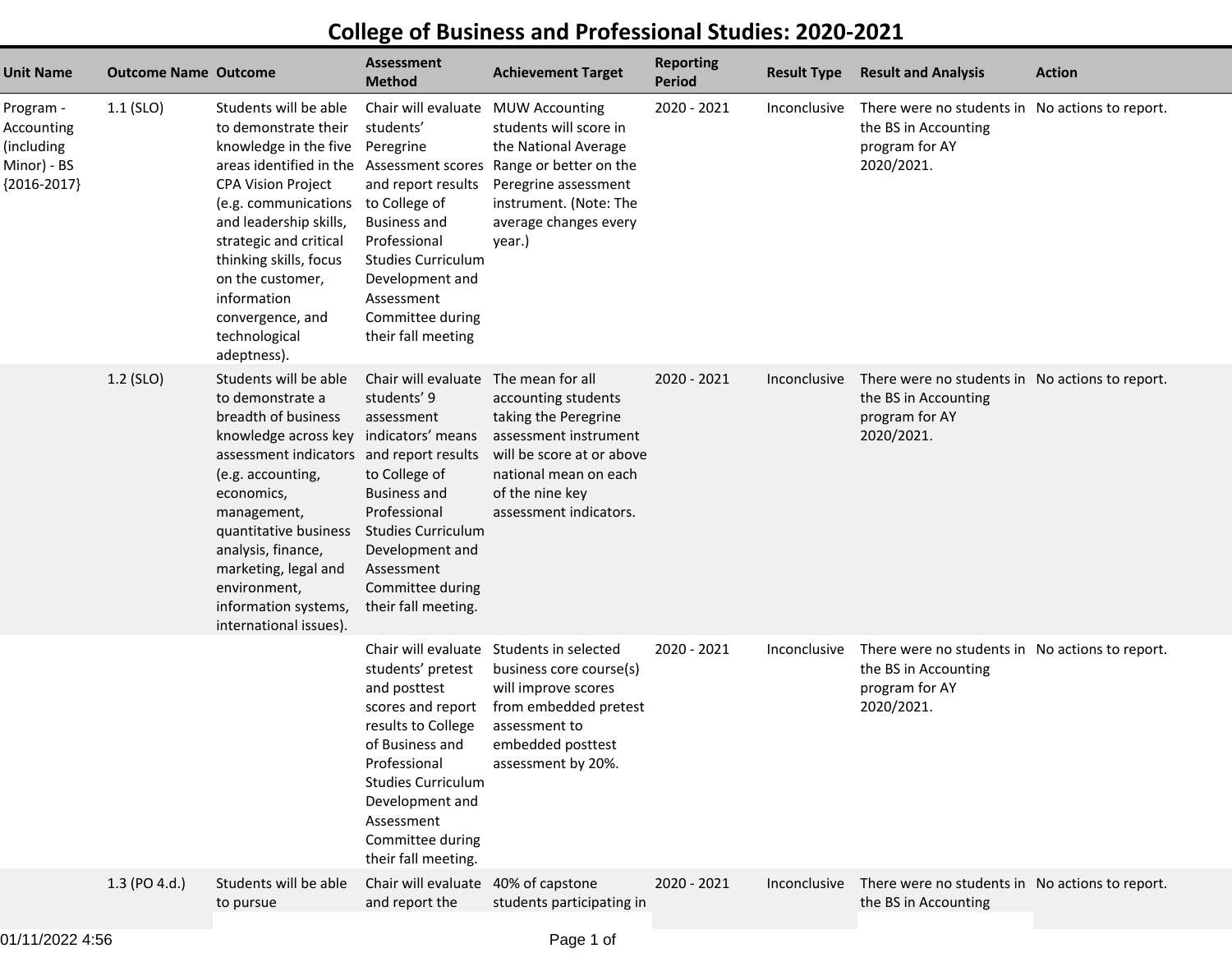| Unit Name | <b>Outcome Name Outcome</b> |                                                                                       | <b>Assessment</b><br><b>Method</b>                                                                                                                                                                                                          | <b>Achievement Target</b>                                                                                                                                                                                                                                   | <b>Reporting</b><br><b>Period</b> | <b>Result Type</b>  | <b>Result and Analysis</b>                                                                              | <b>Action</b>         |
|-----------|-----------------------------|---------------------------------------------------------------------------------------|---------------------------------------------------------------------------------------------------------------------------------------------------------------------------------------------------------------------------------------------|-------------------------------------------------------------------------------------------------------------------------------------------------------------------------------------------------------------------------------------------------------------|-----------------------------------|---------------------|---------------------------------------------------------------------------------------------------------|-----------------------|
|           | 1.3 (PO 4.d.)               | opportunities in<br>graduate education<br>and/or employment<br>opportunities.         | <b>Graduation Exit</b><br>Survey results to<br>and Professional<br><b>Studies Curriculum</b><br>Development and<br>Assessment<br>Committee during<br>their fall meeting.                                                                    | the Graduation Exit<br>Survey will state a<br>College of Business career plan of attending<br>graduate school.                                                                                                                                              | 2020 - 2021                       | Inconclusive        | program for AY<br>2020/2021.                                                                            | No actions to report. |
|           |                             |                                                                                       | Chair will evaluate 75% of capstone<br>and report the<br><b>Graduation Exit</b><br>Survey results to<br>College of Business their education<br>and Professional<br>Development and<br>Assessment<br>Committee during<br>their fall meeting. | students participating in<br>the Graduation Exit<br>Survey will state that<br>adequately prepared<br>Studies Curriculum them for employment.                                                                                                                | 2020 - 2021                       | Inconclusive        | There were no students in No actions to report.<br>the BS in Accounting<br>program for AY<br>2020/2021. |                       |
|           |                             |                                                                                       | Chair will evaluate 75% of capstone<br>and report the<br><b>Graduation Exit</b><br>Survey results to<br>and Professional<br>Studies Curriculum employment<br>Development and<br>Assessment<br>Committee during<br>their fall meeting.       | students participating in<br>the Graduation Exit<br>Survey will state they<br>College of Business have already secured<br>plans for gainful<br>immediately upon<br>graduation.                                                                              | 2020 - 2021                       | <b>Inconclusive</b> | There were no students in No actions to report.<br>the BS in Accounting<br>program for AY<br>2020/2021. |                       |
|           | $2.1$ (SLO)                 | Students will be able<br>to craft written<br>reports specific to<br>their discipline. | students' writing<br>the Business<br>report results to<br>and Professional<br><b>Studies Curriculum</b><br>Development and<br>Assessment<br>Committee during<br>their fall meeting.                                                         | Chair will evaluate 60% of students will<br>earn a "satisfactory"<br>assignments using rating or above on a<br>writing assignment<br>Writing Rubric and completed during a<br>junior-level course on<br>College of Business the Business Writing<br>Rubric. | 2020 - 2021                       | Inconclusive        | There were no students in No actions to report.<br>the BS in Accounting<br>program for AY<br>2020/2021. |                       |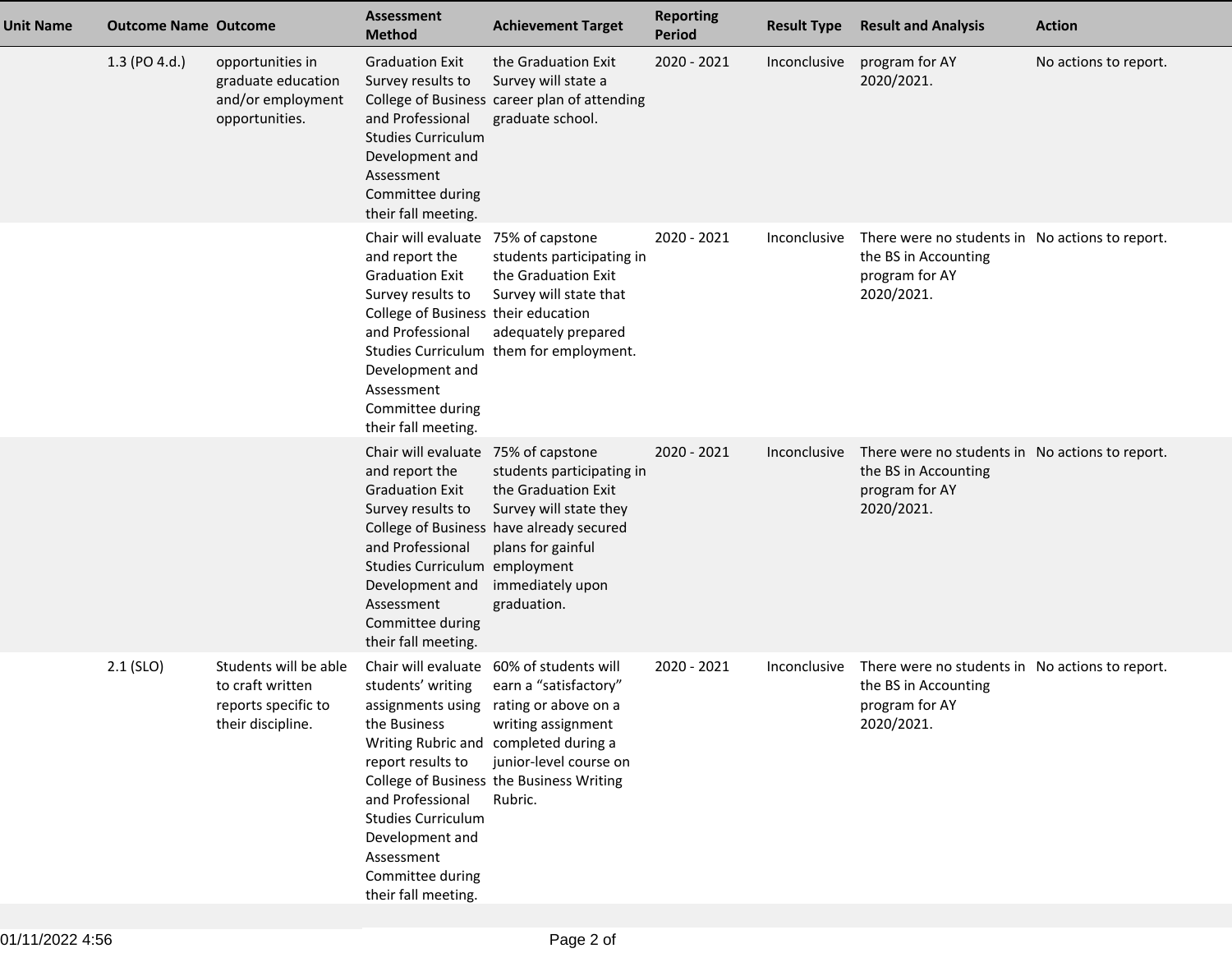| <b>Unit Name</b> | <b>Outcome Name Outcome</b> |                                                                                                                | <b>Assessment</b><br><b>Method</b>                                                                                                                                                                                                                                        | <b>Achievement Target</b>                                                                                                                                                                                                                                   | <b>Reporting</b><br><b>Period</b> | <b>Result Type</b> | <b>Result and Analysis</b>                                                                              | <b>Action</b> |
|------------------|-----------------------------|----------------------------------------------------------------------------------------------------------------|---------------------------------------------------------------------------------------------------------------------------------------------------------------------------------------------------------------------------------------------------------------------------|-------------------------------------------------------------------------------------------------------------------------------------------------------------------------------------------------------------------------------------------------------------|-----------------------------------|--------------------|---------------------------------------------------------------------------------------------------------|---------------|
|                  |                             |                                                                                                                | students' writing<br>the Business<br>report results to<br>and Professional<br><b>Studies Curriculum</b><br>Development and<br>Assessment<br>Committee during<br>their fall meeting.                                                                                       | Chair will evaluate 75% of students will<br>earn a "satisfactory"<br>assignments using rating or above on a<br>writing assignment<br>Writing Rubric and completed during a<br>senior-level course on<br>College of Business the Business Writing<br>Rubric. | 2020 - 2021                       | Inconclusive       | There were no students in No actions to report.<br>the BS in Accounting<br>program for AY<br>2020/2021. |               |
|                  | 3.1 (SLO)                   | Students will be able<br>to apply and<br>demonstrate<br>knowledge of key<br>principles of their<br>major area. | students'<br>Capstone Exams<br>and report results<br>to College of<br><b>Business and</b><br>Professional<br><b>Studies Curriculum</b><br>Development and<br>Assessment<br>Committee during<br>their fall meeting.                                                        | Chair will evaluate 75% of students will<br>successfully pass major<br>specific questions on<br>the senior capstone<br>exam with a 70 or<br>above.                                                                                                          | 2020 - 2021                       | Inconclusive       | There were no students in No actions to report.<br>the BS in Accounting<br>program for AY<br>2020/2021. |               |
|                  | 4.1 (GEO 1.c.)              | Students will be able<br>to give an oral<br>presentation of<br>relevant discipline-<br>specific targets.       | students'<br>presentations<br>using the AAC&U<br>Oral<br>Communication<br>Value Rubric and<br>report result to<br><b>College of Business</b><br>and Professional<br><b>Studies Curriculum</b><br>Development and<br>Assessment<br>Committee during<br>their fall meeting. | Chair will evaluate 60% of students will<br>earn a "3" or above<br>rating utilizing the<br>AAC&U Oral<br><b>Communication Value</b><br>Rubric on a<br>presentation completed<br>during their program.                                                       | 2020 - 2021                       | Inconclusive       | There were no students in No actions to report.<br>the BS in Accounting<br>program for AY<br>2020/2021. |               |
|                  |                             |                                                                                                                | students'<br>presentations<br>using the AAC&U<br>Oral                                                                                                                                                                                                                     | Chair will evaluate Students will average a<br>"3" or above rating<br>utilizing the AAC&U Oral<br><b>Communication Value</b><br>Rubric on a                                                                                                                 | 2020 - 2021                       | Inconclusive       | There were no students in No actions to report.<br>the BS in Accounting<br>program for AY<br>2020/2021. |               |
| 01/11/2022 4:56  |                             |                                                                                                                |                                                                                                                                                                                                                                                                           | Page 3 of                                                                                                                                                                                                                                                   |                                   |                    |                                                                                                         |               |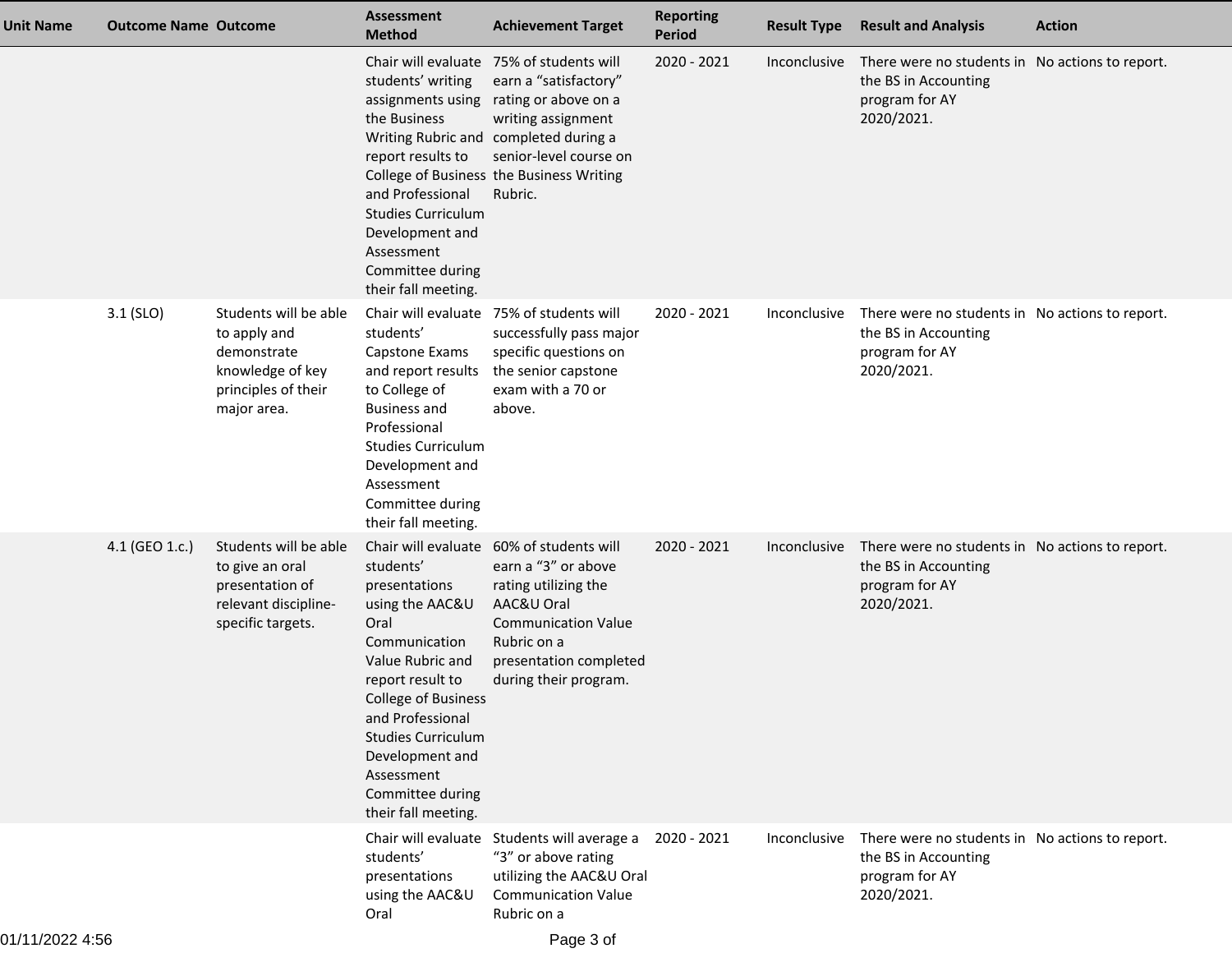| <b>Unit Name</b>                                                                                                     | <b>Outcome Name Outcome</b> |                                                                                                                                                                                                                                                                                                                                               | <b>Assessment</b><br><b>Method</b>                                                                                                                                                                                            | <b>Achievement Target</b>                                                                                    | <b>Reporting</b><br><b>Period</b> | <b>Result Type</b>       | <b>Result and Analysis</b>                                                                                                                                                                                                                                                                                                                                                                                                                                                                                                                                        | <b>Action</b>                                                                                                                                                                                                 |
|----------------------------------------------------------------------------------------------------------------------|-----------------------------|-----------------------------------------------------------------------------------------------------------------------------------------------------------------------------------------------------------------------------------------------------------------------------------------------------------------------------------------------|-------------------------------------------------------------------------------------------------------------------------------------------------------------------------------------------------------------------------------|--------------------------------------------------------------------------------------------------------------|-----------------------------------|--------------------------|-------------------------------------------------------------------------------------------------------------------------------------------------------------------------------------------------------------------------------------------------------------------------------------------------------------------------------------------------------------------------------------------------------------------------------------------------------------------------------------------------------------------------------------------------------------------|---------------------------------------------------------------------------------------------------------------------------------------------------------------------------------------------------------------|
|                                                                                                                      |                             |                                                                                                                                                                                                                                                                                                                                               | Communication<br>Value Rubric and<br>report result to<br>College of Business<br>and Professional<br><b>Studies Curriculum</b><br>Development and<br>Assessment<br>Committee during<br>their fall meeting.                     | presentation completed 2020 - 2021<br>during their program.                                                  |                                   | Inconclusive             | There were no students in No actions to report.<br>the BS in Accounting<br>program for AY<br>2020/2021.                                                                                                                                                                                                                                                                                                                                                                                                                                                           |                                                                                                                                                                                                               |
|                                                                                                                      | 5.1 (SAO)                   | Students will be able<br>to demonstrate the<br>role of ethics and<br>understand the<br>implications of their<br>actions on<br>themselves, their<br>colleagues, their<br>profession, the<br>business community<br>and society as a<br>whole.                                                                                                   | Chair will evaluate<br>students' Ethics<br>Exams and report<br>results to College<br>of Business and<br>Professional<br><b>Studies Curriculum</b><br>Development and<br>Assessment<br>Committee during<br>their fall meeting. | 80% of students will<br>pass an ethics exam<br>administered in the<br>capstone course with a<br>70 or above. | 2020 - 2021                       | Inconclusive             | There were no students in No actions to report.<br>the BS in Accounting<br>program for AY<br>2020/2021.                                                                                                                                                                                                                                                                                                                                                                                                                                                           |                                                                                                                                                                                                               |
| Program -<br><b>Business</b><br>Administration<br>(including<br>Minors and<br>Certificates) -<br>BAS {2016-<br>2017} | $1.1$ (SLO)                 | Students will be able<br>to demonstrate a<br>breadth of business<br>knowledge across key and report results<br>assessment indicators to College of<br>(e.g. accounting,<br>economics,<br>management,<br>quantitative business<br>analysis, finance,<br>marketing, legal and<br>environment,<br>information systems,<br>international issues). | Chair will evaluate<br>students'<br>Capstone Exams<br><b>Business and</b><br>Professional<br><b>Studies Curriculum</b><br>Development and<br>Assessment<br>Committee during<br>their fall meeting.                            | 60% of students will<br>score 70 or greater on<br>the BAS Business<br>Administration<br>Capstone Exam.       | 2020 - 2021                       | <b>Target Not</b><br>Met | In AY 2018-2019 we<br>started collecting data for<br>the BAS using the<br>Peregrine Exam. As such,<br>this standard using the<br>student's Peregrine<br>Assessment scores. In<br>order to keep this SLO<br>consistent with the BBA<br>SLO, the target will be that<br>100% of the students will<br>score higher than the<br>National and ACBSP<br>Region 3 means.<br>The BAS General Business<br>students scored above the<br>overall National Average<br>Range and the ACBSP<br>Region 3 (our region) on<br>the Peregrine Assessment<br>Instrument. See attached | The results of this data will be<br>shared with the business<br>faculty for further discussion<br>during Professional<br>the chair is now evaluating Development when we return<br>in the Fall 2021 semester. |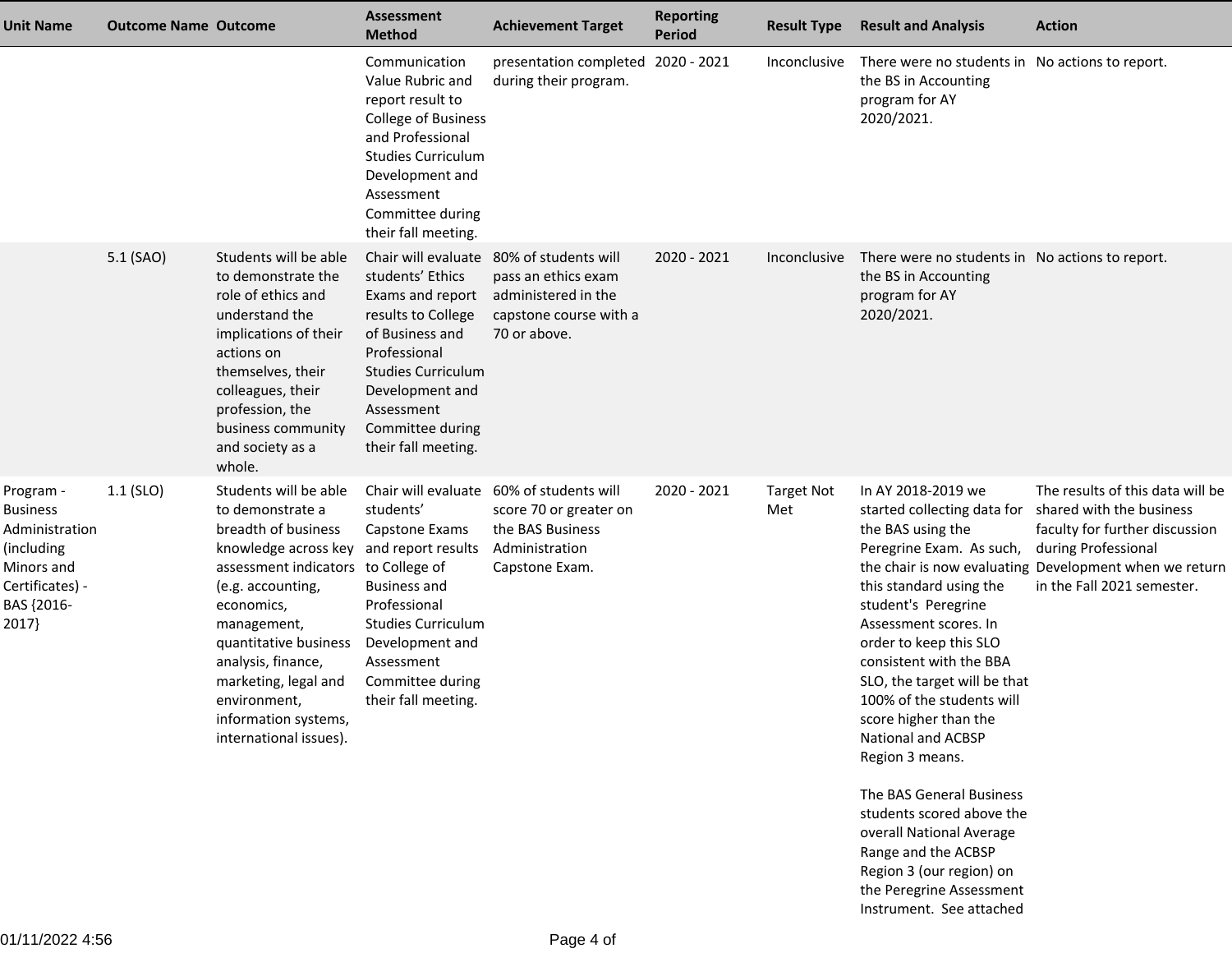| <b>Unit Name</b>                                                                                                     | <b>Outcome Name Outcome</b> |                                                                                                                                                                                                                                                                                                                                               | <b>Assessment</b><br><b>Method</b>                                                                                                                                          | <b>Achievement Target</b>                                                                                                  | <b>Reporting</b><br>Period | <b>Result Type</b>       | <b>Result and Analysis</b>                                                                                                                                                                                                                                                                                                                                                                                                                                                                                                                                                                                                                                                                                                                                                                                                                                                                                                                                                                                                     | <b>Action</b>                                                                                                                                                                                                 |
|----------------------------------------------------------------------------------------------------------------------|-----------------------------|-----------------------------------------------------------------------------------------------------------------------------------------------------------------------------------------------------------------------------------------------------------------------------------------------------------------------------------------------|-----------------------------------------------------------------------------------------------------------------------------------------------------------------------------|----------------------------------------------------------------------------------------------------------------------------|----------------------------|--------------------------|--------------------------------------------------------------------------------------------------------------------------------------------------------------------------------------------------------------------------------------------------------------------------------------------------------------------------------------------------------------------------------------------------------------------------------------------------------------------------------------------------------------------------------------------------------------------------------------------------------------------------------------------------------------------------------------------------------------------------------------------------------------------------------------------------------------------------------------------------------------------------------------------------------------------------------------------------------------------------------------------------------------------------------|---------------------------------------------------------------------------------------------------------------------------------------------------------------------------------------------------------------|
| Program -<br><b>Business</b><br>Administration<br>(including<br>Minors and<br>Certificates) -<br>BAS {2016-<br>2017} | 1.1 (SLO)                   | Students will be able<br>to demonstrate a<br>breadth of business<br>knowledge across key and report results<br>assessment indicators to College of<br>(e.g. accounting,<br>economics,<br>management,<br>quantitative business<br>analysis, finance,<br>marketing, legal and<br>environment,<br>information systems,<br>international issues). | students'<br>Capstone Exams<br><b>Business and</b><br>Professional<br><b>Studies Curriculum</b><br>Development and<br>Assessment<br>Committee during<br>their fall meeting. | Chair will evaluate 60% of students will<br>score 70 or greater on<br>the BAS Business<br>Administration<br>Capstone Exam. | 2020 - 2021                | <b>Target Not</b><br>Met | spreadsheet for results<br>analysis. The average<br>national mean was 53.86,<br>and the ACBSP Region 3<br>mean was 55.83.<br>The BAS Health Care<br>Management students<br>scored above the overall<br>National Average Range<br>and the ACBSP Region 3<br>(our region) on the<br>Peregrine Assessment<br>Instrument. See attached<br>spreadsheet for results<br>analysis. The average<br>overall score was 60.0, the<br>national mean was 53.86,<br>and the ACBSP Region 3<br>mean was 55.83.<br>The BAS Human Resources<br>Management students<br>scored above the overall<br>National Average Range<br>and the ACBSP Region 3<br>(our region) on the<br>Peregrine Assessment<br>Instrument. See attached<br>spreadsheet for results<br>analysis. The average<br>overall score was 60.0, the<br>national mean was 53.86,<br>and the ACBSP Region 3<br>mean was 55.83.<br>The BAS MIS students<br>scored below the overall<br>National Average Range<br>and the ACBSP Region 3<br>(our region) on the<br>Peregrine Assessment | The results of this data will be<br>shared with the business<br>overall score was 70.0, the faculty for further discussion<br>during Professional<br>Development when we return<br>in the Fall 2021 semester. |
|                                                                                                                      |                             |                                                                                                                                                                                                                                                                                                                                               |                                                                                                                                                                             |                                                                                                                            |                            |                          | Instrument. See attached<br>spreadsheet for results                                                                                                                                                                                                                                                                                                                                                                                                                                                                                                                                                                                                                                                                                                                                                                                                                                                                                                                                                                            |                                                                                                                                                                                                               |

analysis. The average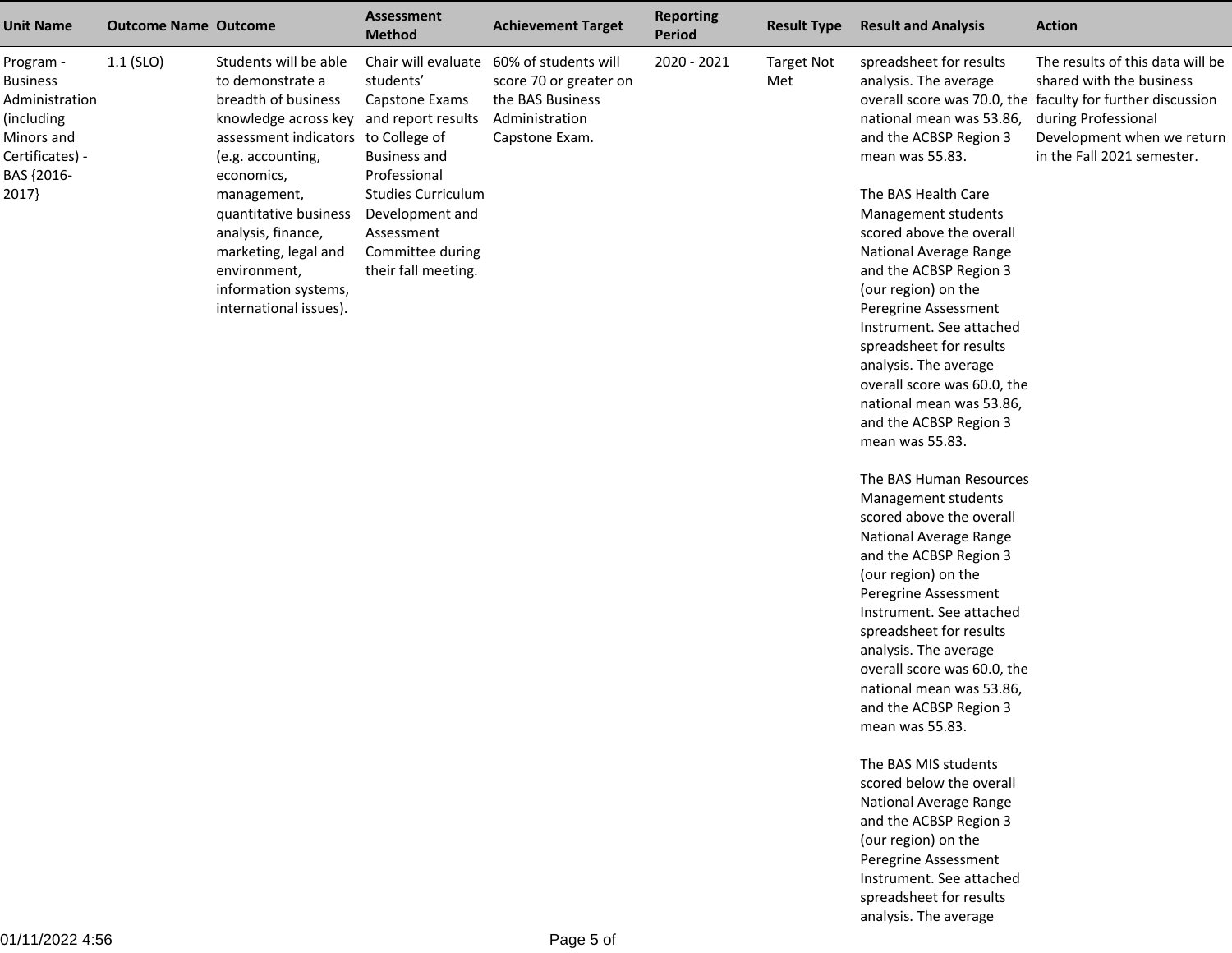| <b>Unit Name</b>                                                                                                     | <b>Outcome Name Outcome</b> |                                                                                                                                                                                                                                                                                                                                               | <b>Assessment</b><br><b>Method</b>                                                                                                                                                                                       | <b>Achievement Target</b>                                                                                                                                                       | <b>Reporting</b><br>Period | <b>Result Type</b>       | <b>Result and Analysis</b>                                                                                                                                                                                                                                                                                                                                                                                                                                                                                               | <b>Action</b>                                                                                                                                                                                                 |
|----------------------------------------------------------------------------------------------------------------------|-----------------------------|-----------------------------------------------------------------------------------------------------------------------------------------------------------------------------------------------------------------------------------------------------------------------------------------------------------------------------------------------|--------------------------------------------------------------------------------------------------------------------------------------------------------------------------------------------------------------------------|---------------------------------------------------------------------------------------------------------------------------------------------------------------------------------|----------------------------|--------------------------|--------------------------------------------------------------------------------------------------------------------------------------------------------------------------------------------------------------------------------------------------------------------------------------------------------------------------------------------------------------------------------------------------------------------------------------------------------------------------------------------------------------------------|---------------------------------------------------------------------------------------------------------------------------------------------------------------------------------------------------------------|
| Program -<br><b>Business</b><br>Administration<br>(including<br>Minors and<br>Certificates) -<br>BAS {2016-<br>2017} | $1.1$ (SLO)                 | Students will be able<br>to demonstrate a<br>breadth of business<br>knowledge across key and report results<br>assessment indicators to College of<br>(e.g. accounting,<br>economics,<br>management,<br>quantitative business<br>analysis, finance,<br>marketing, legal and<br>environment,<br>information systems,<br>international issues). | Chair will evaluate<br>students'<br>Capstone Exams<br><b>Business and</b><br>Professional<br><b>Studies Curriculum</b><br>Development and<br>Assessment<br>Committee during<br>their fall meeting.                       | 60% of students will<br>score 70 or greater on<br>the BAS Business<br>Administration<br>Capstone Exam.                                                                          | 2020 - 2021                | <b>Target Not</b><br>Met | national mean was 55.83<br>and the ACBSP Region 3<br>mean was 55.83.                                                                                                                                                                                                                                                                                                                                                                                                                                                     | overall score was 50.0, the The results of this data will be<br>shared with the business<br>faculty for further discussion<br>during Professional<br>Development when we return<br>in the Fall 2021 semester. |
|                                                                                                                      |                             |                                                                                                                                                                                                                                                                                                                                               | students' pretest<br>and posttest<br>scores and report<br>results to College<br>of Business and<br>Professional<br><b>Studies Curriculum</b><br>Development and<br>Assessment<br>Committee during<br>their fall meeting. | Chair will evaluate Students in selected<br>business core course(s)<br>will improve scores<br>from embedded pretest<br>assessment to<br>embedded posttest<br>assessment by 20%. | 2020 - 2021                | <b>Target Met</b>        | Data was collected in the<br>Fall 2020 semester for the shared with the business<br>following areas.<br>EC 201-E01: 30 students<br>assessed. 75% increased<br>their score by 20%.<br>EC 201-E02: 37 students<br>assessed. 70% increased<br>their score by 20%<br>FIN 355-E01: 23 students<br>assessed. 96% increased<br>their score by 20%<br>Due to disruptions from<br>the COVID-19 pandemic,<br>pre and post-test data was<br>not collected for ACC 211<br>and ACC 212 during the AY<br>2020/2021 assessment<br>year. | The results of this data will be<br>faculty for further discussion<br>during Professional<br>Development when we return<br>in the Fall 2021 semester.                                                         |
|                                                                                                                      | 1.2 (PO 4.d.)               | Students will be able<br>to pursue<br>opportunities in<br>graduate education<br>and/or employment<br>opportunities.                                                                                                                                                                                                                           | Chair will evaluate 75% of students<br>and report the<br><b>Graduation Exit</b><br>Survey results to<br>and Professional<br>Studies Curriculum employment.<br>Development and                                            | participating in the<br><b>Graduation Exit Survey</b><br>will state that their<br>College of Business education adequately<br>prepared them for                                 | 2020 - 2021                | <b>Target Met</b>        | 78% of participants in the<br>Capstone Exit Survey<br>indicated their education<br>adequately prepared them during Professional<br>for employment.<br>Results are for both BBA<br>and BAS. We do not have                                                                                                                                                                                                                                                                                                                | The results of this data will be<br>shared with the business<br>faculty for further discussion<br>Development when we return<br>in the Fall 2021 semester.                                                    |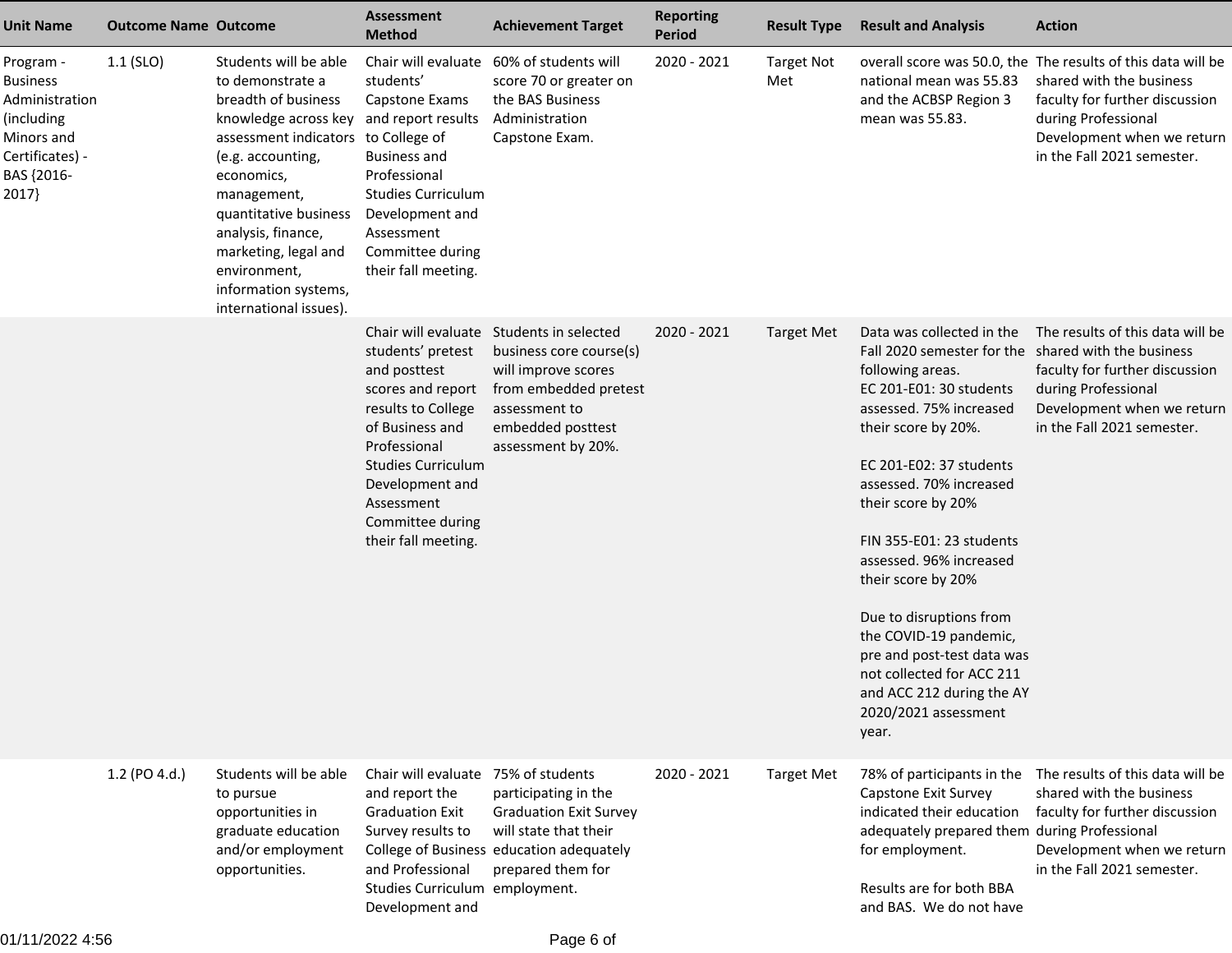| <b>Unit Name</b> | <b>Outcome Name Outcome</b> |                                                                                                                     | Assessment<br><b>Method</b>                                                                                                                                                                                                     | <b>Achievement Target</b>                                                                                                                                                                                             | <b>Reporting</b><br><b>Period</b> | <b>Result Type</b> | <b>Result and Analysis</b>                                                                                                                                                                                                                                                                                                                                                                                                                                                                          | <b>Action</b>                                                                                                                                                                     |
|------------------|-----------------------------|---------------------------------------------------------------------------------------------------------------------|---------------------------------------------------------------------------------------------------------------------------------------------------------------------------------------------------------------------------------|-----------------------------------------------------------------------------------------------------------------------------------------------------------------------------------------------------------------------|-----------------------------------|--------------------|-----------------------------------------------------------------------------------------------------------------------------------------------------------------------------------------------------------------------------------------------------------------------------------------------------------------------------------------------------------------------------------------------------------------------------------------------------------------------------------------------------|-----------------------------------------------------------------------------------------------------------------------------------------------------------------------------------|
|                  | 1.2 (PO 4.d.)               | Students will be able<br>to pursue<br>opportunities in<br>graduate education<br>and/or employment<br>opportunities. | Assessment<br>Committee during<br>their fall meeting.                                                                                                                                                                           | 75% of students<br>participating in the<br><b>Graduation Exit Survey</b><br>will state that their<br>education adequately<br>prepared them for<br>employment.                                                         | 2020 - 2021                       | <b>Target Met</b>  | a way to distinguish BBA<br>from BAS students on this<br>exam.                                                                                                                                                                                                                                                                                                                                                                                                                                      | The results of this data will be<br>shared with the business<br>faculty for further discussion<br>during Professional<br>Development when we return<br>in the Fall 2021 semester. |
|                  |                             |                                                                                                                     | Chair will evaluate<br>and report the<br><b>Graduation Exit</b><br>Survey results to<br>and Professional<br>Studies Curriculum immediately upon<br>Development and<br>Assessment<br>Committee during<br>their fall meeting.     | 75% of students<br>participating in the<br><b>Graduation Exit Survey</b><br>will state they have<br>College of Business already secured plans<br>for gainful employment<br>graduation.                                | 2020 - 2021                       | Inconclusive       | 55% of the students<br>responded they had<br>secured a full time job.<br>However, the question on<br>the survey instrument is<br>flawed. It is highly likely<br>that students may think<br>the question is in<br>reference to current<br>employment during their<br>senior year rather than<br>post-graduation<br>employment. As such, the<br>results are inconclusive.<br>The results are for BAS<br>and BBA students. We do<br>not have a way to<br>distinguish them on the<br>survey instrument. | The results of this data will be<br>shared with the business<br>faculty for further discussion<br>during Professional<br>Development when we return<br>in the Fall 2021 semester. |
|                  | 2.1 (SLO)                   | Students will be able<br>to craft written<br>reports specific to<br>their discipline.                               | Chair will evaluate<br>students' writing<br>assignments using<br>the Business<br>report results to<br>and Professional<br><b>Studies Curriculum</b><br>Development and<br>Assessment<br>Committee during<br>their fall meeting. | 60% of students will<br>earn a "satisfactory"<br>rating or above on a<br>writing assignment<br>Writing Rubric and completed during a<br>junior-level course on<br>College of Business the Business Writing<br>Rubric. | 2020 - 2021                       | <b>Target Met</b>  | students earned a<br>"satisfactory" rating or<br>above on the writing<br>assessment (defined as a<br>score of 15-25). A perfect in the Fall 2021 semester.<br>score on the assessment<br>was 25 and the mean<br>score for the junior<br>business students was<br>16.9.<br>Faculty submit papers for<br>evaluation from a variety<br>of courses. No Accounting<br>or Nonprofit Management<br>student papers were<br>submitted for AY                                                                 | 75% of the junior business The results of this data will be<br>shared with the business<br>faculty for further discussion<br>during Professional<br>Development when we return    |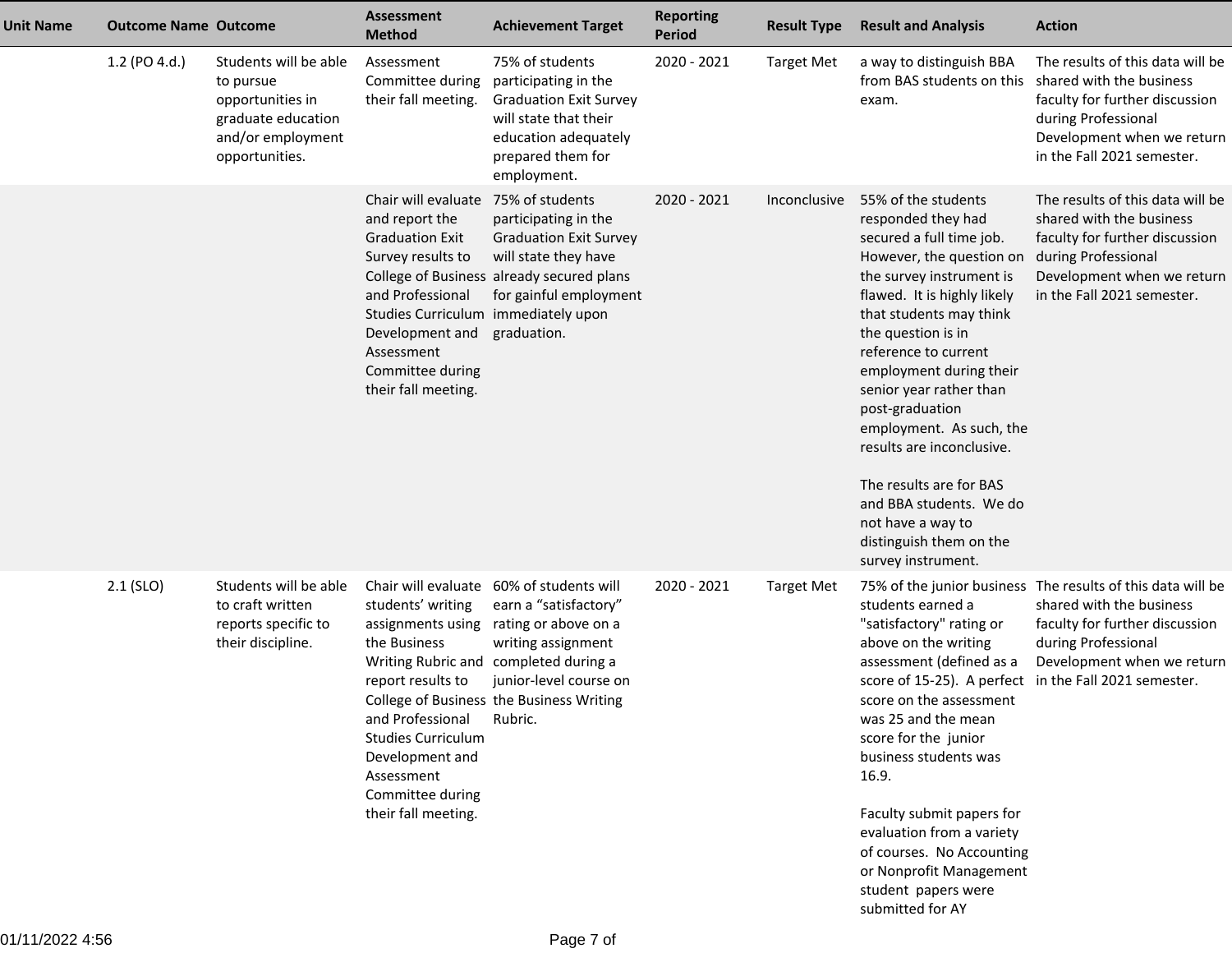| <b>Unit Name</b> | <b>Outcome Name Outcome</b> |                                                                                                                                 | <b>Assessment</b><br><b>Method</b>                                                                                                                                                                       | <b>Achievement Target</b>                                                                                                                                                                                                                 | <b>Reporting</b><br>Period | <b>Result Type</b>       | <b>Result and Analysis</b>                                                                                                                                                                                                                                                                                                                                                                                                                                                                                                                                                                                  | <b>Action</b>                                                                                                                                                                     |
|------------------|-----------------------------|---------------------------------------------------------------------------------------------------------------------------------|----------------------------------------------------------------------------------------------------------------------------------------------------------------------------------------------------------|-------------------------------------------------------------------------------------------------------------------------------------------------------------------------------------------------------------------------------------------|----------------------------|--------------------------|-------------------------------------------------------------------------------------------------------------------------------------------------------------------------------------------------------------------------------------------------------------------------------------------------------------------------------------------------------------------------------------------------------------------------------------------------------------------------------------------------------------------------------------------------------------------------------------------------------------|-----------------------------------------------------------------------------------------------------------------------------------------------------------------------------------|
|                  | $2.1$ (SLO)                 | Students will be able<br>to craft written<br>reports specific to<br>their discipline.                                           | students' writing<br>assignments using<br>the Business<br>report results to<br>and Professional<br><b>Studies Curriculum</b><br>Development and<br>Assessment<br>Committee during<br>their fall meeting. | Chair will evaluate 60% of students will<br>earn a "satisfactory"<br>rating or above on a<br>writing assignment<br>Writing Rubric and completed during a<br>junior-level course on<br>College of Business the Business Writing<br>Rubric. | 2020 - 2021                | <b>Target Met</b>        | 2020/2021.<br>This data is for BBA and<br>BAS students. We are not<br>currently separating the<br>two degrees in the<br>assessment.                                                                                                                                                                                                                                                                                                                                                                                                                                                                         | The results of this data will be<br>shared with the business<br>faculty for further discussion<br>during Professional<br>Development when we return<br>in the Fall 2021 semester. |
|                  |                             |                                                                                                                                 | students' writing<br>assignments using<br>the Business<br>report results to<br>and Professional<br><b>Studies Curriculum</b><br>Development and<br>Assessment<br>Committee during<br>their fall meeting. | Chair will evaluate 75% of students will<br>earn a "satisfactory"<br>rating or above on a<br>writing assignment<br>Writing Rubric and completed during a<br>senior-level course on<br>College of Business the Business Writing<br>Rubric. | 2020 - 2021                | <b>Target Met</b>        | 96.7% of the senior<br>business students earned<br>a "satisfactory" rating or<br>above on the writing<br>assessment (defined as a<br>score of 15-25). A perfect in the Fall 2021 semester.<br>score on the assessment<br>was 25 and the mean<br>score for the senior<br>business students was<br>120.6.<br>Faculty submit papers for<br>evaluation from a variety<br>of courses. No Accounting<br>or Nonprofit Management<br>student papers were<br>submitted for AY<br>2020/2021.<br>This data is for BBA and<br>BAS students. We are not<br>currently separating the<br>two degrees in the<br>assessment. | The results of this data will be<br>shared with the business<br>faculty for further discussion<br>during Professional<br>Development when we return                               |
|                  | $3.1$ (SLO)                 | Students will be able<br>to apply and<br>demonstrate<br>knowledge of key<br>principles of their<br>concentration/minor<br>area. | students'<br>Capstone Exams<br>and report results<br>to College of<br><b>Business and</b><br>Professional                                                                                                | Chair will evaluate 75% of students will<br>successfully pass<br>concentration/minor<br>specific questions on<br>the senior capstone<br>exam with a 70 or<br>above.                                                                       | 2020 - 2021                | <b>Target Not</b><br>Met | Accounting: 7 out of the<br>10 students that took the<br>senior capstone exam<br>successfully passed<br>concentration/minor<br>specific questions with a<br>70 or above - target met                                                                                                                                                                                                                                                                                                                                                                                                                        | The results of this data will be<br>shared with the business<br>faculty for further discussion<br>during Professional<br>Development when we return<br>in the Fall 2021 semester. |

01/11/2022 4:56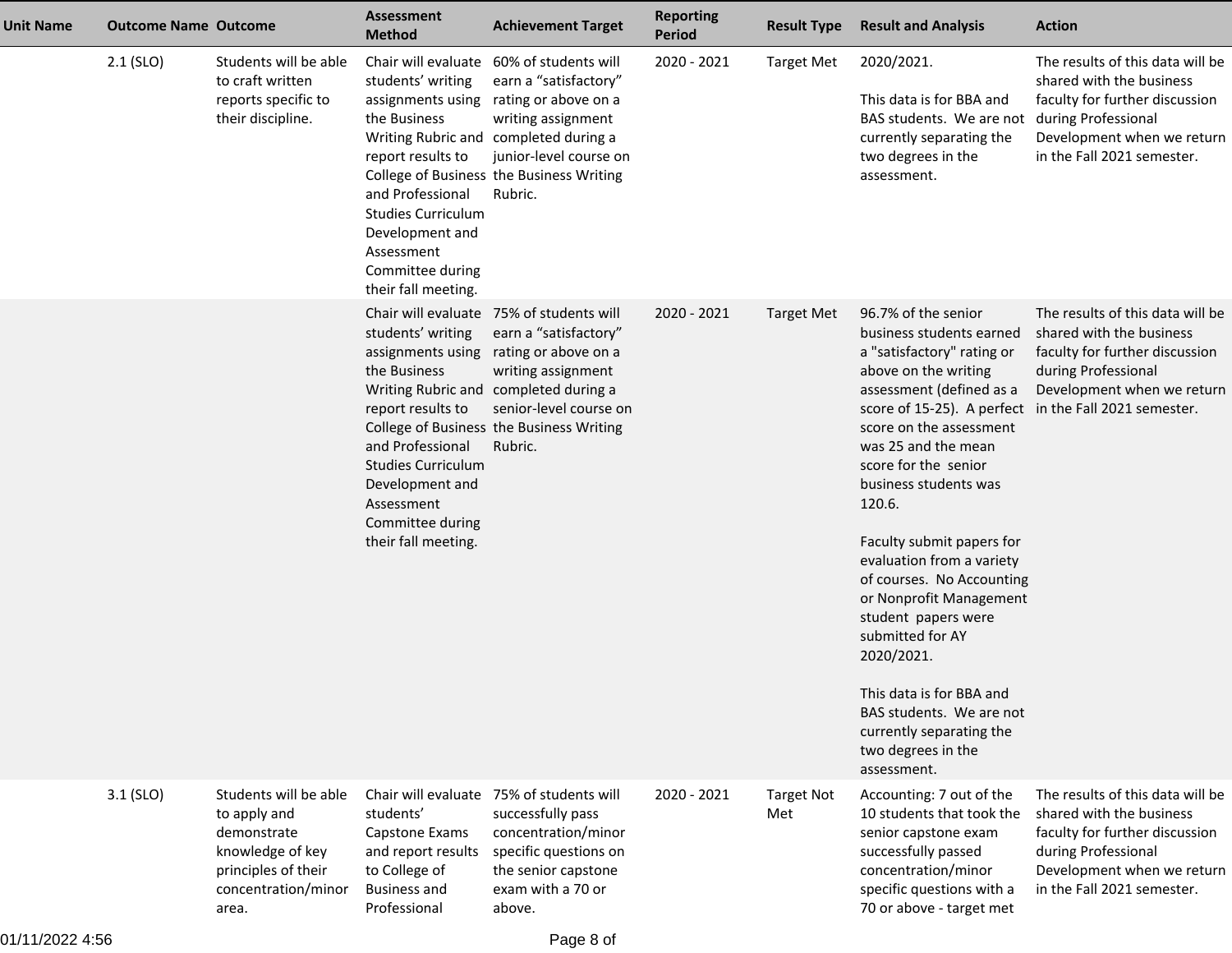| <b>Unit Name</b> | <b>Outcome Name Outcome</b> |                                                                                                                                 | <b>Assessment</b><br><b>Method</b>                                       | <b>Achievement Target</b>                                                                                                                                          | <b>Reporting</b><br>Period | <b>Result Type</b>       | <b>Result and Analysis</b>                                                                                                                                                                                                 | <b>Action</b>                                                                                                                                         |
|------------------|-----------------------------|---------------------------------------------------------------------------------------------------------------------------------|--------------------------------------------------------------------------|--------------------------------------------------------------------------------------------------------------------------------------------------------------------|----------------------------|--------------------------|----------------------------------------------------------------------------------------------------------------------------------------------------------------------------------------------------------------------------|-------------------------------------------------------------------------------------------------------------------------------------------------------|
|                  | $3.1$ (SLO)                 | Students will be able<br>to apply and<br>demonstrate<br>knowledge of key<br>principles of their<br>concentration/minor<br>area. | Development and<br>Assessment<br>Committee during<br>their fall meeting. | Studies Curriculum 75% of students will<br>successfully pass<br>concentration/minor<br>specific questions on<br>the senior capstone<br>exam with a 70 or<br>above. | 2020 - 2021                | <b>Target Not</b><br>Met | General Business: 7 out of shared with the business<br>the 29 students that took<br>the senior capstone exam<br>successfully passed<br>concentration/minor<br>specific questions with a<br>70 or above - target not<br>met | The results of this data will be<br>faculty for further discussion<br>during Professional<br>Development when we return<br>in the Fall 2021 semester. |
|                  |                             |                                                                                                                                 |                                                                          |                                                                                                                                                                    |                            |                          | Management: 37 out of<br>the 43 students that took<br>the senior capstone exam<br>successfully passed<br>concentration/minor<br>specific questions with a<br>70 or above - target met                                      |                                                                                                                                                       |
|                  |                             |                                                                                                                                 |                                                                          |                                                                                                                                                                    |                            |                          | Management Information<br>Systems: 6 out of 9<br>students that took the<br>senior capstone exam<br>successfully passed<br>concentration/minor<br>specific questions with a<br>70 or above - target not<br>met              |                                                                                                                                                       |
|                  |                             |                                                                                                                                 |                                                                          |                                                                                                                                                                    |                            |                          | Marketing: 6 out of the 6<br>students that took the<br>senior capstone exam<br>successfully passed<br>concentration/minor<br>specific questions with a<br>70 or above - target met                                         |                                                                                                                                                       |
|                  |                             |                                                                                                                                 |                                                                          |                                                                                                                                                                    |                            |                          | Not data was collected for<br>HCM or HRM majors.<br>The data is not separated<br>out by degree. This data<br>includes BS, BBA, and BAS<br>students.                                                                        |                                                                                                                                                       |
|                  | 4.1 (GEO 1.c.)              | Students will be able<br>to give an oral                                                                                        | Chair will evaluate<br>students'                                         | 60% of students will<br>earn a "3" or above                                                                                                                        | 2020 - 2021                | Inconclusive             | Due to disruptions from<br>the COVID-19 pandemic,                                                                                                                                                                          | The results of this data will be<br>shared with the business                                                                                          |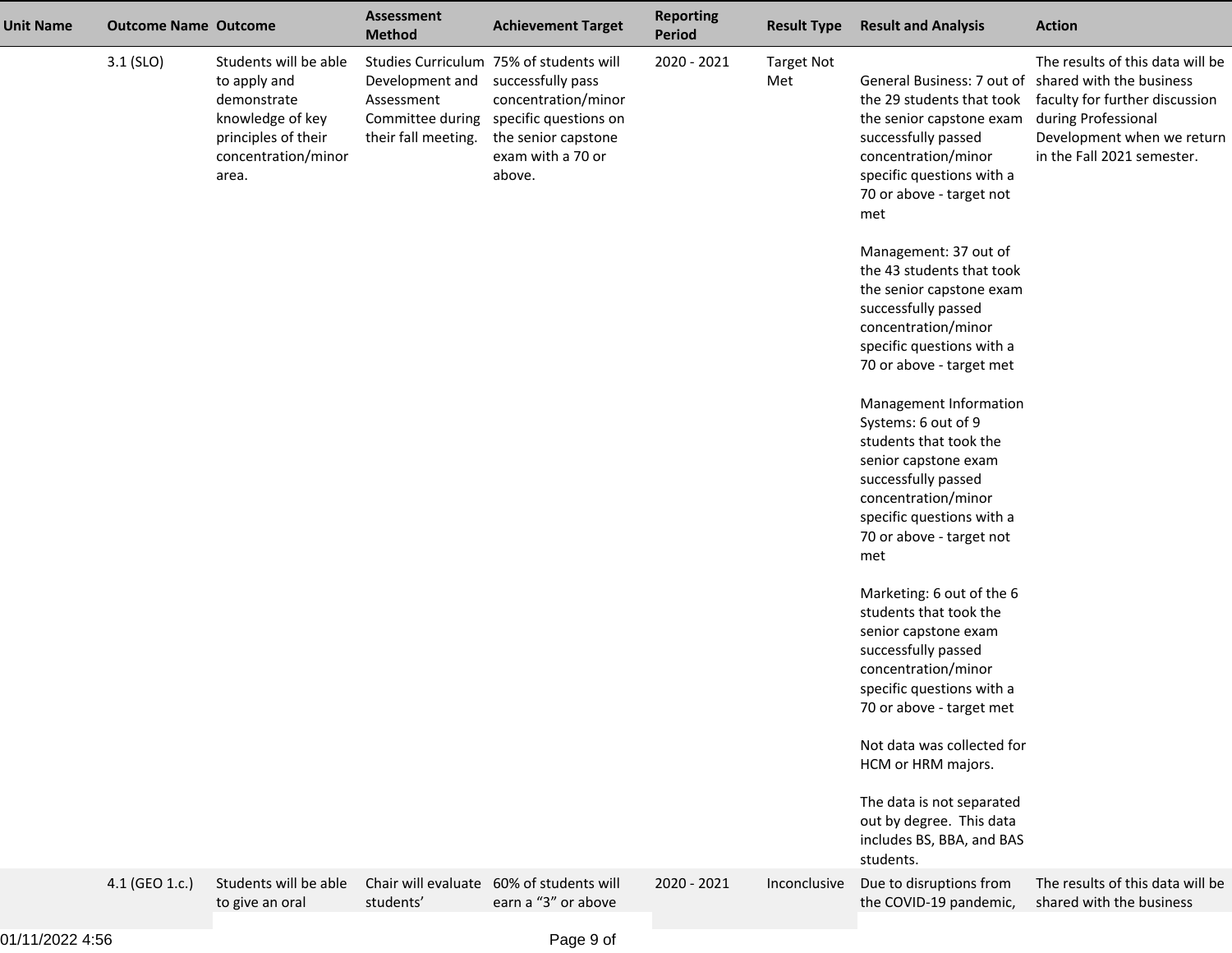| <b>Unit Name</b> | <b>Outcome Name Outcome</b> |                                                                                                                                                                                                                                             | <b>Assessment</b><br><b>Method</b>                                                                                                                                                                                                                                  | <b>Achievement Target</b>                                                                                                                                                                      | <b>Reporting</b><br><b>Period</b> | <b>Result Type</b>       | <b>Result and Analysis</b>                                                                                                                                                                                                                                                                                                                                                                                                           | <b>Action</b>                                                                                                                                                                     |
|------------------|-----------------------------|---------------------------------------------------------------------------------------------------------------------------------------------------------------------------------------------------------------------------------------------|---------------------------------------------------------------------------------------------------------------------------------------------------------------------------------------------------------------------------------------------------------------------|------------------------------------------------------------------------------------------------------------------------------------------------------------------------------------------------|-----------------------------------|--------------------------|--------------------------------------------------------------------------------------------------------------------------------------------------------------------------------------------------------------------------------------------------------------------------------------------------------------------------------------------------------------------------------------------------------------------------------------|-----------------------------------------------------------------------------------------------------------------------------------------------------------------------------------|
|                  | 4.1 (GEO 1.c.)              | presentation of<br>relevant discipline-<br>specific targets.                                                                                                                                                                                | presentations<br>using the AAC&U<br>Oral<br>Communication<br>Value Rubric and<br>report results to<br><b>College of Business</b><br>and Professional<br><b>Studies Curriculum</b><br>Development and<br>Assessment<br>Committee during<br>their fall meeting.       | rating utilizing the<br>AAC&U Oral<br><b>Communication Value</b><br>Rubric on a<br>presentation completed<br>during their program.                                                             | 2020 - 2021                       | Inconclusive             | data was not collected<br>during the 2020/2021<br>academic year. All of the<br>business course were<br>moved online in order to<br>de-densify campus. We<br>do not currently assess<br>oral<br>communications/presenta<br>tions for online students.<br>This is something that we<br>must start doing in the<br>future since so many of<br>our students take online<br>courses.                                                      | faculty for further discussion<br>during Professional<br>Development when we return<br>in the Fall 2021 semester.                                                                 |
|                  |                             |                                                                                                                                                                                                                                             | students'<br>presentations<br>using the AAC&U<br>Oral<br>Communication<br>Value Rubric and<br>report results to<br>College of Business<br>and Professional<br><b>Studies Curriculum</b><br>Development and<br>Assessment<br>Committee during<br>their fall meeting. | Chair will evaluate Students will average a<br>"3" or above rating<br>utilizing the AAC&U Oral<br><b>Communication Value</b><br>Rubric on a<br>presentation completed<br>during their program. | 2020 - 2021                       | Inconclusive             | Due to disruptions from<br>the COVID-19 pandemic,<br>data was not collected<br>during the 2020/2021<br>academic year. All of the<br>business course were<br>moved online in order to<br>de-densify campus. We<br>do not currently assess<br>oral<br>communications/presenta<br>tions for online students.<br>This is something that we<br>must start doing in the<br>future since so many of<br>our students take online<br>courses. | The results of this data will be<br>shared with the business<br>faculty for further discussion<br>during Professional<br>Development when we return<br>in the Fall 2021 semester. |
|                  | 5.1 (SAO)                   | Students will be able<br>to demonstrate the<br>role of ethics and<br>understand the<br>implications of their<br>actions on<br>themselves, their<br>colleagues, their<br>profession, the<br>business community<br>and society as a<br>whole. | students' Ethics<br>results to College<br>of Business and<br>Professional<br><b>Studies Curriculum</b><br>Development and<br>Assessment<br>Committee during<br>their fall meeting.                                                                                  | Chair will evaluate 80% of students will<br>pass an ethics exam<br>Exams and report administered in the<br>capstone course with a<br>70 or above.                                              | 2020 - 2021                       | <b>Target Not</b><br>Met | The data collected is for<br>BBA, BAS, and BS<br>students.<br>passed the ethics exam in in the Fall 2021 semester.<br>the capstone course with<br>a 70 or above. 1 out of 10<br>27.5% of General Business<br>students passed the ethics<br>exam in the capstone<br>course with a 70 or above.                                                                                                                                        | The results of this data will be<br>shared with the business<br>faculty for further discussion<br>during Professional<br>1% of Accounting students Development when we return     |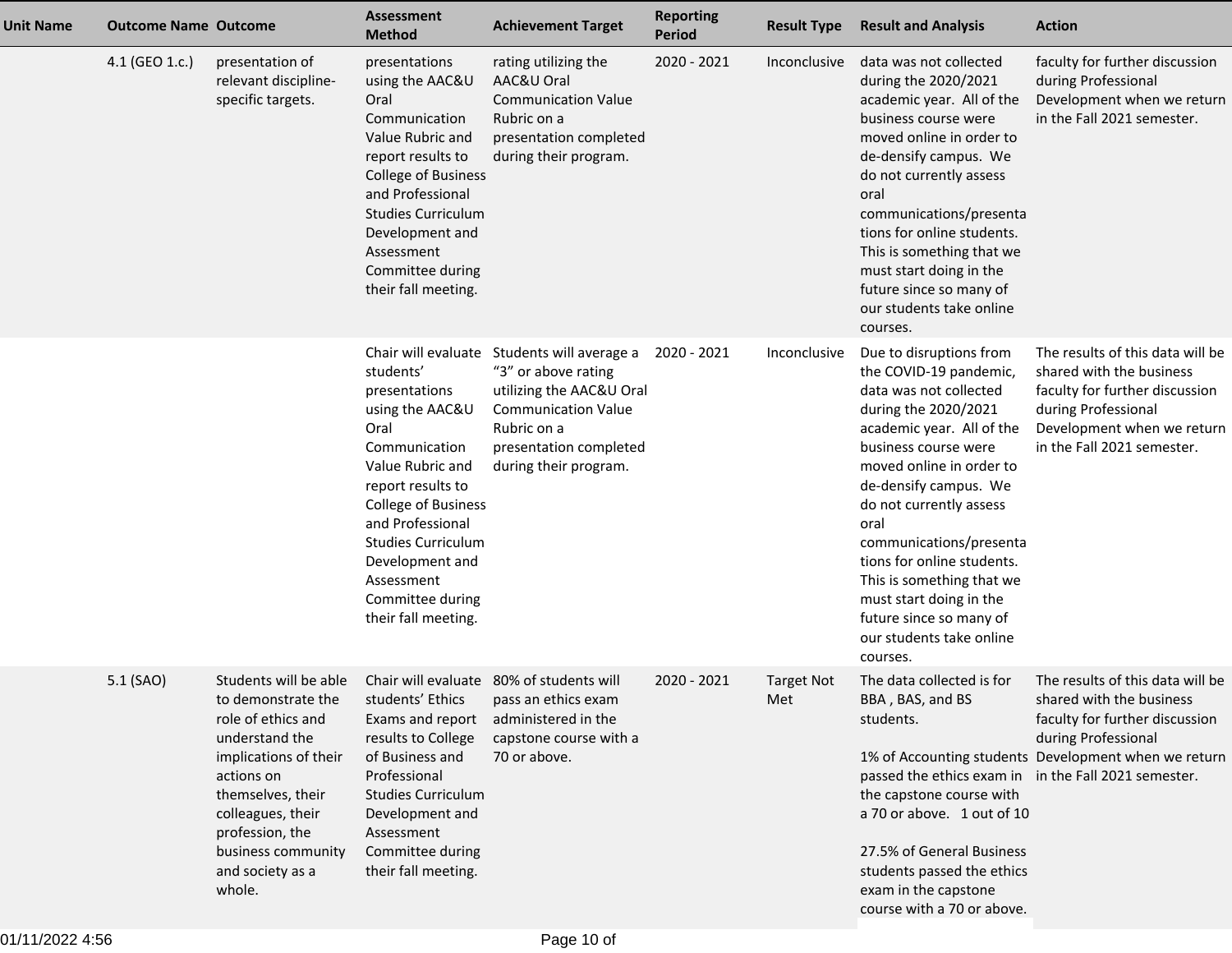| <b>Unit Name</b>                                                                                                         | <b>Outcome Name Outcome</b> |                                                                                                                                                                                                                                                                                                                                                   | <b>Assessment</b><br><b>Method</b>                                                                                                                                                                                            | <b>Achievement Target</b>                                                                                                                                                                          | <b>Reporting</b><br><b>Period</b> | <b>Result Type</b>       | <b>Result and Analysis</b>                                                                                                                                                                                                                                                                                                                                                                                                                                                                                                                                                            | <b>Action</b>                                                                                                                                                                     |
|--------------------------------------------------------------------------------------------------------------------------|-----------------------------|---------------------------------------------------------------------------------------------------------------------------------------------------------------------------------------------------------------------------------------------------------------------------------------------------------------------------------------------------|-------------------------------------------------------------------------------------------------------------------------------------------------------------------------------------------------------------------------------|----------------------------------------------------------------------------------------------------------------------------------------------------------------------------------------------------|-----------------------------------|--------------------------|---------------------------------------------------------------------------------------------------------------------------------------------------------------------------------------------------------------------------------------------------------------------------------------------------------------------------------------------------------------------------------------------------------------------------------------------------------------------------------------------------------------------------------------------------------------------------------------|-----------------------------------------------------------------------------------------------------------------------------------------------------------------------------------|
|                                                                                                                          | 5.1 (SAO)                   | Students will be able<br>to demonstrate the<br>role of ethics and<br>understand the<br>implications of their<br>actions on<br>themselves, their<br>colleagues, their<br>profession, the<br>business community<br>and society as a<br>whole.                                                                                                       | Chair will evaluate<br>students' Ethics<br>Exams and report<br>results to College<br>of Business and<br>Professional<br><b>Studies Curriculum</b><br>Development and<br>Assessment<br>Committee during<br>their fall meeting. | 80% of students will<br>pass an ethics exam<br>administered in the<br>capstone course with a<br>70 or above.                                                                                       | 2020 - 2021                       | <b>Target Not</b><br>Met | 8 out of 29<br>41.8% of Management<br>students passed the ethics during Professional<br>exam in the capstone<br>course with a 70 or above. in the Fall 2021 semester.<br>This data included<br>Management, Health Care<br>Management, and Human<br><b>Resource Management</b><br>students. 18 out of 43<br>33.3% of Management<br><b>Information Systems</b><br>students passed the ethics<br>exam in the capstone<br>course with a 70 or above.<br>3 out of 9<br>1.6% of Marketing<br>students passed the ethics<br>exam in the capstone<br>course with a 70 or above.<br>1 out of 6 | The results of this data will be<br>shared with the business<br>faculty for further discussion<br>Development when we return                                                      |
| Program -<br><b>Business</b><br>Administration<br>(including<br>Minors and<br>Certificates) -<br>BS, BBA {2016-<br>2017} | $1.1$ (SLO)                 | Students will be able<br>to demonstrate a<br>breadth of business<br>knowledge across key indicators' means<br>assessment indicators and report results<br>(e.g. accounting,<br>economics,<br>management,<br>quantitative business<br>analysis, finance,<br>marketing, legal and<br>environment,<br>information systems,<br>international issues). | Chair will evaluate<br>students' 9<br>assessment<br>to College of<br><b>Business and</b><br>Professional<br><b>Studies Curriculum</b><br>Development and<br>Assessment<br>Committee during<br>their fall meeting.             | The mean for all<br>business students taking<br>the Peregrine<br>assessment instrument<br>will be a score at or<br>above the national<br>mean on each of the<br>nine key assessment<br>indicators. | 2020 - 2021                       | <b>Target Not</b><br>Met | The 12 key assessment<br>indicators are the<br><b>Common Professional</b><br>Component areas for<br>ACBSP and include:<br>Accounting, Business<br>Ethics, Business Finance,<br><b>Business Integration and</b><br>Strategic Management,<br>Business Leadership,<br>Economics, Global<br>Dimensions of Business,<br><b>Information Management</b><br>Systems, Legal<br>Environment of Business,<br>Management, Marketing<br>and Quantitative Research<br>Techniques and Statistics.<br>Accounting concentration<br>students scored above the                                           | The results of this data will be<br>shared with the business<br>faculty for further discussion<br>during Professional<br>Development when we return<br>in the Fall 2021 semester. |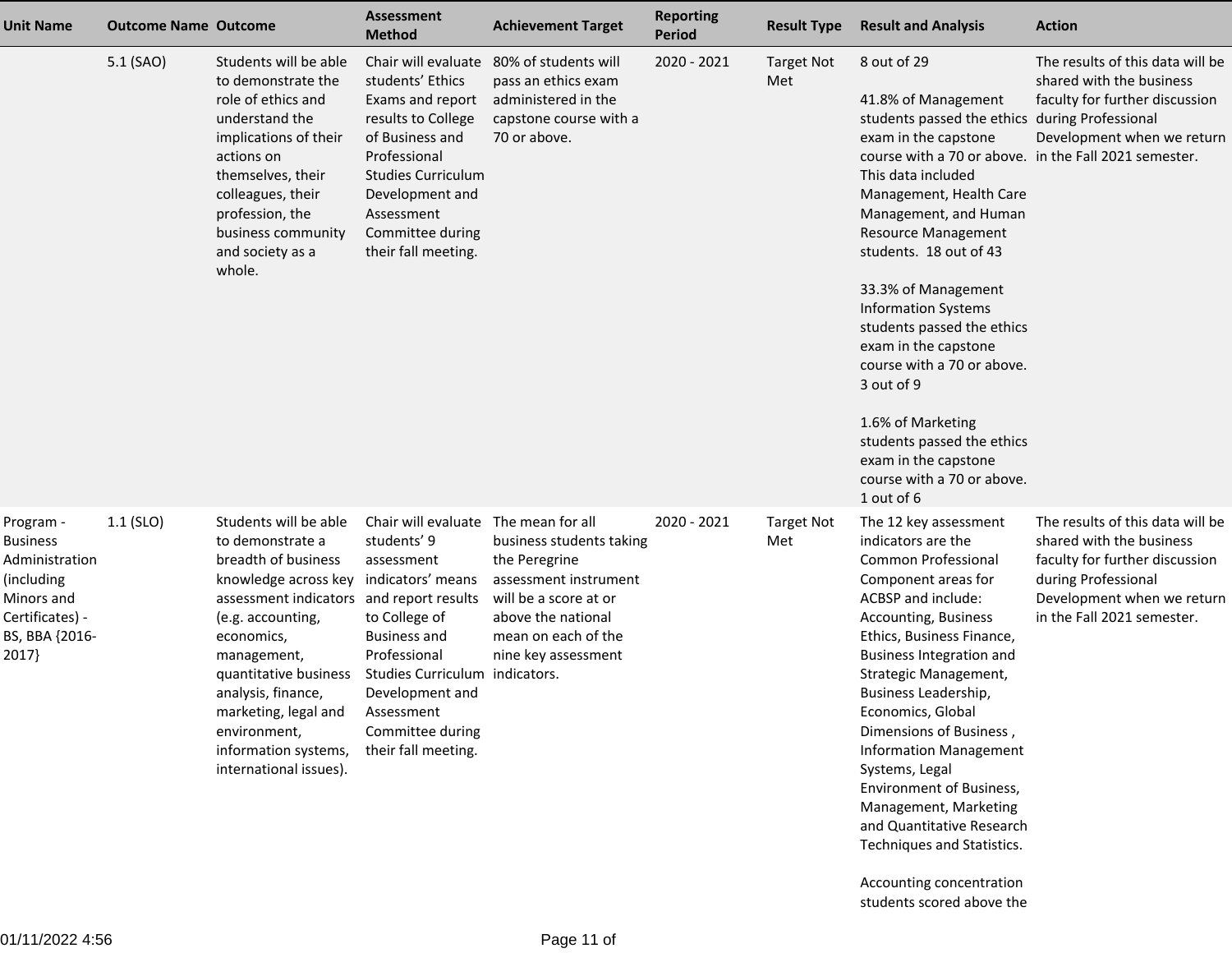| <b>Unit Name</b>                                                                                                         | <b>Outcome Name Outcome</b> |                                                                                                                                                                                                                                                                                                                                 | <b>Assessment</b><br><b>Method</b>                                                                                                                                                                                                          | <b>Achievement Target</b>                                                                                                                                                           | <b>Reporting</b><br>Period | <b>Result Type</b>       | <b>Result and Analysis</b>                                                                                                                                                                                                                                                                                                                                                                                                                                                                                                                                                                                                                                                                                                                                                                                                                                                                           | <b>Action</b>                                                                                                                                                                     |
|--------------------------------------------------------------------------------------------------------------------------|-----------------------------|---------------------------------------------------------------------------------------------------------------------------------------------------------------------------------------------------------------------------------------------------------------------------------------------------------------------------------|---------------------------------------------------------------------------------------------------------------------------------------------------------------------------------------------------------------------------------------------|-------------------------------------------------------------------------------------------------------------------------------------------------------------------------------------|----------------------------|--------------------------|------------------------------------------------------------------------------------------------------------------------------------------------------------------------------------------------------------------------------------------------------------------------------------------------------------------------------------------------------------------------------------------------------------------------------------------------------------------------------------------------------------------------------------------------------------------------------------------------------------------------------------------------------------------------------------------------------------------------------------------------------------------------------------------------------------------------------------------------------------------------------------------------------|-----------------------------------------------------------------------------------------------------------------------------------------------------------------------------------|
| Program -<br><b>Business</b><br>Administration<br>(including<br>Minors and<br>Certificates) -<br>BS, BBA {2016-<br>2017} | $1.1$ (SLO)                 | Students will be able<br>to demonstrate a<br>breadth of business<br>knowledge across key<br>assessment indicators and report results<br>(e.g. accounting,<br>economics,<br>management,<br>quantitative business<br>analysis, finance,<br>marketing, legal and<br>environment,<br>information systems,<br>international issues). | Chair will evaluate<br>students' 9<br>assessment<br>indicators' means<br>to College of<br><b>Business and</b><br>Professional<br>Studies Curriculum indicators.<br>Development and<br>Assessment<br>Committee during<br>their fall meeting. | The mean for all<br>business students taking<br>the Peregrine<br>assessment instrument<br>will be a score at or<br>above the national<br>mean on each of the<br>nine key assessment | 2020 - 2021                | <b>Target Not</b><br>Met | national mean on ALL 12<br>of the 12 key indicators.<br>$n=5$<br><b>General Business</b><br>concentrations students<br>scored above the national<br>mean on 3 of the 12 key<br>indicators. Students<br>scored above the national<br>mean for ONLY Business<br>Leadership, Global<br>Dimensions of Business,<br>and Quantitative Research<br>Techniques and Statistics.<br>$n = 11$<br><b>Health Care Management</b><br>concentrations scored<br>above the national mean<br>on 11 of the 12 key<br>indicators. Students<br>scored above the national<br>mean on all indicators<br><b>EXCEPT Business</b><br>Integration and Strategic<br>Management. n=13<br>Human Resource<br>Management<br>concentrations scored<br>above the national mean<br>on 10 of the 12 key<br>indicators. Students<br>scored above the national<br>mean on all indicators<br><b>EXCEPT Accounting and</b><br>Economics. n=1 | The results of this data will be<br>shared with the business<br>faculty for further discussion<br>during Professional<br>Development when we return<br>in the Fall 2021 semester. |
|                                                                                                                          |                             |                                                                                                                                                                                                                                                                                                                                 |                                                                                                                                                                                                                                             |                                                                                                                                                                                     |                            |                          | Management<br>concentrations scored<br>above the national mean<br>on 9 of the 12 key<br>indicators. Students<br>scored above the national                                                                                                                                                                                                                                                                                                                                                                                                                                                                                                                                                                                                                                                                                                                                                            |                                                                                                                                                                                   |

mean on all indicators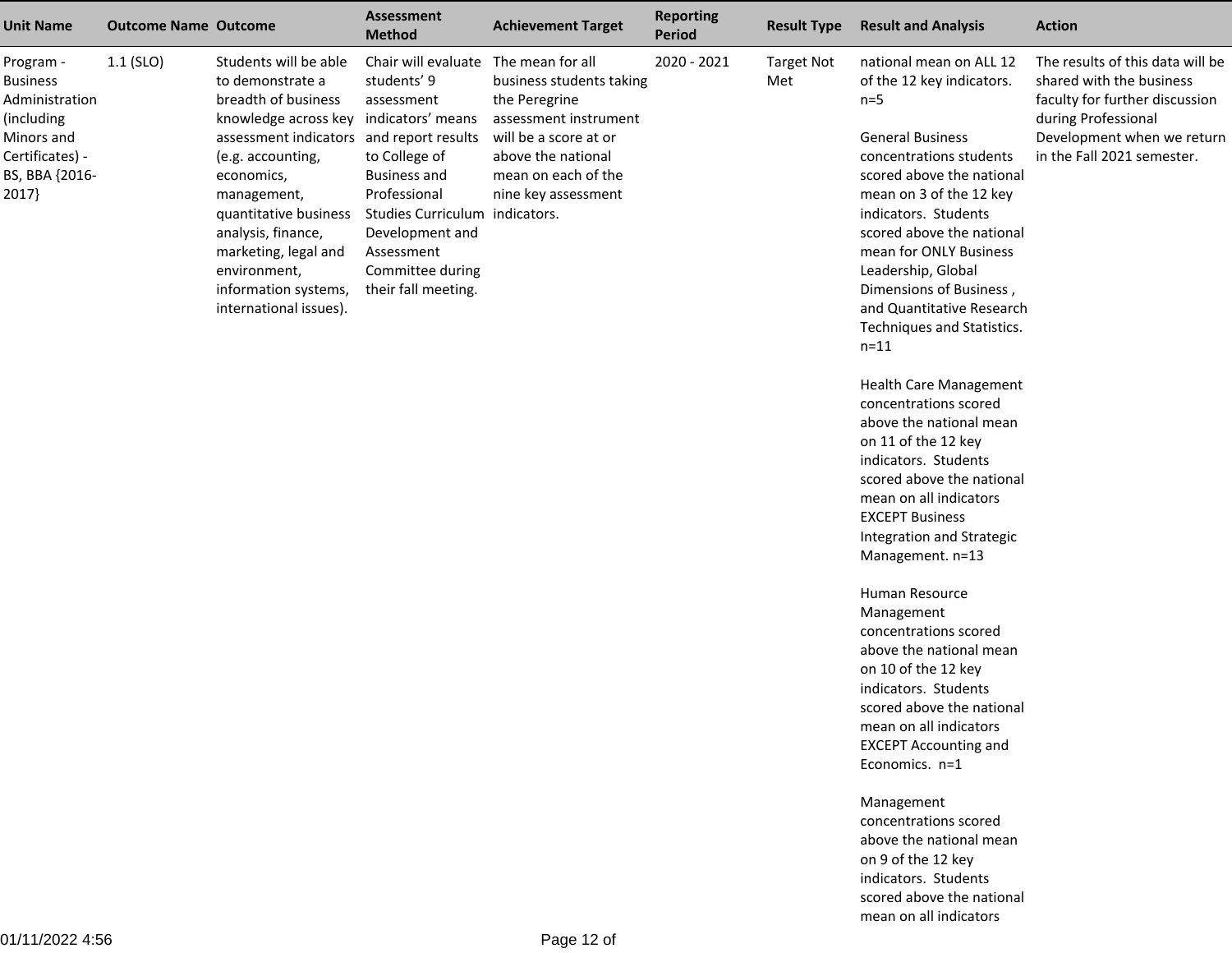| <b>Unit Name</b>                                                                                                         | <b>Outcome Name Outcome</b> |                                                                                                                                                                                                                                                                                                                                                   | <b>Assessment</b><br><b>Method</b>                                                                                                                                                                                     | <b>Achievement Target</b>                                                                                                                                                           | <b>Reporting</b><br><b>Period</b> | <b>Result Type</b>       | <b>Result and Analysis</b>                                                                                                                                                                                                                                                                                                                                                                                                                                                                                                                                                                                                                                                                                                                                                                                                                                                                                                            | <b>Action</b>                                                                                                                                                                     |
|--------------------------------------------------------------------------------------------------------------------------|-----------------------------|---------------------------------------------------------------------------------------------------------------------------------------------------------------------------------------------------------------------------------------------------------------------------------------------------------------------------------------------------|------------------------------------------------------------------------------------------------------------------------------------------------------------------------------------------------------------------------|-------------------------------------------------------------------------------------------------------------------------------------------------------------------------------------|-----------------------------------|--------------------------|---------------------------------------------------------------------------------------------------------------------------------------------------------------------------------------------------------------------------------------------------------------------------------------------------------------------------------------------------------------------------------------------------------------------------------------------------------------------------------------------------------------------------------------------------------------------------------------------------------------------------------------------------------------------------------------------------------------------------------------------------------------------------------------------------------------------------------------------------------------------------------------------------------------------------------------|-----------------------------------------------------------------------------------------------------------------------------------------------------------------------------------|
| Program -<br><b>Business</b><br>Administration<br>(including<br>Minors and<br>Certificates) -<br>BS, BBA {2016-<br>2017} | $1.1$ (SLO)                 | Students will be able<br>to demonstrate a<br>breadth of business<br>knowledge across key indicators' means<br>assessment indicators and report results<br>(e.g. accounting,<br>economics,<br>management,<br>quantitative business<br>analysis, finance,<br>marketing, legal and<br>environment,<br>information systems,<br>international issues). | Chair will evaluate<br>students' 9<br>assessment<br>to College of<br><b>Business and</b><br>Professional<br>Studies Curriculum indicators.<br>Development and<br>Assessment<br>Committee during<br>their fall meeting. | The mean for all<br>business students taking<br>the Peregrine<br>assessment instrument<br>will be a score at or<br>above the national<br>mean on each of the<br>nine key assessment | 2020 - 2021                       | <b>Target Not</b><br>Met | <b>EXCEPT Business</b><br>Integration and Strategic<br>Management,<br>Management, and<br>Marketing. n=6<br>Management Information<br>Systems concentrations<br>scored above the national<br>mean on 2 of the 12 key<br>indicators. Students<br>scored above the national<br>mean for ONLY Economics<br>and Marketing. n=2<br>Marketing concentrations<br>scored above the national<br>mean on 8 of the 12 key<br>indicators. Students<br>scored above the national<br>mean for all areas EXCEPT<br>Accounting, Business<br>Ethics, Business Finance,<br>and Global Dimensions of<br>Business. n=1<br>Nonprofit Management<br>concentrations scored<br>above the national mean<br>on 7 of the 12 key<br>indicators. Students<br>scored above the national<br>mean for all areas EXCEPT<br>Accounting, Business<br>Ethics, Business<br>Leadership, Global<br>Dimensions of Business,<br>and Information<br>Management Systems.<br>$n=1$ | The results of this data will be<br>shared with the business<br>faculty for further discussion<br>during Professional<br>Development when we return<br>in the Fall 2021 semester. |
|                                                                                                                          |                             |                                                                                                                                                                                                                                                                                                                                                   | Chair will evaluate All MUW Business<br>students'<br>Peregrine<br>and report results                                                                                                                                   | students will score in<br>the National Average<br>Assessment scores Range or better on the<br>Peregrine assessment                                                                  | 2020 - 2021                       | <b>Target Not</b><br>Met | The BBA/BS Accounting<br>students scored above the shared with the business<br>overall National Average<br>Range and the ACBSP<br>Region 3 (our region) on                                                                                                                                                                                                                                                                                                                                                                                                                                                                                                                                                                                                                                                                                                                                                                            | The results of this data will be<br>faculty for further discussion<br>during Professional<br>Development when we return                                                           |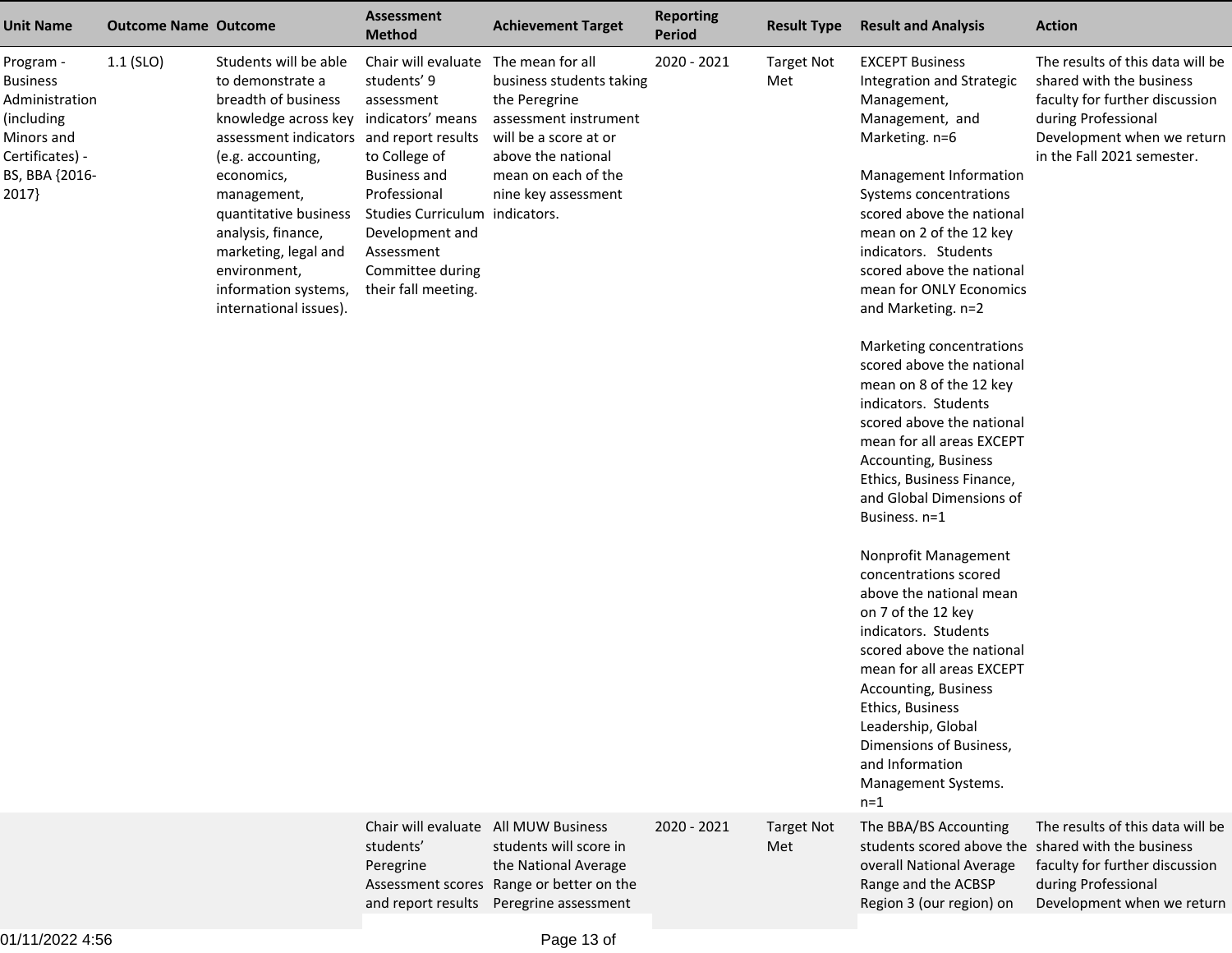| <b>Unit Name</b> | <b>Outcome Name Outcome</b> | <b>Assessment</b><br><b>Method</b>                                                                                                                            | <b>Achievement Target</b> | <b>Reporting</b><br><b>Period</b> | <b>Result Type</b>       | <b>Result and Analysis</b>                                                                                                                                                                                                                                                                                                                                                                                                                                                                                                                                                                                                                                                                                                                                                                                                                                                                                                           | <b>Action</b>                                       |
|------------------|-----------------------------|---------------------------------------------------------------------------------------------------------------------------------------------------------------|---------------------------|-----------------------------------|--------------------------|--------------------------------------------------------------------------------------------------------------------------------------------------------------------------------------------------------------------------------------------------------------------------------------------------------------------------------------------------------------------------------------------------------------------------------------------------------------------------------------------------------------------------------------------------------------------------------------------------------------------------------------------------------------------------------------------------------------------------------------------------------------------------------------------------------------------------------------------------------------------------------------------------------------------------------------|-----------------------------------------------------|
|                  |                             | to College of<br><b>Business and</b><br>Professional<br><b>Studies Curriculum</b><br>Development and<br>Assessment<br>Committee during<br>their fall meeting. | instrument.               | 2020 - 2021                       | <b>Target Not</b><br>Met | Instrument. See attached<br>spreadsheet for results<br>analysis. The average<br>overall score was 76.83,<br>the national mean was<br>55.88, and the ACBSP<br>Region 3 mean was 58.56.<br>The BBA/BS General<br><b>Business students scored</b><br>below the overall National<br>Average Range and the<br>ACBSP Region 3 (our<br>region) on the Peregrine<br>Assessment Instrument.<br>See attached spreadsheet<br>for results analysis. The<br>average overall score was<br>52.8, the national mean<br>was 55.88, and the ACBSP<br>Region 3 mean was 58.56.<br>The BBA/BS Health Care<br>Management students<br>scored above the overall<br>National Average Range<br>and the ACBSP Region 3<br>(our region) on the<br>Peregrine Assessment<br>Instrument. See attached<br>spreadsheet for results<br>analysis. The average<br>overall score was 61.73,<br>the national mean was<br>55.88, and the ACBSP<br>Region 3 mean was 58.56. | the Peregrine Assessment in the Fall 2021 semester. |
|                  |                             |                                                                                                                                                               |                           |                                   |                          | The BBA/BS Human<br><b>Resources Management</b><br>students scored above the                                                                                                                                                                                                                                                                                                                                                                                                                                                                                                                                                                                                                                                                                                                                                                                                                                                         |                                                     |
|                  |                             |                                                                                                                                                               |                           |                                   |                          | overall National Average<br>Range and the ACBSP<br>Region 3 (our region) on<br>the Peregrine Assessment                                                                                                                                                                                                                                                                                                                                                                                                                                                                                                                                                                                                                                                                                                                                                                                                                              |                                                     |
|                  |                             |                                                                                                                                                               |                           |                                   |                          | Instrument. See attached                                                                                                                                                                                                                                                                                                                                                                                                                                                                                                                                                                                                                                                                                                                                                                                                                                                                                                             |                                                     |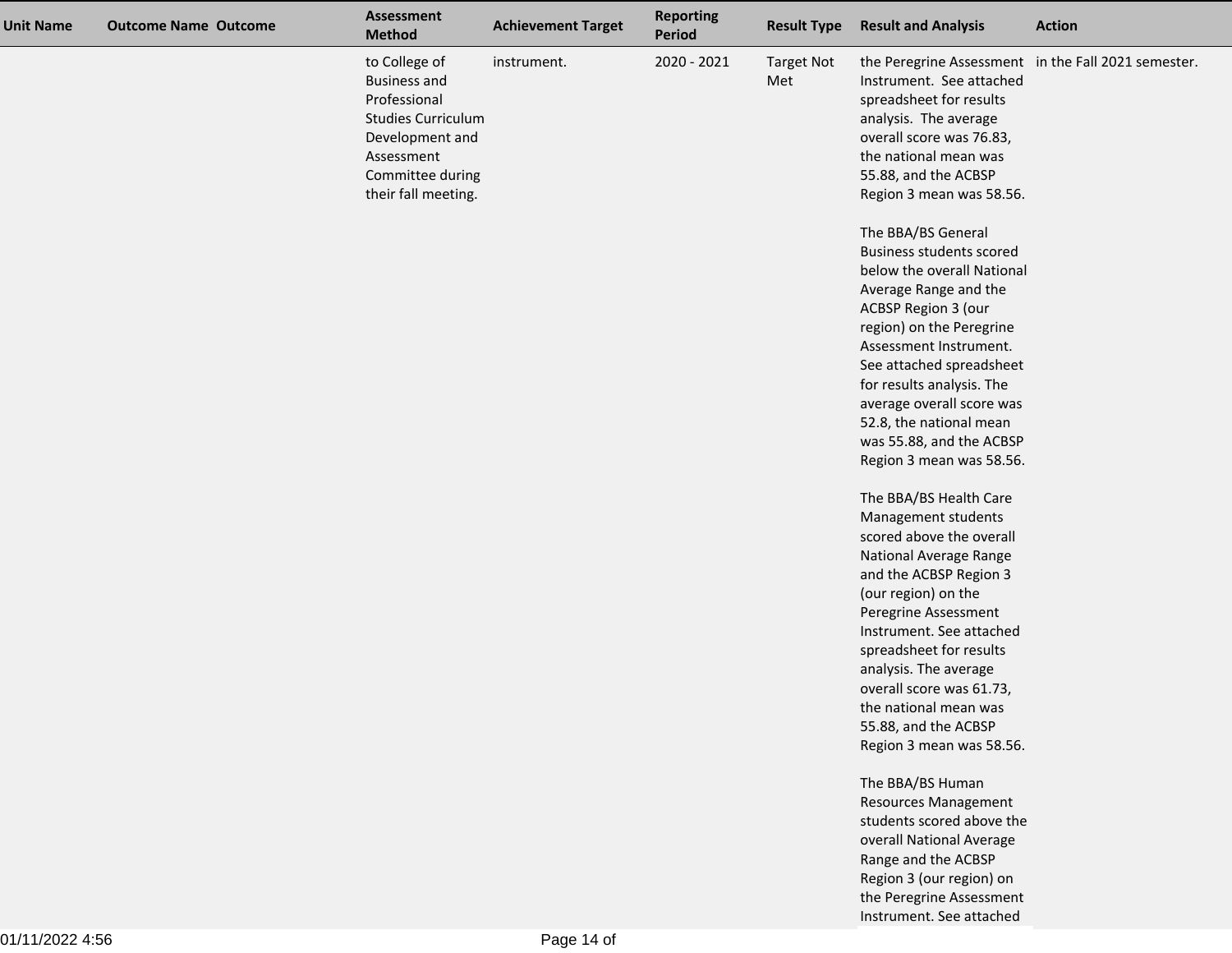| <b>Unit Name</b> | <b>Outcome Name Outcome</b> | <b>Assessment</b><br><b>Method</b>                                                                                                                                                                            | <b>Achievement Target</b>                                                                                                                                                 | <b>Reporting</b><br>Period | <b>Result Type</b>       | <b>Result and Analysis</b>                                                                                                                                                                                                                                                                                                                                                                                                                                                                                                                                                                                                                                                                                                                                                                                                                                                                       | <b>Action</b>                                                                                                                                                                                                 |
|------------------|-----------------------------|---------------------------------------------------------------------------------------------------------------------------------------------------------------------------------------------------------------|---------------------------------------------------------------------------------------------------------------------------------------------------------------------------|----------------------------|--------------------------|--------------------------------------------------------------------------------------------------------------------------------------------------------------------------------------------------------------------------------------------------------------------------------------------------------------------------------------------------------------------------------------------------------------------------------------------------------------------------------------------------------------------------------------------------------------------------------------------------------------------------------------------------------------------------------------------------------------------------------------------------------------------------------------------------------------------------------------------------------------------------------------------------|---------------------------------------------------------------------------------------------------------------------------------------------------------------------------------------------------------------|
|                  |                             | students'<br>Peregrine<br>and report results<br>to College of<br><b>Business and</b><br>Professional<br><b>Studies Curriculum</b><br>Development and<br>Assessment<br>Committee during<br>their fall meeting. | Chair will evaluate All MUW Business<br>students will score in<br>the National Average<br>Assessment scores Range or better on the<br>Peregrine assessment<br>instrument. | 2020 - 2021                | <b>Target Not</b><br>Met | spreadsheet for results<br>analysis. The average<br>national mean was 55.88,<br>and the ACBSP Region 3<br>mean was 58.56.<br>The BBA/BS Management<br>students scored above the<br>overall National Average<br>Range and below the<br>ACBSP Region 3 (our<br>region) on the Peregrine<br>Assessment Instrument.<br>See attached spreadsheet<br>for results analysis. The<br>average overall score was<br>57.92, the national mean<br>was 55.88, and the ACBSP<br>Region 3 mean was 58.56.<br>The BBA/BS MIS students<br>scored below the overall<br>National Average Range<br>and the ACBSP Region 3<br>(our region) on the<br>Peregrine Assessment<br>Instrument. See attached<br>spreadsheet for results<br>analysis. The average<br>overall score was 41.0, the<br>national mean was 55.88,<br>and the ACBSP Region 3<br>mean was 58.56.<br>The BBA/BS Marketing<br>students scored above the | The results of this data will be<br>shared with the business<br>overall score was 72.5, the faculty for further discussion<br>during Professional<br>Development when we return<br>in the Fall 2021 semester. |
|                  |                             |                                                                                                                                                                                                               |                                                                                                                                                                           |                            |                          | overall National Average<br>Range and the ACBSP                                                                                                                                                                                                                                                                                                                                                                                                                                                                                                                                                                                                                                                                                                                                                                                                                                                  |                                                                                                                                                                                                               |
|                  |                             |                                                                                                                                                                                                               |                                                                                                                                                                           |                            |                          | Region 3 (our region) on<br>the Peregrine Assessment                                                                                                                                                                                                                                                                                                                                                                                                                                                                                                                                                                                                                                                                                                                                                                                                                                             |                                                                                                                                                                                                               |
|                  |                             |                                                                                                                                                                                                               |                                                                                                                                                                           |                            |                          | Instrument. See attached                                                                                                                                                                                                                                                                                                                                                                                                                                                                                                                                                                                                                                                                                                                                                                                                                                                                         |                                                                                                                                                                                                               |
|                  |                             |                                                                                                                                                                                                               |                                                                                                                                                                           |                            |                          | spreadsheet for results<br>analysis. The average                                                                                                                                                                                                                                                                                                                                                                                                                                                                                                                                                                                                                                                                                                                                                                                                                                                 |                                                                                                                                                                                                               |
|                  |                             |                                                                                                                                                                                                               |                                                                                                                                                                           |                            |                          | overall score was 61.16,                                                                                                                                                                                                                                                                                                                                                                                                                                                                                                                                                                                                                                                                                                                                                                                                                                                                         |                                                                                                                                                                                                               |

the national mean was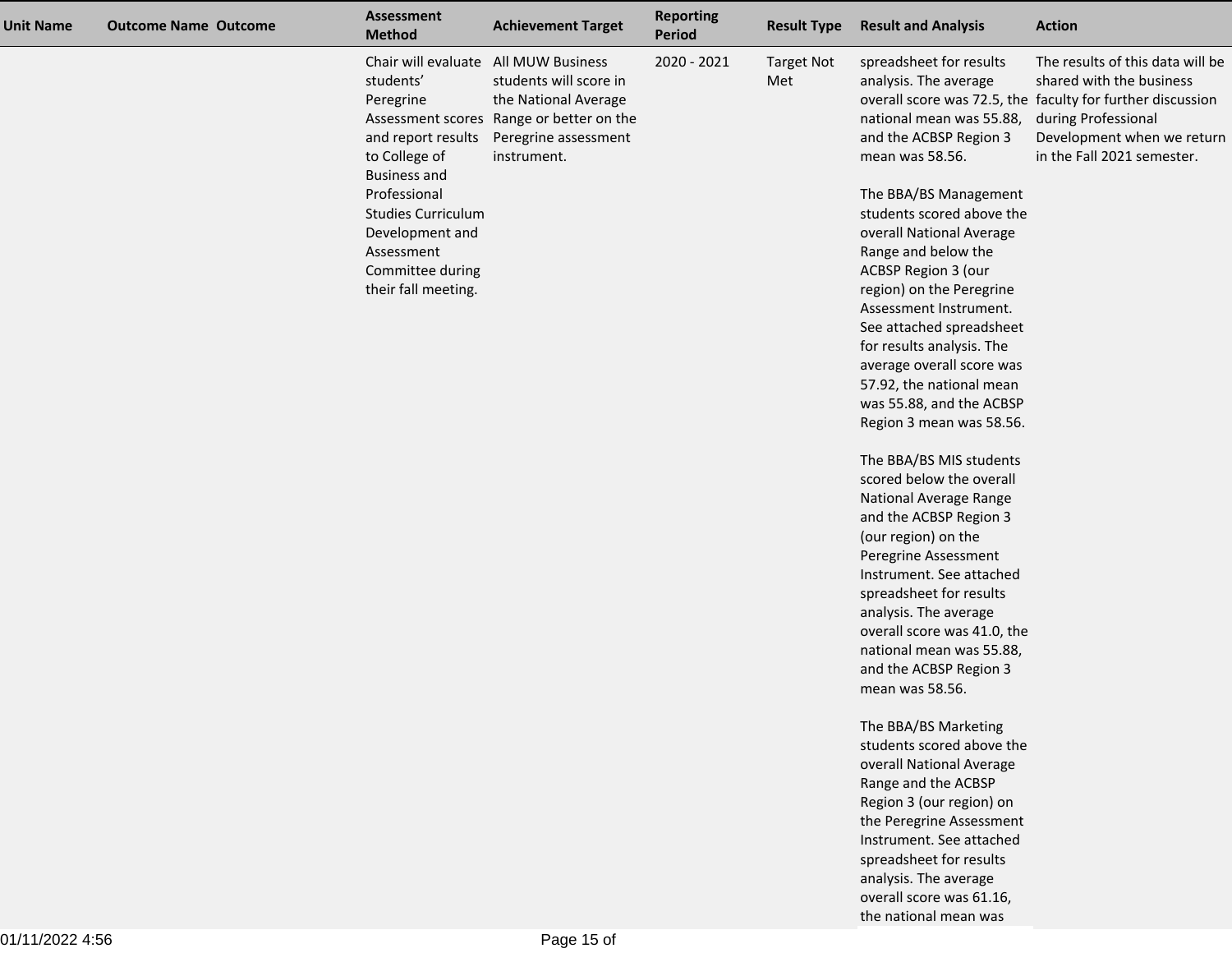| <b>Unit Name</b> | <b>Outcome Name Outcome</b> |                                                                                                                     | <b>Assessment</b><br><b>Method</b>                                                                                                                                                                                                                    | <b>Achievement Target</b>                                                                                                                                                       | <b>Reporting</b><br><b>Period</b> | <b>Result Type</b>       | <b>Result and Analysis</b>                                                                                                                                                                                                                                                                                                                                                                                                                                                                                               | <b>Action</b>                                                                                                                                                                     |
|------------------|-----------------------------|---------------------------------------------------------------------------------------------------------------------|-------------------------------------------------------------------------------------------------------------------------------------------------------------------------------------------------------------------------------------------------------|---------------------------------------------------------------------------------------------------------------------------------------------------------------------------------|-----------------------------------|--------------------------|--------------------------------------------------------------------------------------------------------------------------------------------------------------------------------------------------------------------------------------------------------------------------------------------------------------------------------------------------------------------------------------------------------------------------------------------------------------------------------------------------------------------------|-----------------------------------------------------------------------------------------------------------------------------------------------------------------------------------|
|                  |                             |                                                                                                                     | Chair will evaluate All MUW Business<br>students'<br>Peregrine<br>and report results<br>to College of<br><b>Business and</b><br>Professional<br><b>Studies Curriculum</b><br>Development and<br>Assessment<br>Committee during<br>their fall meeting. | students will score in<br>the National Average<br>Assessment scores Range or better on the<br>Peregrine assessment<br>instrument.                                               | 2020 - 2021                       | <b>Target Not</b><br>Met | 55.88, and the ACBSP<br>Region 3 mean was 58.56. shared with the business                                                                                                                                                                                                                                                                                                                                                                                                                                                | The results of this data will be<br>faculty for further discussion<br>during Professional<br>Development when we return<br>in the Fall 2021 semester.                             |
|                  |                             |                                                                                                                     | students' pretest<br>and posttest<br>scores and report<br>results to College<br>of Business and<br>Professional<br><b>Studies Curriculum</b><br>Development and<br>Assessment<br>Committee during<br>their fall meeting.                              | Chair will evaluate Students in selected<br>business core course(s)<br>will improve scores<br>from embedded pretest<br>assessment to<br>embedded posttest<br>assessment by 20%. | 2020 - 2021                       | <b>Target Met</b>        | Data was collected in the<br>Fall 2020 semester for the shared with the business<br>following areas.<br>EC 201-E01: 30 students<br>assessed. 75% increased<br>their score by 20%.<br>EC 201-E02: 37 students<br>assessed. 70% increased<br>their score by 20%<br>FIN 355-E01: 23 students<br>assessed. 96% increased<br>their score by 20%<br>Due to disruptions from<br>the COVID-19 pandemic,<br>pre and post-test data was<br>not collected for ACC 211<br>and ACC 212 during the AY<br>2020/2021 assessment<br>year. | The results of this data will be<br>faculty for further discussion<br>during Professional<br>Development when we return<br>in the Fall 2021 semester.                             |
|                  | 1.2 (PO 4.d.)               | Students will be able<br>to pursue<br>opportunities in<br>graduate education<br>and/or employment<br>opportunities. | Chair will evaluate 40% of capstone<br>and report the<br><b>Graduation Exit</b><br>Survey results to<br>and Professional<br><b>Studies Curriculum</b><br>Development and<br>Assessment                                                                | students participating in<br>the Graduation Exit<br>Survey will state a<br>College of Business career plan of attending<br>graduate school.                                     | 2020 - 2021                       | <b>Target Not</b><br>Met | 39% of business students<br>surveyed indicated that<br>they planned to attend<br>graduate school, 31%<br>responded that they did<br>not plan to attend<br>graduate school, and 31%<br>indicated that they did not<br>know if they planned to                                                                                                                                                                                                                                                                             | The results of this data will be<br>shared with the business<br>faculty for further discussion<br>during Professional<br>Development when we return<br>in the Fall 2021 semester. |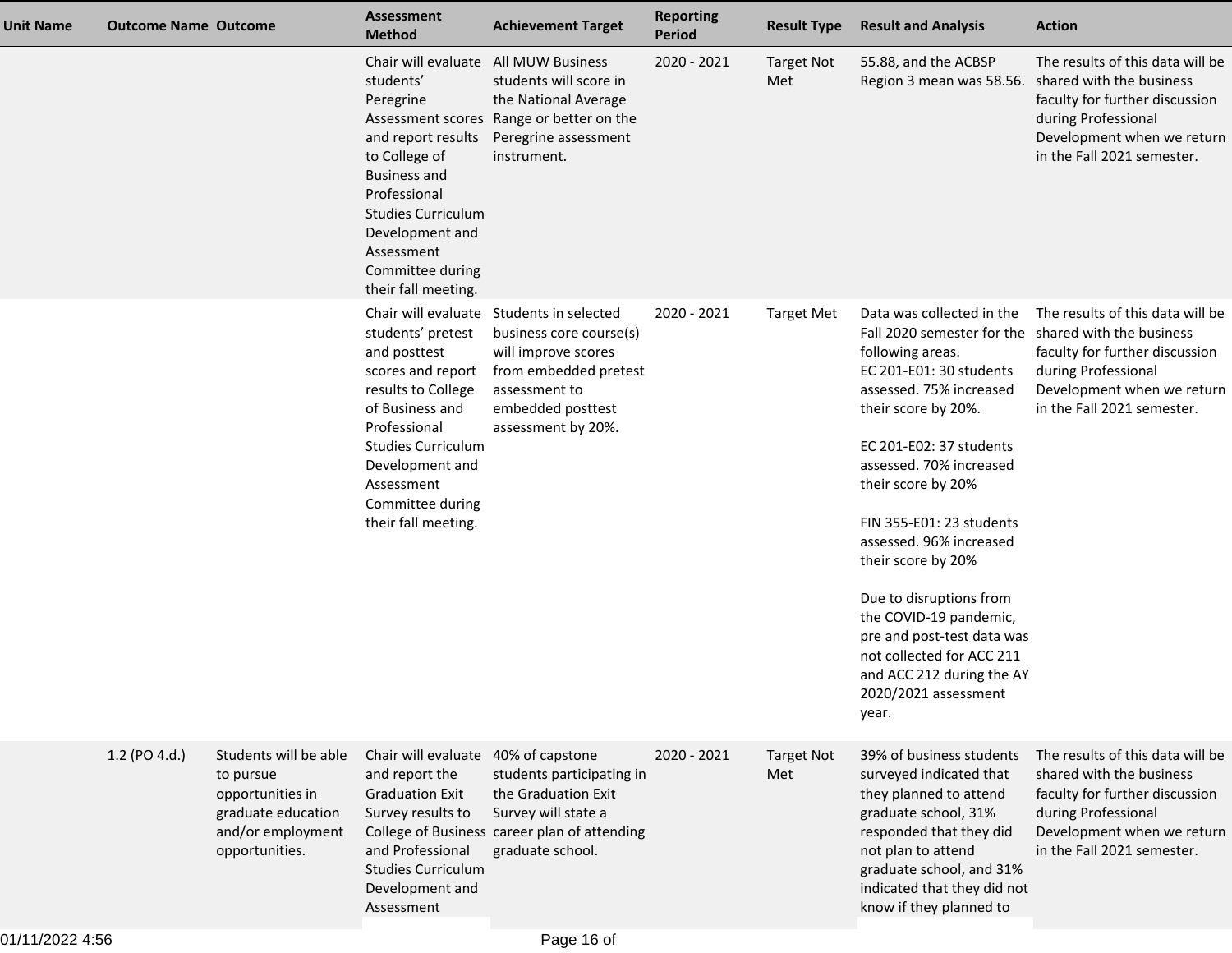| <b>Unit Name</b> | <b>Outcome Name Outcome</b> |                                                                                                                     | <b>Assessment</b><br><b>Method</b>                                                                                                                                                                                                          | <b>Achievement Target</b>                                                                                                                                                                                                                                                     | <b>Reporting</b><br><b>Period</b> | <b>Result Type</b>       | <b>Result and Analysis</b>                                                                                                                                                                                                                                                                                                                                              | <b>Action</b>                                                                                                                                                                                           |
|------------------|-----------------------------|---------------------------------------------------------------------------------------------------------------------|---------------------------------------------------------------------------------------------------------------------------------------------------------------------------------------------------------------------------------------------|-------------------------------------------------------------------------------------------------------------------------------------------------------------------------------------------------------------------------------------------------------------------------------|-----------------------------------|--------------------------|-------------------------------------------------------------------------------------------------------------------------------------------------------------------------------------------------------------------------------------------------------------------------------------------------------------------------------------------------------------------------|---------------------------------------------------------------------------------------------------------------------------------------------------------------------------------------------------------|
|                  | 1.2 (PO 4.d.)               | Students will be able<br>to pursue<br>opportunities in<br>graduate education<br>and/or employment<br>opportunities. | Committee during 40% of capstone<br>their fall meeting.                                                                                                                                                                                     | students participating in<br>the Graduation Exit<br>Survey will state a<br>career plan of attending<br>graduate school.                                                                                                                                                       | 2020 - 2021                       | <b>Target Not</b><br>Met | our Capstone Exit Survey. shared with the business                                                                                                                                                                                                                                                                                                                      | attend graduate school on The results of this data will be<br>faculty for further discussion<br>during Professional<br>Development when we return<br>in the Fall 2021 semester.                         |
|                  |                             |                                                                                                                     | Chair will evaluate 75% of capstone<br>and report the<br><b>Graduation Exit</b><br>Survey results to<br>College of Business their education<br>and Professional<br>Development and<br>Assessment<br>Committee during<br>their fall meeting. | students participating in<br>the Graduation Exit<br>Survey will state that<br>adequately prepared<br>Studies Curriculum them for employment.                                                                                                                                  | 2020 - 2021                       | <b>Target Met</b>        | Capstone Exit Survey<br>indicated their education<br>adequately prepared them during Professional<br>for employment.<br>Results are for both BBA<br>and BAS. We do not have<br>a way to distinguish BBA<br>from BAS students on this<br>exam.                                                                                                                           | 78% of participants in the The results of this data will be<br>shared with the business<br>faculty for further discussion<br>Development when we return<br>in the Fall 2021 semester.                   |
|                  |                             |                                                                                                                     | Chair will evaluate 75% of capstone<br>and report the<br><b>Graduation Exit</b><br>Survey results to<br>and Professional<br>Studies Curriculum employment<br>Development and<br>Assessment<br>Committee during<br>their fall meeting.       | students participating in<br>the Graduation Exit<br>Survey will state they<br>College of Business have already secured<br>plans for gainful<br>immediately upon<br>graduation.                                                                                                | 2020 - 2021                       | Inconclusive             | 55% of the students<br>responded they had<br>secured a full time job.<br>However, the question on<br>the survey instrument is<br>flawed. It is highly likely<br>that students may think<br>the question is in<br>reference to current<br>employment during their<br>senior year rather than<br>post-graduation<br>employment. As such, the<br>results are inconclusive. | The results of this data will be<br>shared with the business<br>faculty for further discussion<br>during Professional<br>Development when we return<br>in the Fall 2021 semester.                       |
|                  | $2.1$ (SLO)                 | Students will be able<br>to craft written<br>reports specific to<br>their discipline.                               | the Business<br>report results to<br>and Professional<br><b>Studies Curriculum</b><br>Development and<br>Assessment<br>Committee during<br>their fall meeting.                                                                              | Chair will evaluate 60% of students will<br>students' writing earn a "satisfactory"<br>assignments using rating or above on a<br>writing assignment<br>Writing Rubric and completed during a<br>junior-level course on<br>College of Business the Business Writing<br>Rubric. | 2020 - 2021                       | Target Met               | students earned a<br>above on the writing<br>assessment (defined as a<br>score of 15-25). A perfect in the Fall 2021 semester.<br>score on the assessment<br>was 25 and the mean<br>score for the junior<br>business students was<br>16.9.<br>Faculty submit papers for<br>evaluation from a variety                                                                    | 75% of the junior business The results of this data will be<br>shared with the business<br>"satisfactory" rating or faculty for further discussion<br>during Professional<br>Development when we return |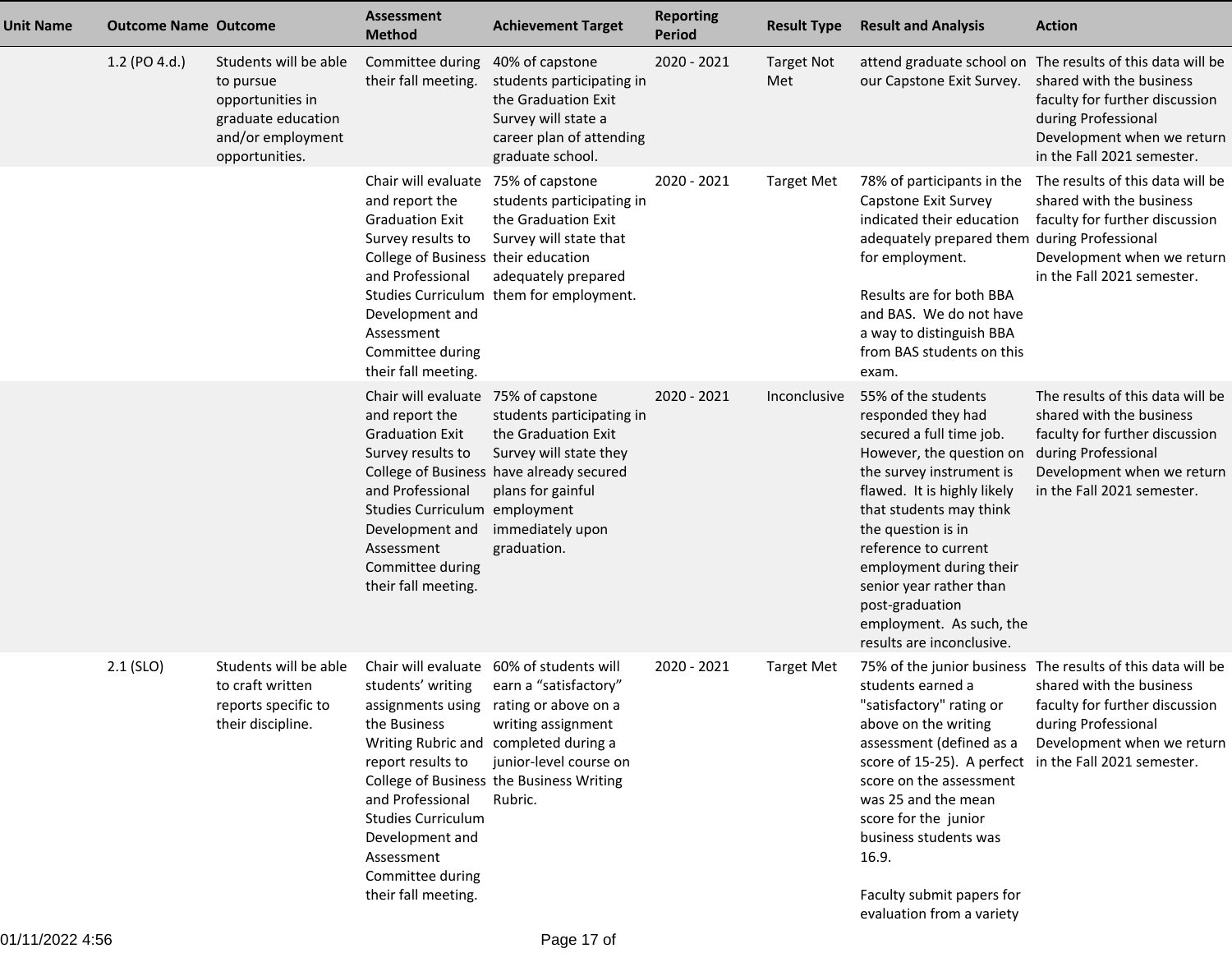| Unit Name | <b>Outcome Name Outcome</b> |                                                                                                                                 | <b>Assessment</b><br><b>Method</b>                                                                                                                                                                                              | <b>Achievement Target</b>                                                                                                                                                                                                                 | <b>Reporting</b><br>Period | <b>Result Type</b>       | <b>Result and Analysis</b>                                                                                                                                                                                                                                                                                                                                                                                                                                                                                                                                                                                  | <b>Action</b>                                                                                                                                                                     |
|-----------|-----------------------------|---------------------------------------------------------------------------------------------------------------------------------|---------------------------------------------------------------------------------------------------------------------------------------------------------------------------------------------------------------------------------|-------------------------------------------------------------------------------------------------------------------------------------------------------------------------------------------------------------------------------------------|----------------------------|--------------------------|-------------------------------------------------------------------------------------------------------------------------------------------------------------------------------------------------------------------------------------------------------------------------------------------------------------------------------------------------------------------------------------------------------------------------------------------------------------------------------------------------------------------------------------------------------------------------------------------------------------|-----------------------------------------------------------------------------------------------------------------------------------------------------------------------------------|
|           | 2.1 (SLO)                   | Students will be able<br>to craft written<br>reports specific to<br>their discipline.                                           | Chair will evaluate<br>students' writing<br>assignments using<br>the Business<br>report results to<br>and Professional<br><b>Studies Curriculum</b><br>Development and<br>Assessment<br>Committee during<br>their fall meeting. | 60% of students will<br>earn a "satisfactory"<br>rating or above on a<br>writing assignment<br>Writing Rubric and completed during a<br>junior-level course on<br>College of Business the Business Writing<br>Rubric.                     | 2020 - 2021                | <b>Target Met</b>        | or Nonprofit Management shared with the business<br>student papers were<br>submitted for AY<br>2020/2021.<br>This data is for BBA and<br>BAS students. We are not<br>currently separating the<br>two degrees in the<br>assessment.                                                                                                                                                                                                                                                                                                                                                                          | of courses. No Accounting The results of this data will be<br>faculty for further discussion<br>during Professional<br>Development when we return<br>in the Fall 2021 semester.   |
|           |                             |                                                                                                                                 | students' writing<br>assignments using<br>the Business<br>report results to<br>and Professional<br><b>Studies Curriculum</b><br>Development and<br>Assessment<br>Committee during<br>their fall meeting.                        | Chair will evaluate 75% of students will<br>earn a "satisfactory"<br>rating or above on a<br>writing assignment<br>Writing Rubric and completed during a<br>senior-level course on<br>College of Business the Business Writing<br>Rubric. | 2020 - 2021                | <b>Target Met</b>        | 96.7% of the senior<br>business students earned<br>a "satisfactory" rating or<br>above on the writing<br>assessment (defined as a<br>score of 15-25). A perfect in the Fall 2021 semester.<br>score on the assessment<br>was 25 and the mean<br>score for the senior<br>business students was<br>120.6.<br>Faculty submit papers for<br>evaluation from a variety<br>of courses. No Accounting<br>or Nonprofit Management<br>student papers were<br>submitted for AY<br>2020/2021.<br>This data is for BBA and<br>BAS students. We are not<br>currently separating the<br>two degrees in the<br>assessment. | The results of this data will be<br>shared with the business<br>faculty for further discussion<br>during Professional<br>Development when we return                               |
|           | $3.1$ (SLO)                 | Students will be able<br>to apply and<br>demonstrate<br>knowledge of key<br>principles of their<br>concentration/minor<br>area. | students'<br>Capstone Exams<br>and report results<br>to College of<br><b>Business and</b><br>Professional                                                                                                                       | Chair will evaluate 75% of students will<br>successfully pass<br>concentration/minor<br>specific questions on<br>the senior capstone<br>exam with a 70 or<br>above.                                                                       | 2020 - 2021                | <b>Target Not</b><br>Met | Accounting: 7 out of the<br>10 students that took the<br>senior capstone exam<br>successfully passed<br>concentration/minor<br>specific questions with a<br>70 or above - target met                                                                                                                                                                                                                                                                                                                                                                                                                        | The results of this data will be<br>shared with the business<br>faculty for further discussion<br>during Professional<br>Development when we return<br>in the Fall 2021 semester. |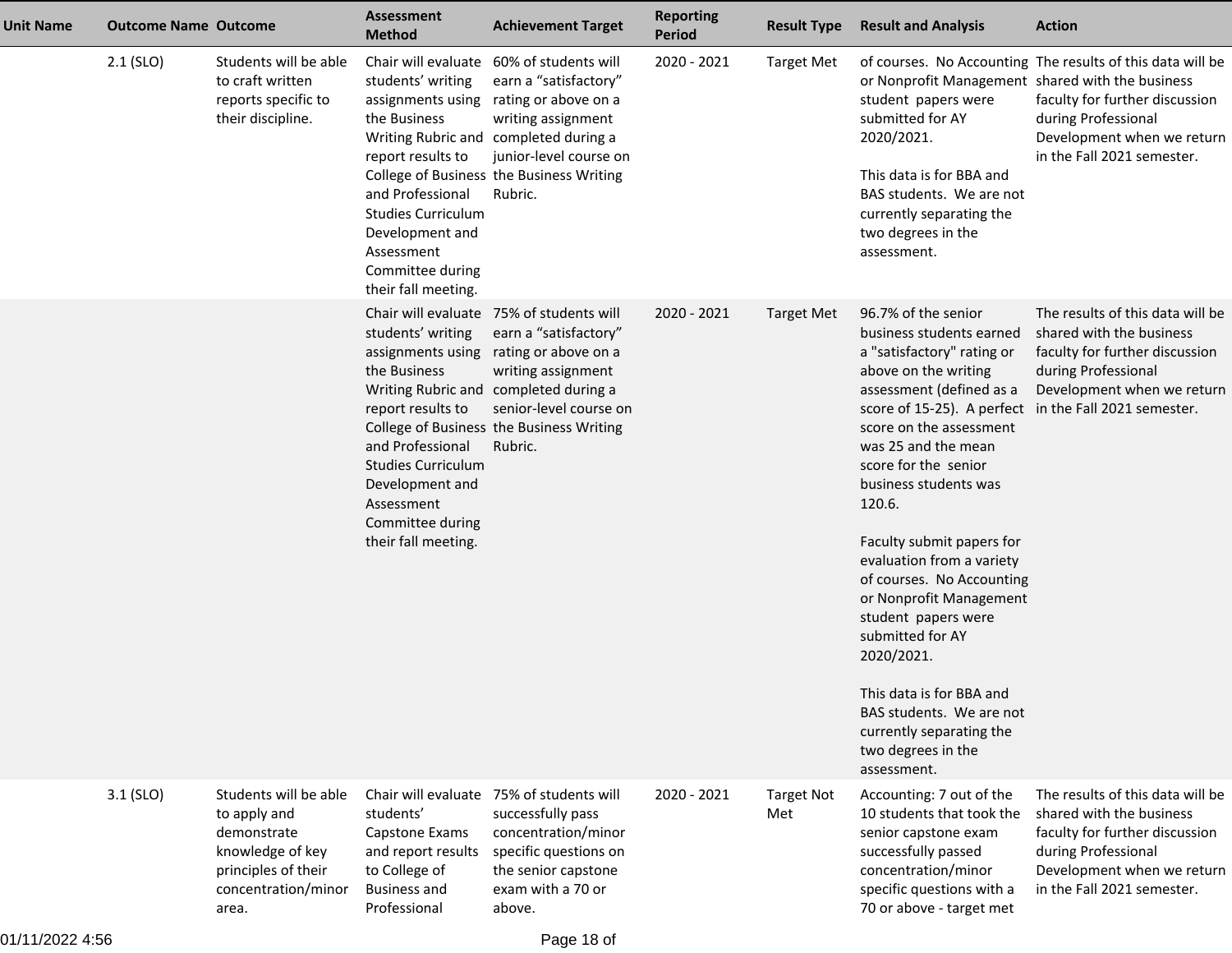| <b>Unit Name</b> | <b>Outcome Name Outcome</b> |                                                                                                                                 | <b>Assessment</b><br><b>Method</b>                                       | <b>Achievement Target</b>                                                                                                                                          | <b>Reporting</b><br>Period | <b>Result Type</b>       | <b>Result and Analysis</b>                                                                                                                                                                                                 | <b>Action</b>                                                                                                                                         |
|------------------|-----------------------------|---------------------------------------------------------------------------------------------------------------------------------|--------------------------------------------------------------------------|--------------------------------------------------------------------------------------------------------------------------------------------------------------------|----------------------------|--------------------------|----------------------------------------------------------------------------------------------------------------------------------------------------------------------------------------------------------------------------|-------------------------------------------------------------------------------------------------------------------------------------------------------|
|                  | $3.1$ (SLO)                 | Students will be able<br>to apply and<br>demonstrate<br>knowledge of key<br>principles of their<br>concentration/minor<br>area. | Development and<br>Assessment<br>Committee during<br>their fall meeting. | Studies Curriculum 75% of students will<br>successfully pass<br>concentration/minor<br>specific questions on<br>the senior capstone<br>exam with a 70 or<br>above. | 2020 - 2021                | <b>Target Not</b><br>Met | General Business: 7 out of shared with the business<br>the 29 students that took<br>the senior capstone exam<br>successfully passed<br>concentration/minor<br>specific questions with a<br>70 or above - target not<br>met | The results of this data will be<br>faculty for further discussion<br>during Professional<br>Development when we return<br>in the Fall 2021 semester. |
|                  |                             |                                                                                                                                 |                                                                          |                                                                                                                                                                    |                            |                          | Management: 37 out of<br>the 43 students that took<br>the senior capstone exam<br>successfully passed<br>concentration/minor<br>specific questions with a<br>70 or above - target met                                      |                                                                                                                                                       |
|                  |                             |                                                                                                                                 |                                                                          |                                                                                                                                                                    |                            |                          | Management Information<br>Systems: 6 out of 9<br>students that took the<br>senior capstone exam<br>successfully passed<br>concentration/minor<br>specific questions with a<br>70 or above - target not<br>met              |                                                                                                                                                       |
|                  |                             |                                                                                                                                 |                                                                          |                                                                                                                                                                    |                            |                          | Marketing: 6 out of the 6<br>students that took the<br>senior capstone exam<br>successfully passed<br>concentration/minor<br>specific questions with a<br>70 or above - target met                                         |                                                                                                                                                       |
|                  |                             |                                                                                                                                 |                                                                          |                                                                                                                                                                    |                            |                          | Not data was collected for<br>HCM or HRM majors.<br>The data is not separated<br>out by degree. This data<br>includes BS, BBA, and BAS<br>students.                                                                        |                                                                                                                                                       |
|                  | 4.1 (GEO 1.c.)              | Students will be able<br>to give an oral                                                                                        | Chair will evaluate<br>students'                                         | 60% of students will<br>earn a "3" or above                                                                                                                        | 2020 - 2021                | Inconclusive             | Due to disruptions from<br>the COVID-19 pandemic,                                                                                                                                                                          | The results of this data will be<br>shared with the business                                                                                          |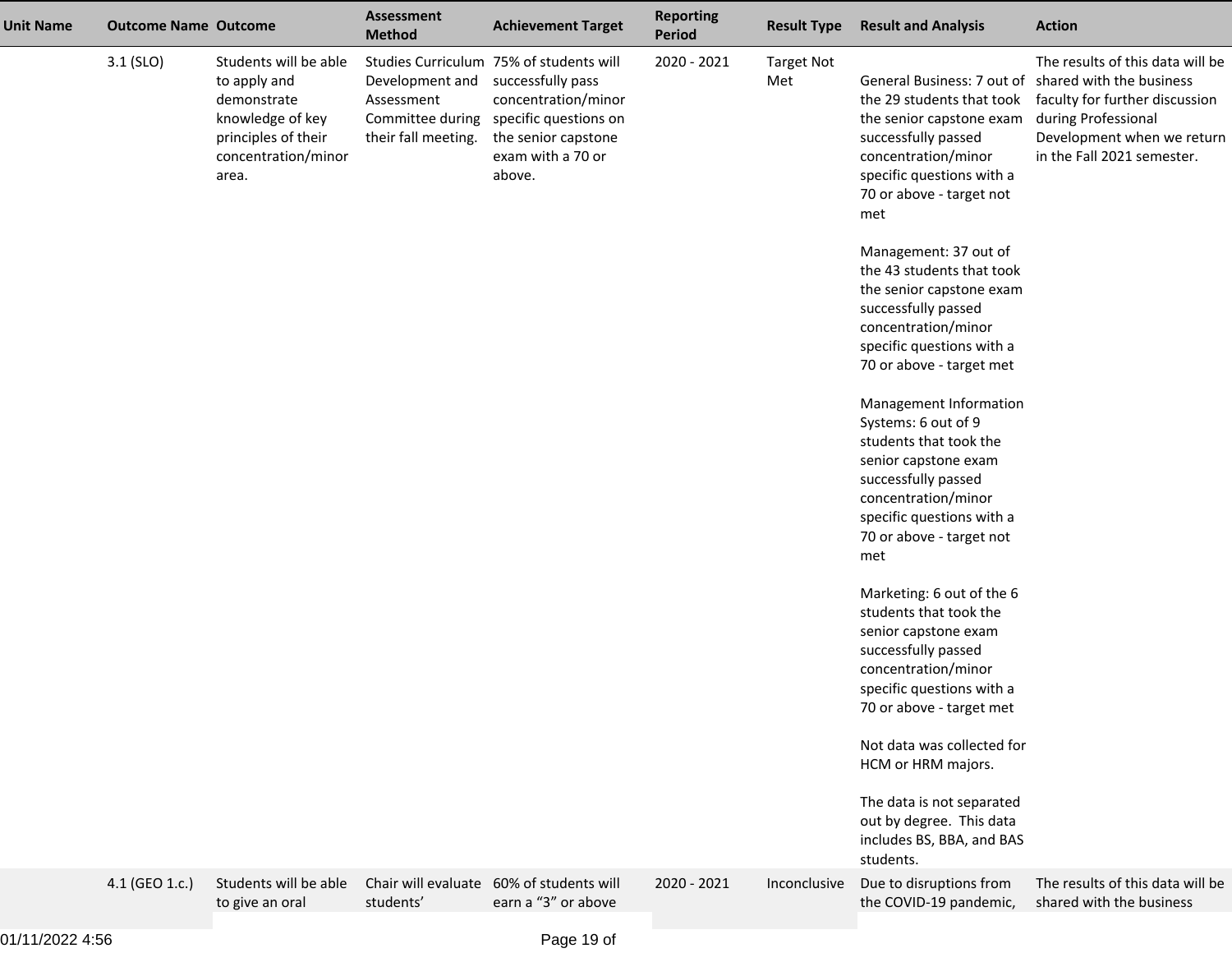| <b>Unit Name</b> | <b>Outcome Name Outcome</b> |                                                                                                                                                                                                                                             | <b>Assessment</b><br><b>Method</b>                                                                                                                                                                                                                                  | <b>Achievement Target</b>                                                                                                                                                                      | <b>Reporting</b><br><b>Period</b> | <b>Result Type</b>       | <b>Result and Analysis</b>                                                                                                                                                                                                                                                                                                                                                                                                           | <b>Action</b>                                                                                                                                                                     |
|------------------|-----------------------------|---------------------------------------------------------------------------------------------------------------------------------------------------------------------------------------------------------------------------------------------|---------------------------------------------------------------------------------------------------------------------------------------------------------------------------------------------------------------------------------------------------------------------|------------------------------------------------------------------------------------------------------------------------------------------------------------------------------------------------|-----------------------------------|--------------------------|--------------------------------------------------------------------------------------------------------------------------------------------------------------------------------------------------------------------------------------------------------------------------------------------------------------------------------------------------------------------------------------------------------------------------------------|-----------------------------------------------------------------------------------------------------------------------------------------------------------------------------------|
|                  | 4.1 (GEO 1.c.)              | presentation of<br>relevant discipline-<br>specific targets.                                                                                                                                                                                | presentations<br>using the AAC&U<br>Oral<br>Communication<br>Value Rubric and<br>report results to<br>College of Business<br>and Professional<br><b>Studies Curriculum</b><br>Development and<br>Assessment<br>Committee during<br>their fall meeting.              | rating utilizing the<br>AAC&U Oral<br><b>Communication Value</b><br>Rubric on a<br>presentation completed<br>during their program.                                                             | 2020 - 2021                       | Inconclusive             | data was not collected<br>during the 2020/2021<br>academic year. All of the<br>business course were<br>moved online in order to<br>de-densify campus. We<br>do not currently assess<br>oral<br>communications/presenta<br>tions for online students.<br>This is something that we<br>must start doing in the<br>future since so many of<br>our students take online<br>courses.                                                      | faculty for further discussion<br>during Professional<br>Development when we return<br>in the Fall 2021 semester.                                                                 |
|                  |                             |                                                                                                                                                                                                                                             | students'<br>presentations<br>using the AAC&U<br>Oral<br>Communication<br>Value Rubric and<br>report results to<br>College of Business<br>and Professional<br><b>Studies Curriculum</b><br>Development and<br>Assessment<br>Committee during<br>their fall meeting. | Chair will evaluate Students will average a<br>"3" or above rating<br>utilizing the AAC&U Oral<br><b>Communication Value</b><br>Rubric on a<br>presentation completed<br>during their program. | 2020 - 2021                       | Inconclusive             | Due to disruptions from<br>the COVID-19 pandemic,<br>data was not collected<br>during the 2020/2021<br>academic year. All of the<br>business course were<br>moved online in order to<br>de-densify campus. We<br>do not currently assess<br>oral<br>communications/presenta<br>tions for online students.<br>This is something that we<br>must start doing in the<br>future since so many of<br>our students take online<br>courses. | The results of this data will be<br>shared with the business<br>faculty for further discussion<br>during Professional<br>Development when we return<br>in the Fall 2021 semester. |
|                  | 5.1 (SAO)                   | Students will be able<br>to demonstrate the<br>role of ethics and<br>understand the<br>implications of their<br>actions on<br>themselves, their<br>colleagues, their<br>profession, the<br>business community<br>and society as a<br>whole. | students' Ethics<br>Exams (questions<br>given in exams<br>throughout the<br>curriculum) and<br>report results to<br>College of Business<br>and Professional<br><b>Studies Curriculum</b><br>Development and<br>Assessment<br>Committee during                       | Chair will evaluate 80% of students will<br>pass an Ethics Exam<br>administered in the<br>capstone course with a<br>70 or above.                                                               | 2020 - 2021                       | <b>Target Not</b><br>Met | The data collected is for<br>BBA, BAS, and BS<br>students.<br>passed the ethics exam in in the Fall 2021 semester.<br>the capstone course with<br>a 70 or above. 1 out of 10<br>27.5% of General Business<br>students passed the ethics<br>exam in the capstone<br>course with a 70 or above.                                                                                                                                        | The results of this data will be<br>shared with the business<br>faculty for further discussion<br>during Professional<br>1% of Accounting students Development when we return     |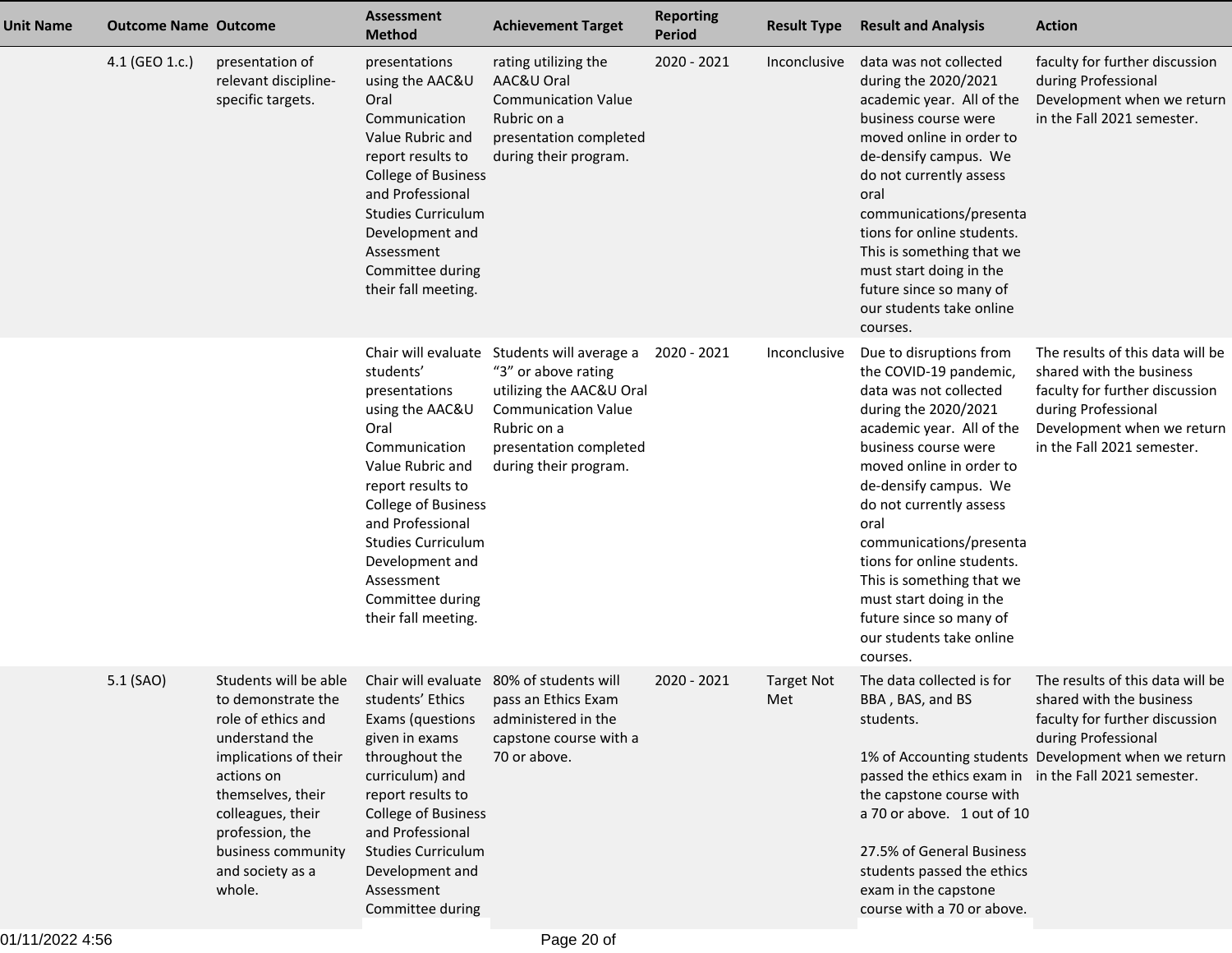| <b>Unit Name</b>                                                       | <b>Outcome Name Outcome</b> |                                                                                                                                                                                                                                             | <b>Assessment</b><br><b>Method</b>                                                                                                                              | <b>Achievement Target</b>                                                                                                                                                                                             | <b>Reporting</b><br>Period | <b>Result Type</b>       | <b>Result and Analysis</b>                                                                                                                                                                                                                                                                                                                                                                                                                                                                                                                                                            | <b>Action</b>                                                                                                                                                                              |
|------------------------------------------------------------------------|-----------------------------|---------------------------------------------------------------------------------------------------------------------------------------------------------------------------------------------------------------------------------------------|-----------------------------------------------------------------------------------------------------------------------------------------------------------------|-----------------------------------------------------------------------------------------------------------------------------------------------------------------------------------------------------------------------|----------------------------|--------------------------|---------------------------------------------------------------------------------------------------------------------------------------------------------------------------------------------------------------------------------------------------------------------------------------------------------------------------------------------------------------------------------------------------------------------------------------------------------------------------------------------------------------------------------------------------------------------------------------|--------------------------------------------------------------------------------------------------------------------------------------------------------------------------------------------|
|                                                                        | 5.1 (SAO)                   | Students will be able<br>to demonstrate the<br>role of ethics and<br>understand the<br>implications of their<br>actions on<br>themselves, their<br>colleagues, their<br>profession, the<br>business community<br>and society as a<br>whole. | their fall meeting.                                                                                                                                             | 80% of students will<br>pass an Ethics Exam<br>administered in the<br>capstone course with a<br>70 or above.                                                                                                          | 2020 - 2021                | <b>Target Not</b><br>Met | 8 out of 29<br>41.8% of Management<br>students passed the ethics during Professional<br>exam in the capstone<br>course with a 70 or above. in the Fall 2021 semester.<br>This data included<br>Management, Health Care<br>Management, and Human<br><b>Resource Management</b><br>students. 18 out of 43<br>33.3% of Management<br><b>Information Systems</b><br>students passed the ethics<br>exam in the capstone<br>course with a 70 or above.<br>3 out of 9<br>1.6% of Marketing<br>students passed the ethics<br>exam in the capstone<br>course with a 70 or above.<br>1 out of 6 | The results of this data will be<br>shared with the business<br>faculty for further discussion<br>Development when we return                                                               |
| Program -<br><b>Business</b><br>Administration<br>- MBA {2016-<br>2017 | $1.1$ (SLO)                 | Graduates of the<br><b>Master of Business</b><br>Administration will be Capstone Exit<br>able to identify and<br>apply cross-cultural<br>theories and concepts<br>to organizational<br>settings.                                            | students' MBA<br>Exams and report<br>results to the<br>and Professional<br><b>Studies Graduate</b><br><b>Faculty Committee</b><br>during their fall<br>meeting. | Chair will evaluate 75% of students will<br>score 75 or greater on<br>the MGT 510 - Cross<br><b>Cultural Management</b><br>specific questions on<br>College of Business the MBA Capstone Exit<br>Exam.                | 2020 - 2021                | Inconclusive             | The MBA Capstone Exit<br>Exam was not<br>administered in AY 2020<br>2021 due to difficulties<br>associated with the<br>COVID-19 pandemic and<br>the university cyberattack.<br>Also, there was only one<br>student that graduated in<br>the Fall 2020 semester, so<br>the sample size was too<br>small for accurate results.<br>In fact, there were only 3<br>graduates in the Spring<br>2020 semester.                                                                                                                                                                               | The results of this data will be<br>shared with the graduate<br>business faculty for further<br>discussion during Professional<br>Development when we return<br>in the Fall 2021 semester. |
|                                                                        | 1.2 (SLO)                   | Graduates of the<br><b>Master of Business</b><br>Administration will be Capstone Exit<br>able to apply basic<br>and advanced                                                                                                                | students' MBA<br>Exams and report<br>results to the                                                                                                             | Chair will evaluate 75% of students will<br>score 75 or greater on<br>the MKT 526 - Global<br><b>Marketing Management</b><br>specific questions on<br>marketing concepts in College of Business the MBA Capstone Exit | 2020 - 2021                | Inconclusive             | The MBA Capstone Exit<br>Exam was not<br>administered in AY 2020<br>2021 due to difficulties<br>associated with the<br>COVID-19 pandemic and                                                                                                                                                                                                                                                                                                                                                                                                                                          | The results of this data will be<br>shared with the graduate<br>business faculty for further<br>discussion during Professional<br>Development when we return<br>in the Fall 2021 semester. |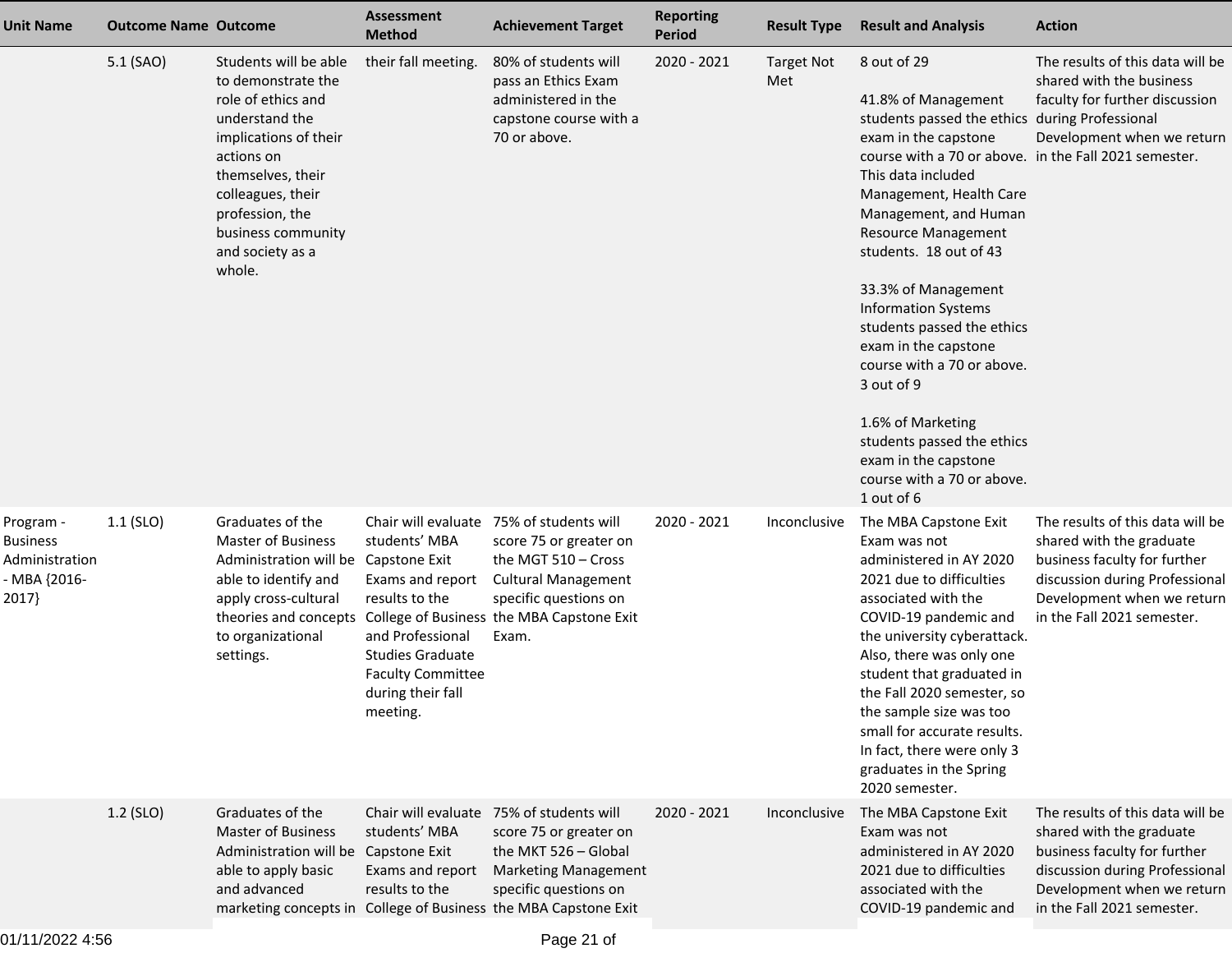| <b>Unit Name</b> | <b>Outcome Name Outcome</b> |                                                                                                                                                                                                                               | <b>Assessment</b><br><b>Method</b>                                                                                                                                                     | <b>Achievement Target</b>                                                                                                                                                                        | <b>Reporting</b><br>Period | <b>Result Type</b> | <b>Result and Analysis</b>                                                                                                                                                                                                                                                                                                                                                                              | <b>Action</b>                                                                                                                                                                                                          |
|------------------|-----------------------------|-------------------------------------------------------------------------------------------------------------------------------------------------------------------------------------------------------------------------------|----------------------------------------------------------------------------------------------------------------------------------------------------------------------------------------|--------------------------------------------------------------------------------------------------------------------------------------------------------------------------------------------------|----------------------------|--------------------|---------------------------------------------------------------------------------------------------------------------------------------------------------------------------------------------------------------------------------------------------------------------------------------------------------------------------------------------------------------------------------------------------------|------------------------------------------------------------------------------------------------------------------------------------------------------------------------------------------------------------------------|
|                  | 1.2 (SLO)                   | global markets.                                                                                                                                                                                                               | and Professional<br><b>Studies Graduate</b><br><b>Faculty Committee</b><br>during their fall<br>meeting.                                                                               | Exam.                                                                                                                                                                                            | 2020 - 2021                | Inconclusive       | Also, there was only one<br>student that graduated in<br>the Fall 2020 semester, so<br>the sample size was too<br>small for accurate results.<br>In fact, there were only 3<br>graduates in the Spring<br>2020 semester.                                                                                                                                                                                | the university cyberattack. The results of this data will be<br>shared with the graduate<br>business faculty for further<br>discussion during Professional<br>Development when we return<br>in the Fall 2021 semester. |
|                  | 1.3 (SLO)                   | Graduates of the<br><b>Master of Business</b><br>Administration will be Capstone Exit<br>able to identify and<br>apply basic concepts<br>behind financial<br>management and the<br>objective of financial<br>decision making. | Chair will evaluate<br>students' MBA<br>Exams and report<br>results to the<br>and Professional<br><b>Studies Graduate</b><br><b>Faculty Committee</b><br>during their fall<br>meeting. | 75% of students will<br>score 75 or greater on<br>the FIN 540 - Financial<br>Management specific<br>questions on the MBA<br>College of Business Capstone Exit Exam.                              | 2020 - 2021                | Inconclusive       | The MBA Capstone Exit<br>Exam was not<br>administered in AY 2020<br>2021 due to difficulties<br>associated with the<br>COVID-19 pandemic and<br>the university cyberattack.<br>Also, there was only one<br>student that graduated in<br>the Fall 2020 semester, so<br>the sample size was too<br>small for accurate results.<br>In fact, there were only 3<br>graduates in the Spring<br>2020 semester. | The results of this data will be<br>shared with the graduate<br>business faculty for further<br>discussion during Professional<br>Development when we return<br>in the Fall 2021 semester.                             |
|                  | 1.4 (SLO)                   | Graduates of the<br><b>Master of Business</b><br>Administration will be Capstone Exit<br>able to understand<br>and identify the basic<br>concepts of<br>information<br>technology project<br>management.                      | students' MBA<br>Exams and report<br>results to the<br>and Professional<br><b>Studies Graduate</b><br><b>Faculty Committee</b><br>during their fall<br>meeting.                        | Chair will evaluate 75% of students will<br>score 75 or greater on<br>the MIS 552 - Systems<br>Project Management<br>specific questions on<br>College of Business the MBA Capstone Exit<br>Exam. | 2020 - 2021                | Inconclusive       | The MBA Capstone Exit<br>Exam was not<br>administered in AY 2020<br>2021 due to difficulties<br>associated with the<br>COVID-19 pandemic and<br>the university cyberattack.<br>Also, there was only one<br>student that graduated in<br>the Fall 2020 semester, so<br>the sample size was too<br>small for accurate results.<br>In fact, there were only 3<br>graduates in the Spring<br>2020 semester. | The results of this data will be<br>shared with the graduate<br>business faculty for further<br>discussion during Professional<br>Development when we return<br>in the Fall 2021 semester.                             |
|                  | $1.5$ (SLO)                 | Graduates of the<br><b>Master of Business</b><br>Administration will be Capstone Exit<br>able to understand<br>and identify how the<br>legal and regulatory                                                                   | Chair will evaluate<br>students' MBA<br>Exams and report<br>results to the                                                                                                             | 75% of students will<br>score 75 or greater on<br>the PLG $560 -$<br><b>International Business</b><br>Law specific questions<br>College of Business on the MBA Capstone                          | 2020 - 2021                | Inconclusive       | The MBA Capstone Exit<br>Exam was not<br>administered in AY 2020<br>2021 due to difficulties<br>associated with the<br>COVID-19 pandemic and                                                                                                                                                                                                                                                            | The results of this data will be<br>shared with the graduate<br>business faculty for further<br>discussion during Professional<br>Development when we return<br>in the Fall 2021 semester.                             |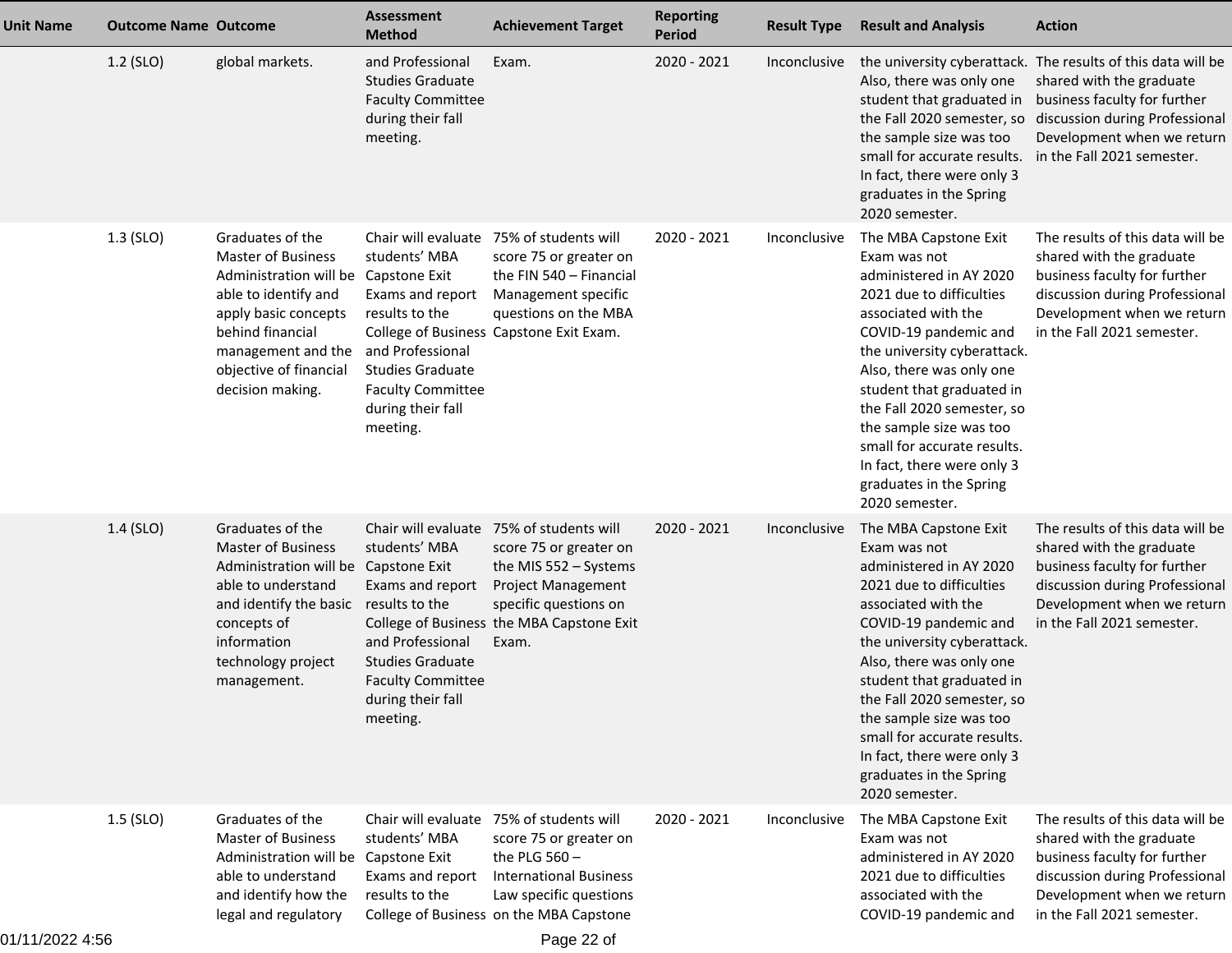| <b>Unit Name</b> | <b>Outcome Name Outcome</b> |                                                                                                                                                                                                                                                                                                | <b>Assessment</b><br><b>Method</b>                                                                                                                                               | <b>Achievement Target</b>                                                                                                                                                                                   | <b>Reporting</b><br>Period | <b>Result Type</b> | <b>Result and Analysis</b>                                                                                                                                                                                                                                                                                                                                                                              | <b>Action</b>                                                                                                                                                                                                          |
|------------------|-----------------------------|------------------------------------------------------------------------------------------------------------------------------------------------------------------------------------------------------------------------------------------------------------------------------------------------|----------------------------------------------------------------------------------------------------------------------------------------------------------------------------------|-------------------------------------------------------------------------------------------------------------------------------------------------------------------------------------------------------------|----------------------------|--------------------|---------------------------------------------------------------------------------------------------------------------------------------------------------------------------------------------------------------------------------------------------------------------------------------------------------------------------------------------------------------------------------------------------------|------------------------------------------------------------------------------------------------------------------------------------------------------------------------------------------------------------------------|
|                  | $1.5$ (SLO)                 | environment affects<br>firms operating<br>internationally.                                                                                                                                                                                                                                     | and Professional<br><b>Studies Graduate</b><br><b>Faculty Committee</b><br>during their fall<br>meeting.                                                                         | Exit Exam.                                                                                                                                                                                                  | 2020 - 2021                | Inconclusive       | Also, there was only one<br>student that graduated in<br>the Fall 2020 semester, so<br>the sample size was too<br>small for accurate results.<br>In fact, there were only 3<br>graduates in the Spring<br>2020 semester.                                                                                                                                                                                | the university cyberattack. The results of this data will be<br>shared with the graduate<br>business faculty for further<br>discussion during Professional<br>Development when we return<br>in the Fall 2021 semester. |
|                  | $1.6$ (SLO)                 | Graduates of the<br><b>Master of Business</b><br>Administration will be<br>able to understand<br>and identify the<br>challenges and<br>opportunities<br>presented when<br>integrating the<br>multiple perspectives,<br>functions, and<br>interests that<br>constitute a<br>multinational firm. | students' MBA<br>Capstone Exit<br>Exams and report<br>results to the<br>and Professional<br><b>Studies Graduate</b><br><b>Faculty Committee</b><br>during their fall<br>meeting. | Chair will evaluate 75% of students will<br>score 75 or greater on<br>the MGT 600 - Strategy<br>and Business Models<br>specific questions on<br>College of Business the MBA Capstone Exit<br>Exam.          | 2020 - 2021                | Inconclusive       | The MBA Capstone Exit<br>Exam was not<br>administered in AY 2020<br>2021 due to difficulties<br>associated with the<br>COVID-19 pandemic and<br>the university cyberattack.<br>Also, there was only one<br>student that graduated in<br>the Fall 2020 semester, so<br>the sample size was too<br>small for accurate results.<br>In fact, there were only 3<br>graduates in the Spring<br>2020 semester. | The results of this data will be<br>shared with the graduate<br>business faculty for further<br>discussion during Professional<br>Development when we return<br>in the Fall 2021 semester.                             |
|                  | 1.7 (SLO)                   | Graduates of the<br><b>Master of Business</b><br>Administration will be Capstone Exit<br>able to understand<br>the role of managerial results to the<br>accountants in<br>corporate governance and Professional<br>and decision making.                                                        | students' MBA<br>Exams and report<br><b>Studies Graduate</b><br><b>Faculty Committee</b><br>during their fall<br>meeting.                                                        | Chair will evaluate 75% of students will<br>score 75 or greater on<br>the ACC 535 - Advanced<br><b>Managerial Accounting</b><br>specific questions on<br>College of Business the MBA Capstone Exit<br>Exam. | 2020 - 2021                | Inconclusive       | The MBA Capstone Exit<br>Exam was not<br>administered in AY 2020<br>2021 due to difficulties<br>associated with the<br>COVID-19 pandemic and<br>the university cyberattack.<br>Also, there was only one<br>student that graduated in<br>the Fall 2020 semester, so<br>the sample size was too<br>small for accurate results.<br>In fact, there were only 3<br>graduates in the Spring<br>2020 semester. | The results of this data will be<br>shared with the graduate<br>business faculty for further<br>discussion during Professional<br>Development when we return<br>in the Fall 2021 semester.                             |
|                  | 1.8 (SLO)                   | Graduates of the<br><b>Master of Business</b><br>Administration will be Capstone Exit<br>able to identify<br>theoretical and<br>analytical tools of                                                                                                                                            | students' MBA<br>Exams and report<br>results to the                                                                                                                              | Chair will evaluate 75% of students will<br>score 75 or greater on<br>the EC 515 - Managerial<br>Economics specific<br>questions on the MBA<br>College of Business Capstone Exit Exam.                      | 2020 - 2021                | Inconclusive       | The MBA Capstone Exit<br>Exam was not<br>administered in AY 2020<br>2021 due to difficulties<br>associated with the<br>COVID-19 pandemic and                                                                                                                                                                                                                                                            | The results of this data will be<br>shared with the graduate<br>business faculty for further<br>discussion during Professional<br>Development when we return<br>in the Fall 2021 semester.                             |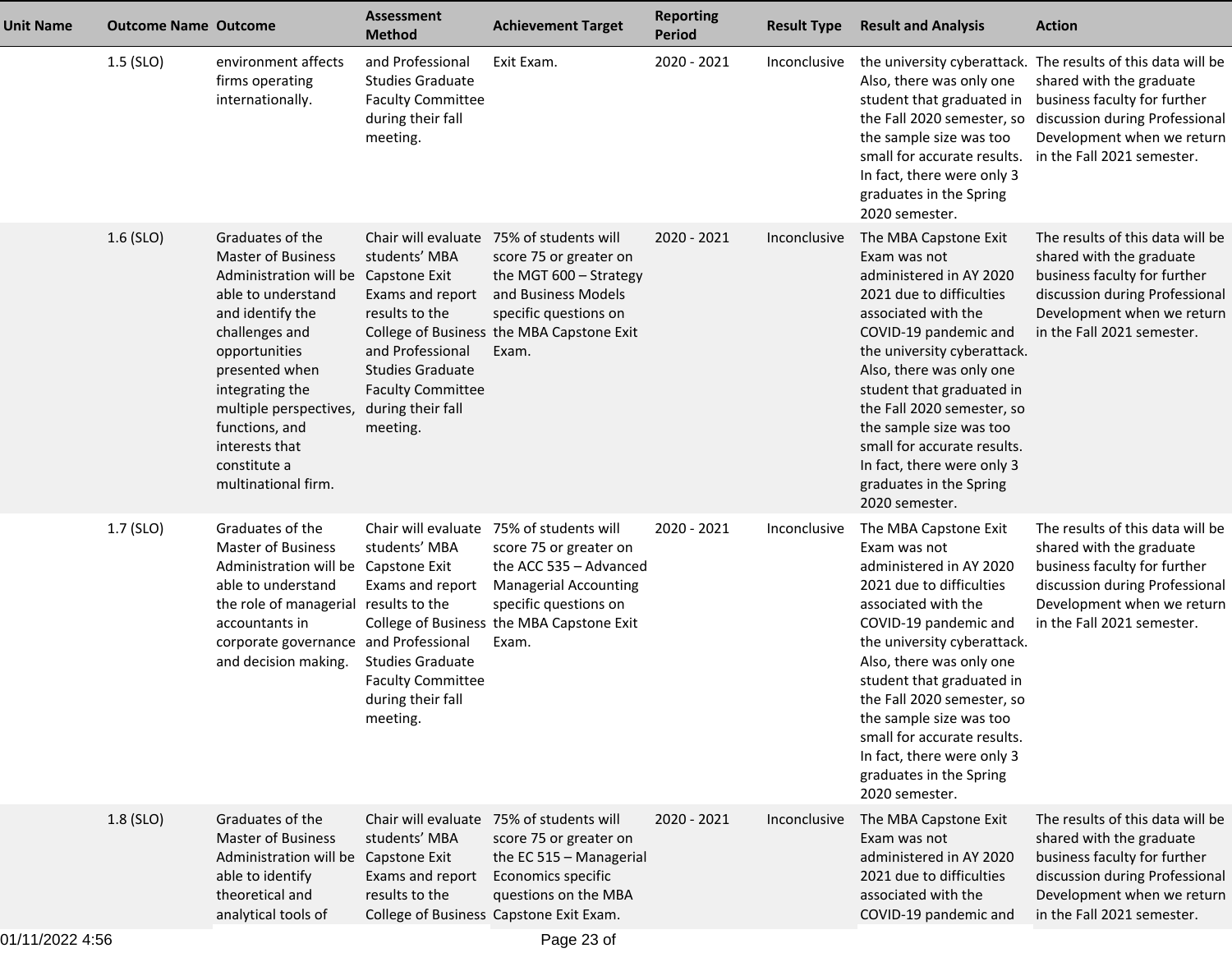| <b>Unit Name</b> | <b>Outcome Name Outcome</b> |                                                                                                                      | Assessment<br><b>Method</b>                                                                                                                                                                                                           | <b>Achievement Target</b>                                                                                                                                                                        | <b>Reporting</b><br><b>Period</b> | <b>Result Type</b> | <b>Result and Analysis</b>                                                                                                                                                                                                                                                                                                                                                                                          | <b>Action</b>                                                                                                                                                                                                          |
|------------------|-----------------------------|----------------------------------------------------------------------------------------------------------------------|---------------------------------------------------------------------------------------------------------------------------------------------------------------------------------------------------------------------------------------|--------------------------------------------------------------------------------------------------------------------------------------------------------------------------------------------------|-----------------------------------|--------------------|---------------------------------------------------------------------------------------------------------------------------------------------------------------------------------------------------------------------------------------------------------------------------------------------------------------------------------------------------------------------------------------------------------------------|------------------------------------------------------------------------------------------------------------------------------------------------------------------------------------------------------------------------|
|                  | 1.8 (SLO)                   | economics used by<br>business managers.                                                                              | and Professional<br><b>Studies Graduate</b><br>during their fall<br>meeting.                                                                                                                                                          | 75% of students will<br>score 75 or greater on<br>Faculty Committee the EC 515 - Managerial<br>Economics specific<br>questions on the MBA<br>Capstone Exit Exam.                                 | 2020 - 2021                       | Inconclusive       | Also, there was only one<br>student that graduated in<br>the Fall 2020 semester, so<br>the sample size was too<br>small for accurate results.<br>In fact, there were only 3<br>graduates in the Spring<br>2020 semester.                                                                                                                                                                                            | the university cyberattack. The results of this data will be<br>shared with the graduate<br>business faculty for further<br>discussion during Professional<br>Development when we return<br>in the Fall 2021 semester. |
|                  | 1.9 (PO 4.d.)               | Students will be able<br>to pursue<br>employment<br>opportunities in field<br>upon completion of<br>the MBA program. | Chair will evaluate<br>and report results<br>of the Graduation<br>Exit Survey to the<br>and Professional<br><b>Studies Graduate</b><br>Faculty Committee graduation.<br>during their fall<br>meeting.                                 | 75% of students<br>participating in the<br><b>Graduation Exit Survey</b><br>will state that they have<br>College of Business already secured plans<br>for gainful employment<br>immediately upon | 2020 - 2021                       | Inconclusive       | The MBA Capstone Exit<br>Exam was not<br>administered in AY 2020<br>2021 due to difficulties<br>associated with the<br>COVID-19 pandemic and<br>the university cyberattack.<br>Also, there was only one<br>student that graduated in<br>the Fall 2020 semester, so<br>the sample size was too<br>small for accurate results.<br>In fact, there were only 3<br>graduates in the Spring<br>2020 semester.             | The results of this data will be<br>shared with the graduate<br>business faculty for further<br>discussion during Professional<br>Development when we return<br>in the Fall 2021 semester.                             |
|                  | 2.1(RO)                     | The students will be<br>able to conduct and<br>synthesize research<br>on current business<br>topics.                 | Chair will evaluate 75% of sampled<br>research topic<br>papers and report<br>results to the<br><b>College of Business</b><br>and Professional<br><b>Studies Graduate</b><br><b>Faculty Committee</b><br>during their fall<br>meeting. | sampled students' students will score 75 or<br>higher on a final<br>research topic paper in<br>CORE MBA courses.                                                                                 | 2020 - 2021                       | <b>Target Met</b>  | MGT 570 - 93% scored 75<br>or higher on the final<br>research paper.<br>MGT 510 - 86.3% scored<br>75 or higher on the final<br>research paper.<br>MKT 523 - 100% scored 75<br>or higher on the final<br>research paper.<br>Semester<br><b>Course Course</b><br>Total N<br># Met Target<br># Target not<br>met<br><b>MGT</b><br>Summer 2020<br>15<br>570<br>14<br>$\mathbf{1}$<br><b>Fall 2020</b><br><b>MGT 510</b> | The results of this data will be<br>shared with the graduate<br>business faculty for further<br>discussion during Professional<br>Development when we return<br>in the Fall 2021 semester.                             |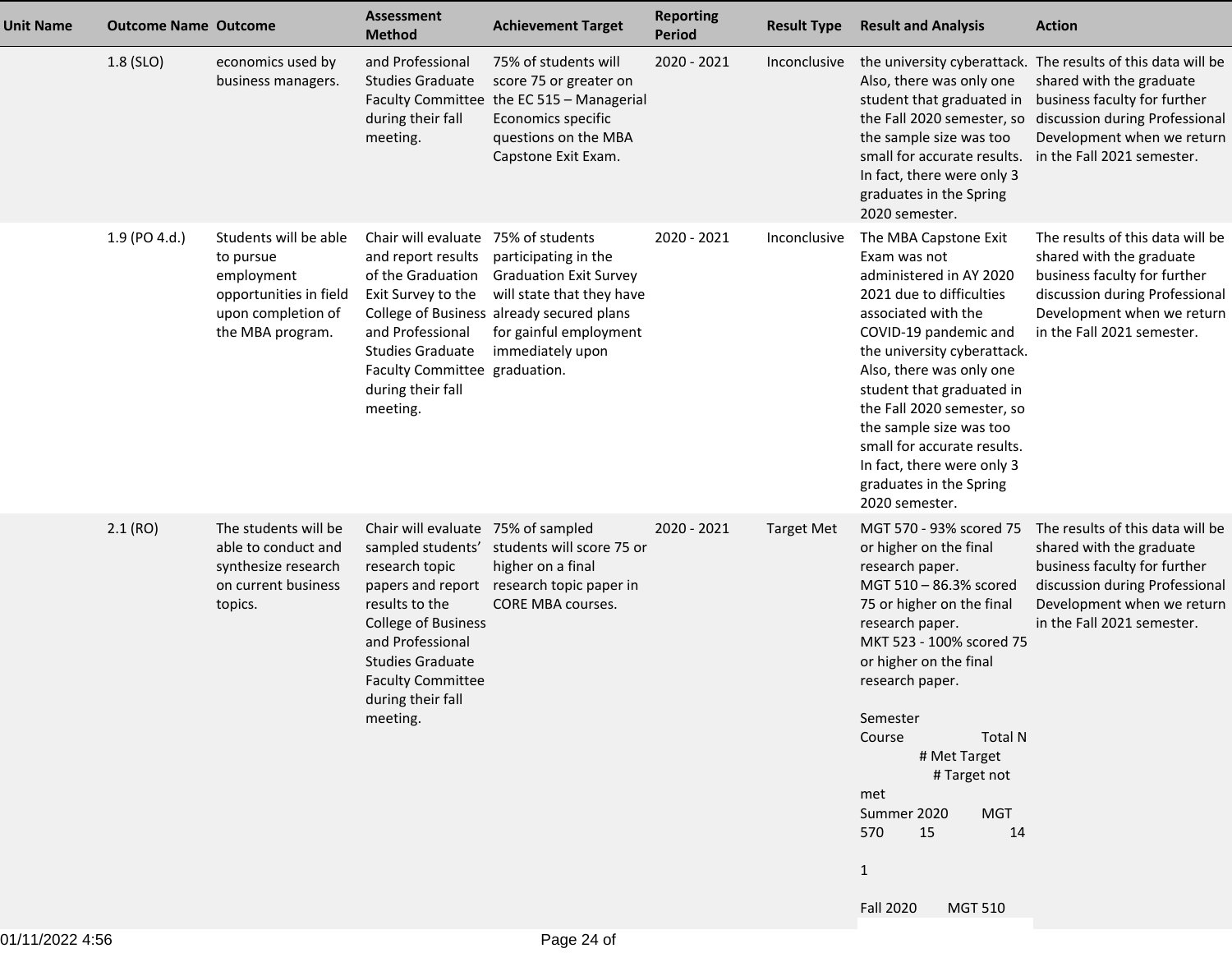| <b>Unit Name</b> | <b>Outcome Name Outcome</b> |                                                                                                      | Assessment<br><b>Method</b>                                                                                                                                                                                                           | <b>Achievement Target</b>                                                                                        | <b>Reporting</b><br><b>Period</b> | <b>Result Type</b> | <b>Result and Analysis</b>                                                                                                                                                                                                                                                                                                                                                                                                                                                                                                                                                              | <b>Action</b>                                                                                                                                                                                 |
|------------------|-----------------------------|------------------------------------------------------------------------------------------------------|---------------------------------------------------------------------------------------------------------------------------------------------------------------------------------------------------------------------------------------|------------------------------------------------------------------------------------------------------------------|-----------------------------------|--------------------|-----------------------------------------------------------------------------------------------------------------------------------------------------------------------------------------------------------------------------------------------------------------------------------------------------------------------------------------------------------------------------------------------------------------------------------------------------------------------------------------------------------------------------------------------------------------------------------------|-----------------------------------------------------------------------------------------------------------------------------------------------------------------------------------------------|
| 2.1(RO)          |                             | The students will be<br>able to conduct and<br>synthesize research<br>on current business<br>topics. | Chair will evaluate 75% of sampled<br>sampled students'<br>research topic<br>results to the<br><b>College of Business</b><br>and Professional<br><b>Studies Graduate</b><br><b>Faculty Committee</b><br>during their fall<br>meeting. | students will score 75 or<br>higher on a final<br>papers and report research topic paper in<br>CORE MBA courses. | 2020 - 2021                       | <b>Target Met</b>  | 19<br>22<br>3<br>Spring 2021<br>MKT 523 25<br>$\boldsymbol{0}$                                                                                                                                                                                                                                                                                                                                                                                                                                                                                                                          | The results of this data will be<br>shared with the graduate<br>business faculty for further<br>discussion during Professional<br>25 Development when we return<br>in the Fall 2021 semester. |
| 3.1 (SAO)        |                             | Students will be able<br>to successfully<br>complete the MBA<br>program.                             | Chair will evaluate<br>students'<br>transcripts and<br>report results to<br>College of Business<br>and Professional<br><b>Studies Curriculum</b><br>Development and<br>Assessment<br>Committee during<br>their fall meeting.          | 50% of students who<br>enroll in the MBA<br>program will graduate<br>from the program.                           | 2020 - 2021                       | Inconclusive       | AY 2016 - 2017 (SU, FA,<br>SP)<br>9 students enrolled<br>AY 2017 - 2018 (SU, FA,<br>SP)<br>6 additional students<br>enrolled<br>AY 2018-2019 (SU, FA, SP)<br>7 additional students<br>enrolled<br>AY 2019-2020 (SU, FA, SP)<br>7 additional students<br>enrolled<br>AY 2020-2021 (SU, FA, SP)<br>32 additional students<br>enrolled<br>As of Spring 2021:<br>61 students have been<br>accepted into the program<br>24 students have<br>graduated<br>5 students either<br>withdrew or were<br>removed from the<br>program<br>32 students are still<br>progressing through the<br>program | The results of this data will be<br>shared with the graduate<br>business faculty for further<br>discussion during Professional<br>Development when we return<br>in the Fall 2021 semester.    |

Program - Culinary Arts1.1 (GEO 1.a.)

) Students will identify In CA 300,

potentially hazardous questions from the will score at least a 3 or

60% of CA 300 students2020 - 2021

 Inconclusive Due to the public healthemergency and this

Due to the public healthemergency and this program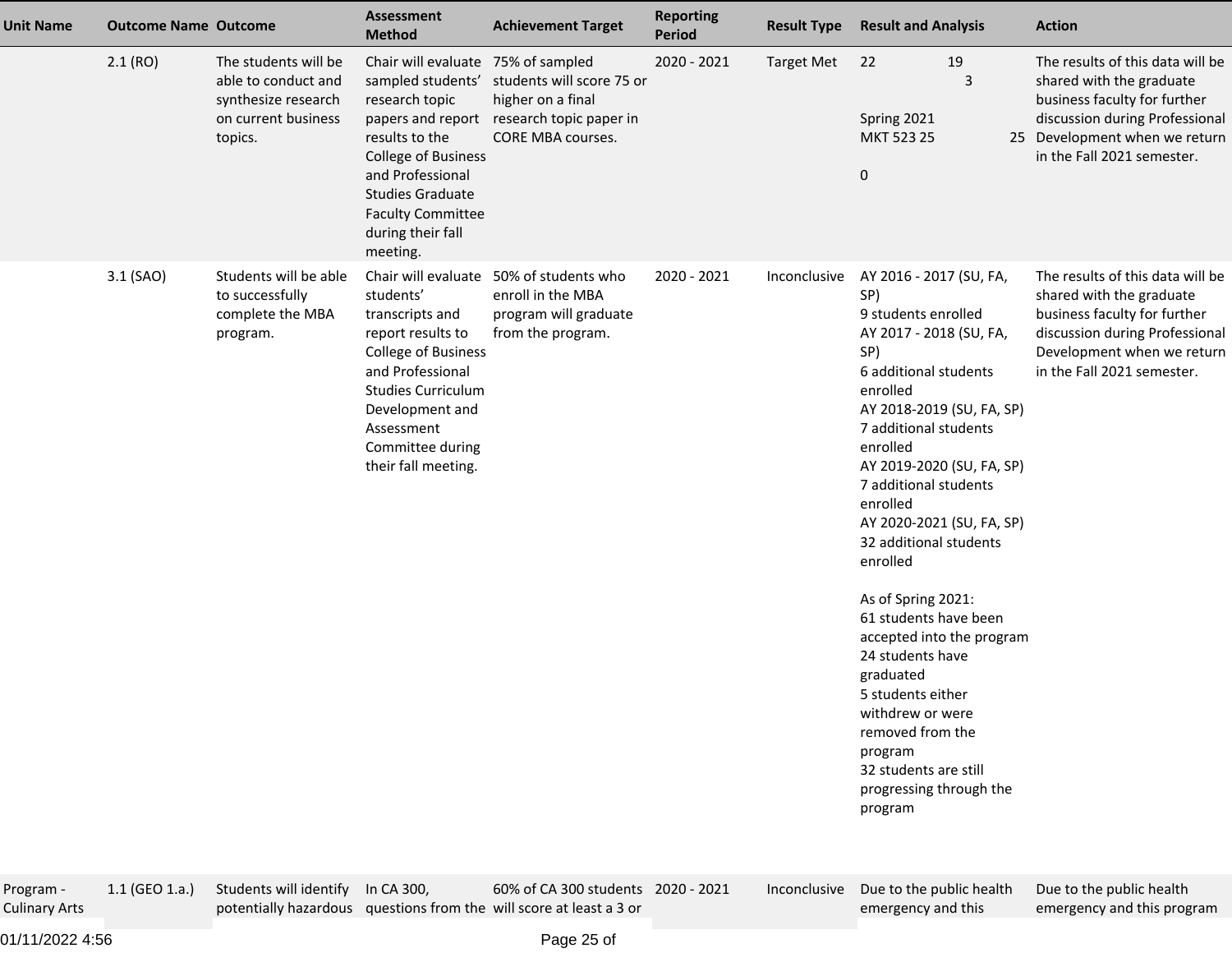| <b>Unit Name</b>                                            | <b>Outcome Name Outcome</b>   |                                                                                                                         | <b>Assessment</b><br><b>Method</b>                                                                                                                                                                        | <b>Achievement Target</b>                                                                                                                                                                            | <b>Reporting</b><br><b>Period</b> | <b>Result Type</b>       | <b>Result and Analysis</b>                                                                                                       | <b>Action</b>                                                                                                                                                                    |
|-------------------------------------------------------------|-------------------------------|-------------------------------------------------------------------------------------------------------------------------|-----------------------------------------------------------------------------------------------------------------------------------------------------------------------------------------------------------|------------------------------------------------------------------------------------------------------------------------------------------------------------------------------------------------------|-----------------------------------|--------------------------|----------------------------------------------------------------------------------------------------------------------------------|----------------------------------------------------------------------------------------------------------------------------------------------------------------------------------|
| (including<br>Minor) - BS,<br>BAS {2016-<br>2017            | $1.1$ (GEO 1.a.)              | foods.                                                                                                                  | Food Safety &<br>be evaluated with<br>the AAC&U<br><b>Problem Solving</b><br><b>VALUE Rubric by</b><br>the course<br>instructor.                                                                          | higher on the 0-4 scale<br>Sanitation Test will used in the AAC&U<br>Problem Solving VALUE<br>Rubric in identifying<br>potentially hazardous<br>foods.                                               | 2020 - 2021                       | Inconclusive             | program being without a<br>director for a year, very<br>has taken place.                                                         | being without a director for a<br>year, very little academic<br>little academic assessment assessment has taken place.                                                           |
|                                                             | 1.2 (SAO & SLO) Students will | successfully become<br>ServSafe certified by<br>passing the ServSafe<br>examination.                                    | will be given the<br>ServSafe<br>certification exam<br>and will be<br>assessed by the<br>National<br>Restaurant<br>Association.                                                                           | Students in CA 125 60% of students will be<br>awarded a Servsafe<br>certificate.                                                                                                                     | 2020 - 2021                       | Inconclusive             | Due to the public health<br>emergency and this<br>program being without a<br>director for a year, very<br>has taken place.       | Due to the public health<br>emergency and this program<br>being without a director for a<br>year, very little academic<br>little academic assessment assessment has taken place. |
|                                                             | 2.1 (PO 1.d.)                 | Students will<br>successfully prepare a students will be<br>multi-course event for evaluated on their<br>the community. | In CA 400,<br>Finals Dinner, and<br>departmental<br>faculty will review<br>and analyze the<br>results to<br>determine if<br>achievement<br>target was met.                                                | 75% of students<br>participating in the<br>Finals Dinner will earn<br>an average score of 80%<br>or higher on the Finals<br>Dinner project.                                                          | 2020 - 2021                       | Inconclusive             | Due to the public health<br>emergency and this<br>program being without a<br>director for a year, very<br>has taken place.       | Due to the public health<br>emergency and this program<br>being without a director for a<br>year, very little academic<br>little academic assessment assessment has taken place. |
|                                                             | $2.2$ (SLO)                   | Students will be<br>satisfied that they<br>were prepared to<br>demonstrate cooking<br>principles.                       | In CA 400,<br>students will be<br>given an Exit<br>Survey upon<br>completion of<br>departmental<br>faculty will review<br>and analyze the<br>results to<br>determine if<br>achievement<br>target was met. | 60% of students<br>participating in the Exit<br>Survey will state that<br>their involvement in<br>Finals Dinner prepared<br>Finals Dinner, and them to use cooking<br>principles in the<br>industry. | 2020 - 2021                       | Inconclusive             | Due to the public health<br>emergency and this<br>program being without a<br>director for a year, very<br>has taken place.       | Due to the public health<br>emergency and this program<br>being without a director for a<br>year, very little academic<br>little academic assessment assessment has taken place. |
| Program -<br>Legal Studies<br>(including<br>Minor) - BA, BS | 1.1 (GEO 1.b.)                | To demonstrate the<br>ability to apply legal<br>concepts, theories<br>and analytical                                    | Satisfaction of this<br>goal will be<br>assessed by<br>scoring capstone                                                                                                                                   | The average student<br>score on the capstone<br>application project will<br>be at least a "3" on the                                                                                                 | 2020 - 2021                       | <b>Target Not</b><br>Met | Eleven (11) students were This goal and achievement<br>enrolled in PLG 440<br>Practical Legal Lab in<br>2020-21 (six students in | target will be retained. Faculty<br>will continue to update the<br>projects.                                                                                                     |
| 01/11/2022 4:56                                             |                               |                                                                                                                         |                                                                                                                                                                                                           | Page 26 of                                                                                                                                                                                           |                                   |                          |                                                                                                                                  |                                                                                                                                                                                  |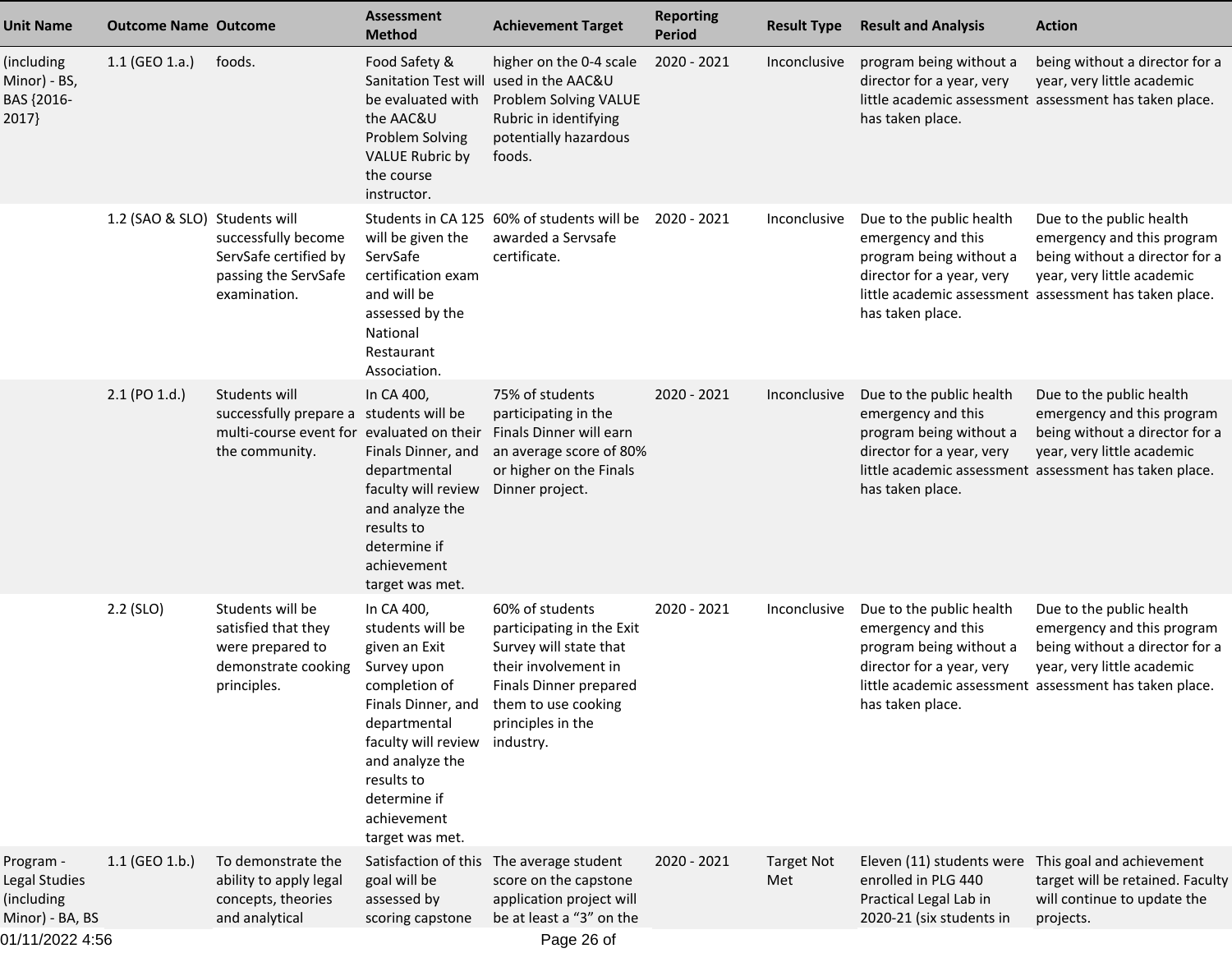| <b>Unit Name</b> | <b>Outcome Name Outcome</b> |                                                                                                                    | <b>Assessment</b><br><b>Method</b>                                                                                                                                                                                                               | <b>Achievement Target</b>                                                                                               | <b>Reporting</b><br><b>Period</b> | <b>Result Type</b>       | <b>Result and Analysis</b>                                                                                                                                                                                                                                                                                                                                                                                                                              | <b>Action</b>                                                                                                                                                                                                                                                              |
|------------------|-----------------------------|--------------------------------------------------------------------------------------------------------------------|--------------------------------------------------------------------------------------------------------------------------------------------------------------------------------------------------------------------------------------------------|-------------------------------------------------------------------------------------------------------------------------|-----------------------------------|--------------------------|---------------------------------------------------------------------------------------------------------------------------------------------------------------------------------------------------------------------------------------------------------------------------------------------------------------------------------------------------------------------------------------------------------------------------------------------------------|----------------------------------------------------------------------------------------------------------------------------------------------------------------------------------------------------------------------------------------------------------------------------|
| ${2016-2017}$    | $1.1$ (GEO 1.b.)            | methods (critical<br>thinking).                                                                                    | application<br>projects assigned<br>in PLG 440<br>Practical Legal Lab<br>using the AAC&U<br><b>Critical Thinking</b><br>VALUE rubric.                                                                                                            | 0-4 scale used in the<br>AAC&U Critical Thinking<br>VALUE rubric.                                                       | 2020 - 2021                       | <b>Target Not</b><br>Met | Fall 2020, five students in<br>Spring 2021), and<br>completed the assigned<br>capstone application<br>project(s). Using the<br>AAC&U Critical Thinking<br>VALUE rubric, eight (8)<br>students, or about 72% of<br>students, scored at least a<br>3, with two (2) of those<br>eight scoring a four (4) on<br>the rubric. Three (3)<br>students scored a two (2)<br>on the rubric. The average<br>rubric score of the<br>students as a whole was<br>2.91. | This goal and achievement<br>target will be retained. Faculty<br>will continue to update the<br>projects.                                                                                                                                                                  |
|                  | 1.2 (SLO)                   | To demonstrate<br>competency in legal<br>citation.                                                                 | In PLG 330 Legal<br>Writing, students<br>will be required to<br>take a Legal<br>Citation<br>Competency exam. Writing.<br>Students must<br>score competent<br>(70% or above) in<br>order to<br>successfully<br>complete PLG 330<br>Legal Writing. | 80% of students will<br>score 75 or above on a<br>legal citation<br>competency exam given<br>in PLG 330 Legal           | 2020 - 2021                       | <b>Target Not</b><br>Met | There were nine (9)<br>students enrolled in FA<br>2020 PLG 330 Legal<br>Writing and took the legal<br>citation competency<br>56%, scored 75 or higher.<br>Competency is met if the<br>student scores 70 or<br>higher. Six (6) students<br>met competency<br>standards and three (3)<br>students did not.                                                                                                                                                | This goal and achievement<br>target will be retained. Legal<br>citation will be introduced in<br>PLG 202 Legal Bibliography &<br>Research II and then<br>exam. Five (5) students, or reinforced and assessed in<br>PLG 330 Legal writing using<br>the method as described. |
|                  | 1.3 (GEO 1.c.)              | To demonstrate the<br>ability to effectively<br>present information,<br>arguments, and ideas<br>in legal writings. | Students will<br>submit legal<br>Legal Writing.<br><b>Legal Studies</b><br>faculty will assess<br>the students' legal<br>writings.                                                                                                               | 75% of students will<br>score 85 or above on<br>writings in PLG 330 various legal writings in<br>PLG 330 Legal Writing. | 2020 - 2021                       | <b>Target Met</b>        | Nine (9) students were<br>enrolled in Fall 2020 PLG<br>330 Legal Writing. The<br>students were given four<br>distinct writing<br>assignments to complete.<br>Of those assignments,<br>seven (7) students scores<br>averaged 85 or higher,<br>which is 78%. Two (2)<br>students' scores averaged<br>below the target.                                                                                                                                    | This goal and achievement<br>target will be retained. The<br>students make corrections per<br>the instructor's feedback in<br>order to potentially have a<br>solid writing sample if<br>required by prospective<br>employers.                                              |
|                  |                             |                                                                                                                    | Students will<br>submit legal                                                                                                                                                                                                                    | The average score of<br>students' legal writings<br>writings in PLG 330 will be a least a "3" on                        | 2020 - 2021                       | <b>Target Met</b>        | Nine (9) students were<br>enrolled in Fall 2020 PLG<br>330 Legal Writing. Five (5)                                                                                                                                                                                                                                                                                                                                                                      | This goal and achievement<br>target will be retained.                                                                                                                                                                                                                      |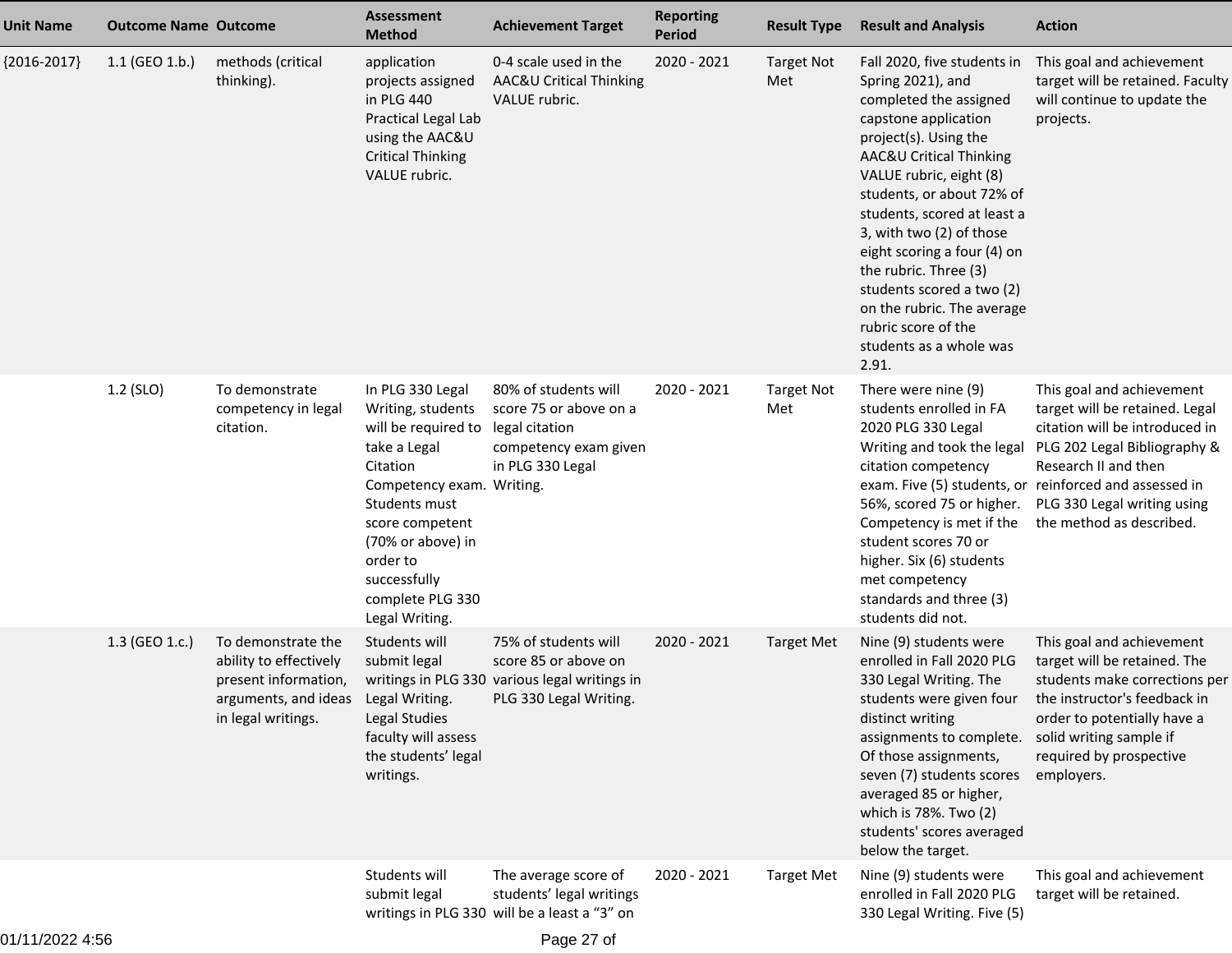| Unit Name | <b>Outcome Name Outcome</b> |                                                                                                                    | Assessment<br><b>Method</b>                                                                                                                                                                                                         | <b>Achievement Target</b>                                                                                                                                                                              | <b>Reporting</b><br><b>Period</b> | <b>Result Type</b>       | <b>Result and Analysis</b>                                                                                                                                                                                                                                                                                                                                                                                                                                                                                                                           | <b>Action</b>                                                                                                           |
|-----------|-----------------------------|--------------------------------------------------------------------------------------------------------------------|-------------------------------------------------------------------------------------------------------------------------------------------------------------------------------------------------------------------------------------|--------------------------------------------------------------------------------------------------------------------------------------------------------------------------------------------------------|-----------------------------------|--------------------------|------------------------------------------------------------------------------------------------------------------------------------------------------------------------------------------------------------------------------------------------------------------------------------------------------------------------------------------------------------------------------------------------------------------------------------------------------------------------------------------------------------------------------------------------------|-------------------------------------------------------------------------------------------------------------------------|
|           |                             |                                                                                                                    | Legal Writing. The<br>writings will be<br>scored by Legal<br>Studies faculty<br>using the AAC&U<br>Written<br>Communication<br>VALUE rubric.                                                                                        | the 0-4 scale used in the 2020 - 2021<br>AAC&U Written<br><b>Communication VALUE</b><br>rubric.                                                                                                        |                                   | <b>Target Met</b>        | students' averaged writing This goal and achievement<br>scores earned a 4 on the<br>VALUE rubric, three (3)<br>earned a 3, and one (1)<br>earned a 2. The average<br>VALUE rubric score for the<br>class is 3.4.                                                                                                                                                                                                                                                                                                                                     | target will be retained.                                                                                                |
|           | 1.4 (SLO)                   | To demonstrate the<br>ability to effectively<br>understand and use<br>technology in a legal<br>setting.            | Students will<br>complete<br>technology<br>competency<br>exams in PLG 340<br>Law Office<br>Technology &<br>Management,<br>which is a required<br>program course.<br>Legal Studies<br>faculty will assess<br>the students'<br>exams. | 75% of students will<br>score 80 or above on<br>technology competency<br>$exam(s)$ .                                                                                                                   | 2020 - 2021                       | <b>Target Not</b><br>Met | Seven (7) students were<br>enrolled in the SU 20 PLG the target. This goal and<br>340 Law Office Technology achievement target will be<br>& Management courses, a retained.<br>required course for Legal<br>Studies majors. Five<br>students (71%) averaged a<br>score of 80 or above on<br>the technology<br>competency exams.                                                                                                                                                                                                                      | Results were close to meeting                                                                                           |
|           | 2.1 (GEO 1.c.)              | To be able to present<br>oral presentations on<br>legal concepts and<br>perform a thorough<br>legal oral argument. | goal will be<br>assessed by<br>evaluating oral<br>argument<br>presentations in<br>various PLG<br>courses. Students<br>will be scored<br>using the AAC&U<br>Oral<br>Communication<br>VALUE rubric.                                   | Satisfaction of this The average student<br>score on an oral<br>communication project<br>will be at least a "3" on<br>the 0-4 scale used in the<br>AAC&U Oral<br><b>Communication VALUE</b><br>rubric. | 2020 - 2021                       | <b>Target Not</b><br>Met | Eight (8) students were<br>enrolled in FA 2020 PLG<br>352: Civil Trial Practicum,<br>but of those eight (8), six<br>(6) were Legal Studies<br>majors. Only majors were<br>evaluated using the VALUE<br>rubric. Four (4) of the six<br>majors scored a 3 or<br>above on the VALUE<br>rubric, with all four of<br>those students scoring a<br>four (4) on the VALUE<br>rubric. One (1) student<br>scored a 1 on the VALUE<br>rubric, and one (1) student<br>did not score benchmark<br>on the VALUE rubric. The<br>average student score was<br>a 2.83 | This goal and achievement<br>target will be retained. Data<br>will be collected in several<br>PLG courses in 2021-2022. |
|           | 3.1 (SAO)                   | To continually<br>improve knowledge,<br>skill and competence                                                       | Satisfaction of this 45% of graduating<br>goal will be<br>assessed through                                                                                                                                                          | students from the<br>previous academic year                                                                                                                                                            | 2020 - 2021                       | Inconclusive             | Fourteen (14) Legal<br>Studies' students<br>graduated in AY 2019-                                                                                                                                                                                                                                                                                                                                                                                                                                                                                    | This goal and achievement<br>target will be retained. The<br>survey has been converted to                               |
|           |                             |                                                                                                                    |                                                                                                                                                                                                                                     |                                                                                                                                                                                                        |                                   |                          |                                                                                                                                                                                                                                                                                                                                                                                                                                                                                                                                                      |                                                                                                                         |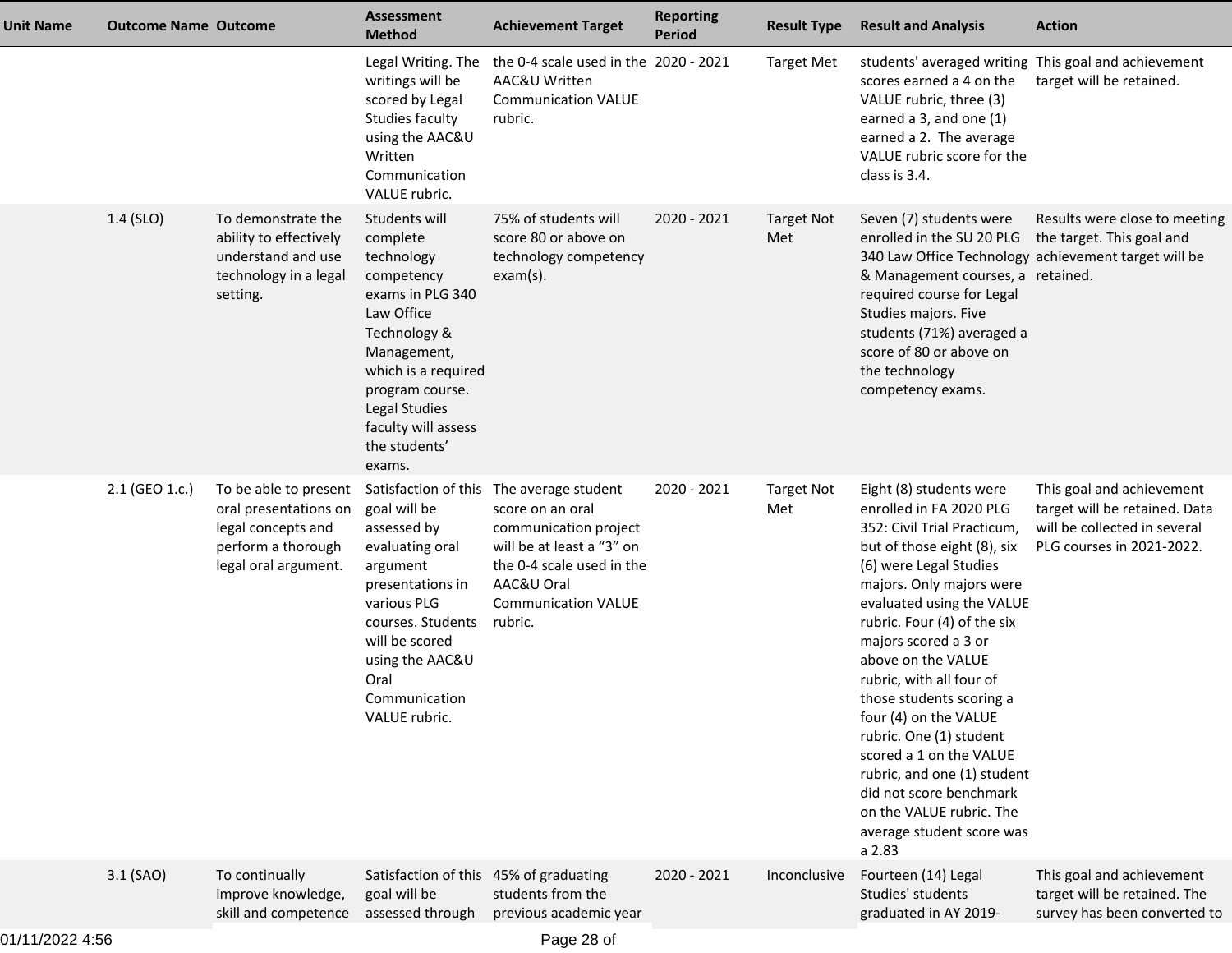| <b>Unit Name</b> | <b>Outcome Name Outcome</b> |                                                                                                     | <b>Assessment</b><br><b>Method</b>                                                                                                                                                                                                                                                | <b>Achievement Target</b>                                                                                                                                                                                                                                                                               | <b>Reporting</b><br>Period | <b>Result Type</b> | <b>Result and Analysis</b>                                                                                                                                                                                                                  | <b>Action</b>                                                                                                                                                                              |
|------------------|-----------------------------|-----------------------------------------------------------------------------------------------------|-----------------------------------------------------------------------------------------------------------------------------------------------------------------------------------------------------------------------------------------------------------------------------------|---------------------------------------------------------------------------------------------------------------------------------------------------------------------------------------------------------------------------------------------------------------------------------------------------------|----------------------------|--------------------|---------------------------------------------------------------------------------------------------------------------------------------------------------------------------------------------------------------------------------------------|--------------------------------------------------------------------------------------------------------------------------------------------------------------------------------------------|
|                  | 3.1 (SAO)                   | as a legal team<br>member.                                                                          | (standardized<br>surveys) to assess<br>the students'<br>effectiveness. The<br>survey will be<br>within 6 months of law school.<br>graduation.<br>Results will be<br>reviewed and<br>analyzed by<br>departmental<br>faculty.                                                       | the follow-up Legal participating in the<br>Studies Exit Survey follow-up Legal Studies<br>Exit Survey will report<br>that they have taken<br>steps to become a<br>competencies and certified paralegal or<br>taken steps to further<br>their education with<br>given to graduates graduate programs or | 2020 - 2021                | Inconclusive       | 2020. Data is still being<br>and results will be<br>updated.                                                                                                                                                                                | an electronic version that can<br>collected from this cohort be accessed by recent grads<br>via website or QR code.                                                                        |
|                  |                             |                                                                                                     | Satisfaction of this 45% of graduating<br>goal will be<br>assessed through<br>the Legal Studies<br><b>Exit Survey</b><br>(standardized<br>surveys) to assess<br>the students'<br>competencies and<br>effectiveness. The<br>survey will be<br>collected in the<br>capstone course. | students participating in<br>the Legal Studies Exit<br>Survey will report that<br>they have taken steps to<br>become a certified<br>paralegal or taken steps<br>to further their<br>education with graduate<br>programs or law school.                                                                  | 2020 - 2021                | Inconclusive       | Because of safety<br>measures to de-densify<br>campus taken due to the<br>Covid-19 pandemic, the<br>survey was not<br>administered to students<br>in 2020-2021. No data<br>available.                                                       | This goal and achievement<br>target will be retained. The<br>Program Director will<br>streamline the administration<br>process so that data can be<br>collected on a more<br>consistently. |
|                  | 3.2 (PO 4.d.)               | To provide program<br>opportunities that<br>meet the needs of<br>today's students and<br>workforce. | goal will be<br>assessed through<br>annual employer<br>internship<br>placement and<br>intern evaluations<br>through PLG 440<br>Practical Legal Lab.<br>Student intern<br>scores will be<br>determined<br>according to the<br>Placement<br>Evaluation Survey.                      | Satisfaction of this 75% of student interns<br>will score 80 or above<br>from the cumulative<br>scores of the employer<br>surveys and legal surveys, legal internship<br>placement and intern<br>evaluations determined<br>from Placement<br>Evaluation Survey.                                         | 2020 - 2021                | <b>Target Met</b>  | enrolled in PLG 440<br>Practical Legal Lab in<br>2020-2021 (six students in<br>Fall 2020, five students in<br>Spring 2021). Of those,<br>evaluation surveys were<br>submitted for four (4)<br>students. All students<br>scored 80 or above. | Eleven (11) students were This goal and achievement<br>target will be retained.                                                                                                            |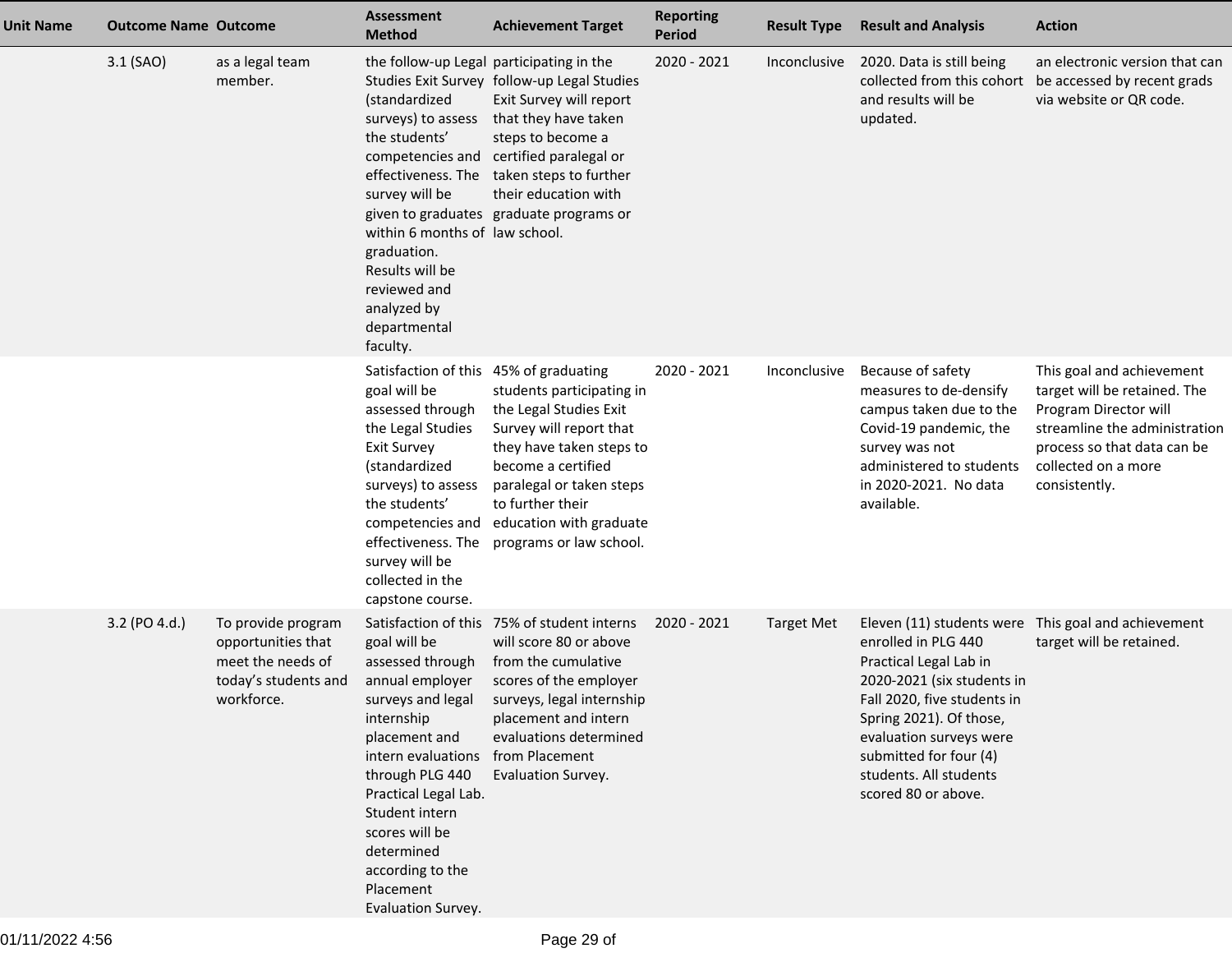| <b>Unit Name</b>                                              | <b>Outcome Name Outcome</b> |                                                                                                                               | <b>Assessment</b><br><b>Method</b>                                                                                                                                                                                                                 | <b>Achievement Target</b>                                                                                                                                                                                                      | <b>Reporting</b><br><b>Period</b> | <b>Result Type</b>  | <b>Result and Analysis</b>                                                                                                 | <b>Action</b>                                                                                                                                                                    |
|---------------------------------------------------------------|-----------------------------|-------------------------------------------------------------------------------------------------------------------------------|----------------------------------------------------------------------------------------------------------------------------------------------------------------------------------------------------------------------------------------------------|--------------------------------------------------------------------------------------------------------------------------------------------------------------------------------------------------------------------------------|-----------------------------------|---------------------|----------------------------------------------------------------------------------------------------------------------------|----------------------------------------------------------------------------------------------------------------------------------------------------------------------------------|
| Program -<br>Nutrition and<br>Health - Minor<br>${2016-2017}$ | 1.1 (GEO 3.a.)              | Students will<br>successfully calculate<br>a person's nutritional<br>needs.                                                   | In FN 345,<br>calculation<br>questions from<br>Test 1 and 2 will<br>be evaluated with<br>the AAC&U<br>Quantitative<br><b>Literacy VALUE</b><br>Rubric by the<br>instructor of the<br>course.                                                       | FN 345 students will<br>average a score of at<br>least a 3 on the 0-4<br>scale used in the AAC&U<br>Quantitative Literacy<br><b>VALUE Rubric in</b><br>performing calculations<br>to estimate a person's<br>nutritional needs. | 2020 - 2021                       | Inconclusive        | Due to the public health<br>emergency and this<br>program being without a<br>director for a year, very<br>has taken place. | Due to the public health<br>emergency and this program<br>being without a director for a<br>year, very little academic<br>little academic assessment assessment has taken place. |
|                                                               | 1.2 (SLO)                   | Students will be able<br>to critically analyze a<br>research article to<br>stay up-to-date with<br>emerging health<br>trends. | In FN 225,<br>students will<br>complete an<br>article analysis<br>assignment and<br>the instructor will<br>evaluate the<br>assignment to<br>determine if the<br>achievement<br>target was met.                                                     | 70% of FN 225 students 2020 - 2021<br>will successfully<br>complete the<br>assignment with at least<br>an 80% proficiency.                                                                                                     |                                   | Inconclusive        | Due to the public health<br>emergency and this<br>program being without a<br>director for a year, very<br>has taken place. | Due to the public health<br>emergency and this program<br>being without a director for a<br>year, very little academic<br>little academic assessment assessment has taken place. |
|                                                               | $1.3$ (SLO)                 | Students will evaluate In FN/KIN 247,<br>individuals' nutrient<br>intake in comparison<br>to recommended<br>requirements.     | students will<br>complete a Diet<br>Analysis Project<br>and the instructor<br>will evaluate the<br>assignment to<br>determine if<br>achievement<br>target was met.                                                                                 | 75% of students will<br>successfully complete<br>the assignment with at<br>least an 85%<br>proficiency.                                                                                                                        | 2020 - 2021                       | Inconclusive        | Due to the public health<br>emergency and this<br>program being without a<br>director for a year, very<br>has taken place. | Due to the public health<br>emergency and this program<br>being without a director for a<br>year, very little academic<br>little academic assessment assessment has taken place. |
|                                                               | 2.1 (PO 2.a.)               | Students will gain<br>experience in<br>providing nutrition<br>education outreach.                                             | In FN 355,<br>students will<br>participate in<br><b>National Nutrition</b><br>month activities<br>and will be graded<br>by the instructor<br>and their peers<br>using the FN 355<br>Rubric that<br>evaluates the<br>students' nutrition<br>content | 75% of FN 355 students 2020 - 2021<br>will successfully<br>complete at least one<br><b>National Nutrition</b><br>activity with at least an<br>80% proficiency on the<br>FN 355 Rubric.                                         |                                   | <i>Inconclusive</i> | Due to the public health<br>emergency and this<br>program being without a<br>director for a year, very<br>has taken place. | Due to the public health<br>emergency and this program<br>being without a director for a<br>year, very little academic<br>little academic assessment assessment has taken place. |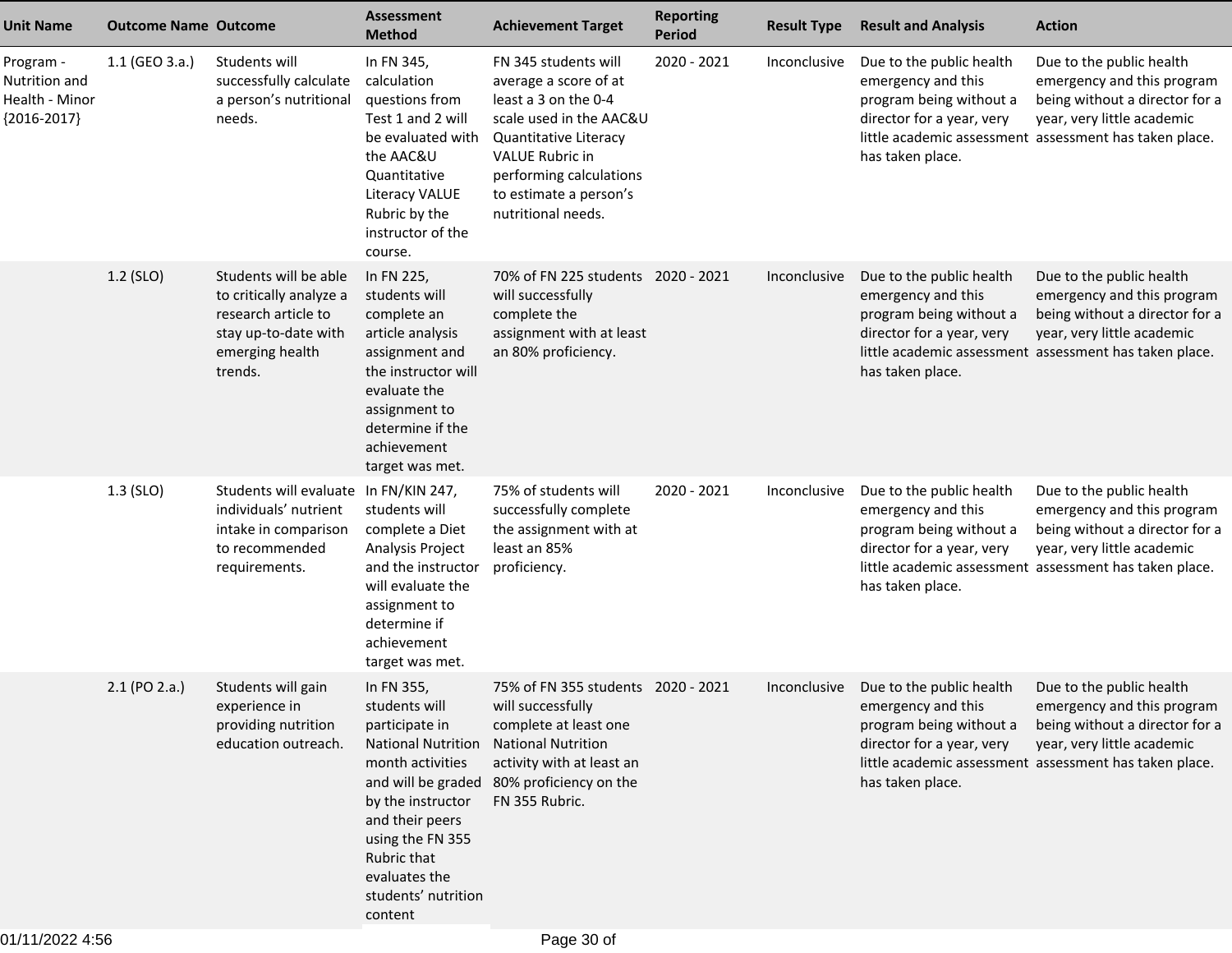| <b>Unit Name</b>                                            | <b>Outcome Name Outcome</b> |                                                                                                                                                                                                | <b>Assessment</b><br><b>Method</b>                                                                                                                                                                               | <b>Achievement Target</b>                                                                                                                                                                        | <b>Reporting</b><br><b>Period</b> | <b>Result Type</b>       | <b>Result and Analysis</b>                                                                                                                                                  | <b>Action</b>                                                                                                                                                                    |
|-------------------------------------------------------------|-----------------------------|------------------------------------------------------------------------------------------------------------------------------------------------------------------------------------------------|------------------------------------------------------------------------------------------------------------------------------------------------------------------------------------------------------------------|--------------------------------------------------------------------------------------------------------------------------------------------------------------------------------------------------|-----------------------------------|--------------------------|-----------------------------------------------------------------------------------------------------------------------------------------------------------------------------|----------------------------------------------------------------------------------------------------------------------------------------------------------------------------------|
|                                                             | 2.1 (PO 2.a.)               | Students will gain<br>experience in<br>providing nutrition<br>education outreach.                                                                                                              | knowledge and<br>their delivery of<br>information to<br>activity<br>participants.                                                                                                                                | 75% of FN 355 students 2020 - 2021<br>will successfully<br>complete at least one<br><b>National Nutrition</b><br>activity with at least an<br>80% proficiency on the<br>FN 355 Rubric.           |                                   | Inconclusive             | Due to the public health<br>emergency and this<br>program being without a<br>director for a year, very<br>has taken place.                                                  | Due to the public health<br>emergency and this program<br>being without a director for a<br>year, very little academic<br>little academic assessment assessment has taken place. |
|                                                             | 2.2 (SAO)                   | Students will apply<br>nutrition principles<br>into their major<br>discipline.                                                                                                                 | Upon completion<br>of all required<br>courses in the<br>minor, students<br>will be given an<br>Exit Survey to<br>determine if<br>achievement<br>target was met.                                                  | 60% of students<br>participating in the Exit<br>Survey will state that<br>their involvement in<br>nutrition activities in the<br>minor coursework was<br>beneficial to enhancing<br>their major. | 2020 - 2021                       | Inconclusive             | Due to the public health<br>emergency and this<br>program being without a<br>director for a year, very<br>has taken place.                                                  | Due to the public health<br>emergency and this program<br>being without a director for a<br>year, very little academic<br>little academic assessment assessment has taken place. |
| Program -<br>Professional<br>Studies - BPS<br>${2018-2019}$ | $1.1$ (SLO)                 | Students will be able<br>to create written<br>documents common<br>to the modern<br>workplace and<br>appropriate for<br>professional<br>environments.                                           | Satisfaction of this<br>goal will be<br>assessed by<br>application of an<br>internally<br>developed scoring rubric.<br>rubric to a<br>document<br>assigned in MGT<br>333 Organizational<br>Communication.        | The average student<br>score on the scored<br>assignments will be at<br>least 3 on the 0-4 scaled<br>used on the scoring                                                                         | 2020 - 2021                       | Inconclusive             | This assessment was due<br>to be administered during<br>the Spring of 2021 in MGT<br>333. Due to the public<br>health emergency, the<br>assessment was not<br>administered. | None                                                                                                                                                                             |
|                                                             |                             | 1.2 (SAO & SLO) Students will be able<br>to demonstrate a<br>substantive<br>knowledge of<br>foundational concepts PRO 490<br>taught in the<br>Professional Studies Studies Seminar of<br>Core. | goal will be<br>assessed by an<br>administration in<br>Professional<br>an internally<br>developed<br>capstone<br>assessment<br>consisting of<br>questions<br>collected from the<br>Professional<br>Studies Core. | Satisfaction of this 75% of students will<br>correctly answer 80% of<br>the questions on the<br>capstone examination.                                                                            | 2020 - 2021                       | <b>Target Not</b><br>Met | Of the 15 students<br>assessed for the Fall and<br>Spring terms, 10 met<br>target.                                                                                          | We will continue to monitor<br>this target                                                                                                                                       |
|                                                             | 1.3 (PO 4.d.)               | Students will be                                                                                                                                                                               |                                                                                                                                                                                                                  | Satisfaction of this 60% of students will                                                                                                                                                        | 2020 - 2021                       | <b>Target Met</b>        | <b>Fall 2020</b>                                                                                                                                                            | Target met - no action                                                                                                                                                           |
|                                                             |                             |                                                                                                                                                                                                |                                                                                                                                                                                                                  |                                                                                                                                                                                                  |                                   |                          |                                                                                                                                                                             |                                                                                                                                                                                  |